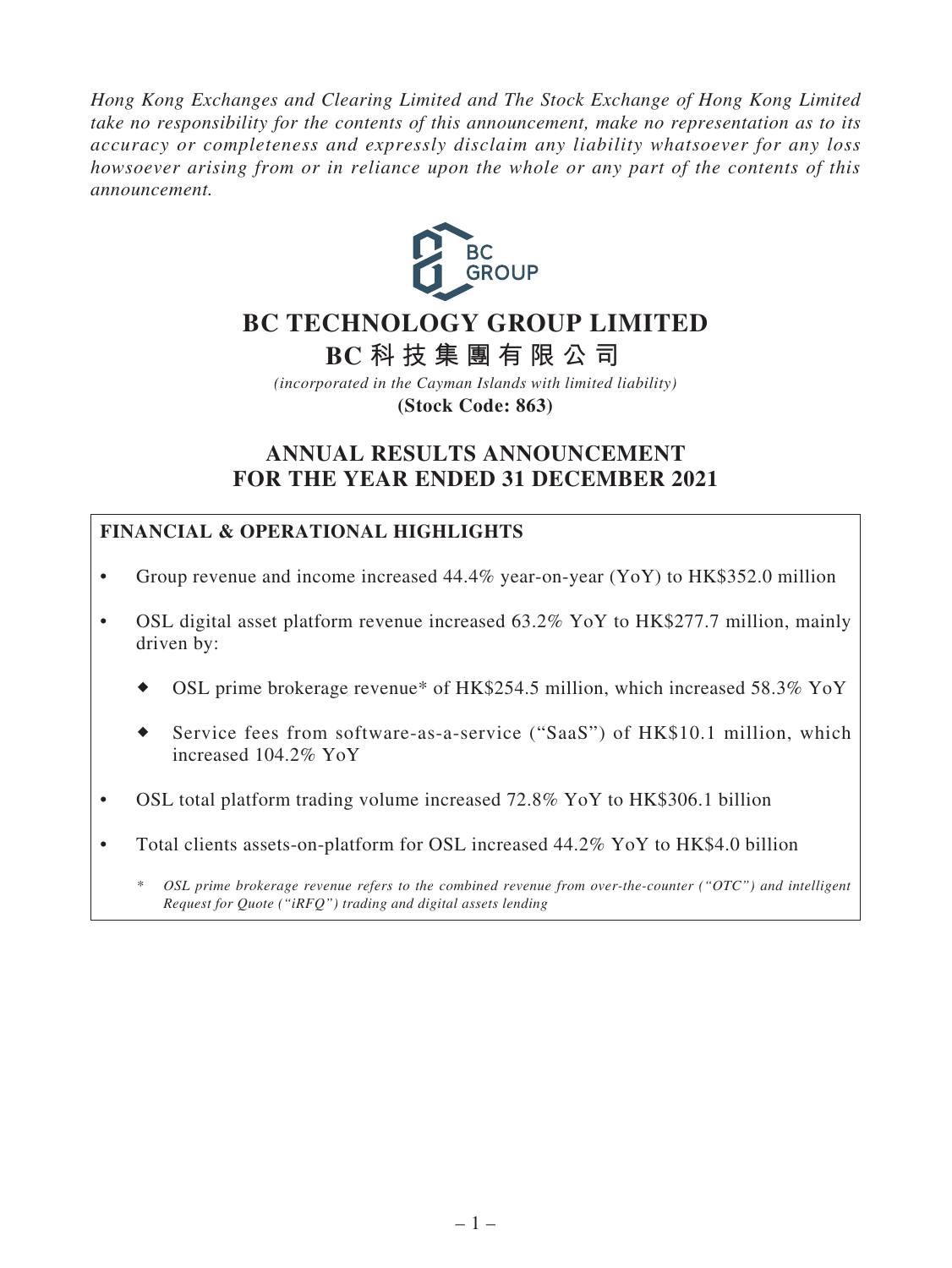The board (the "Board") of directors (the "Directors") of BC Technology Group Limited (the "Company") announces the audited consolidated results of the Company and its subsidiaries (collectively referred to as the "Group") for the year ended 31 December 2021, together with the comparative figures for the previous year, as follows:

# **CONSOLIDATED STATEMENT OF PROFIT OR LOSS AND OTHER COMPREHENSIVE INCOME**

*FOR THE YEAR ENDED 31 DECEMBER 2021*

|                                                                  | <b>Note</b> | 2021<br><b>HK\$'000</b> | 2020<br>HK\$'000         |
|------------------------------------------------------------------|-------------|-------------------------|--------------------------|
|                                                                  |             |                         | (Restated)<br>(Note 1.1) |
| <b>Continuing operations</b>                                     |             |                         |                          |
| Income from principal activities:                                |             |                         |                          |
| - Income from digital assets and blockchain<br>platform business | 5           |                         | 170,157                  |
| - Revenue from advertising business                              |             | 277,675<br>27,681       | 30,061                   |
| - Rental income from business park area                          |             |                         |                          |
| management services                                              |             | 46,663                  | 43,519                   |
|                                                                  |             | 352,019                 | 243,737                  |
| Cost of revenue                                                  |             | (49,390)                | (47, 259)                |
| Other income                                                     |             | 703                     | 6,458                    |
| Other losses, net                                                |             | (5,245)                 | (6, 354)                 |
| Selling and distribution expenses                                |             | (88,180)                | (119, 831)               |
| Administrative and other operating expenses                      |             | (536, 495)              | (331, 823)               |
| (Provision)/reversal of provision for impairment                 |             |                         |                          |
| losses on financial assets and contract assets, net              |             | (8, 233)                | 2,439                    |
| <b>Operating loss</b>                                            |             | (334, 821)              | (252, 633)               |
| Finance income                                                   |             | 6,856                   | 10,352                   |
| Finance costs                                                    |             | (34, 409)               | (49, 277)                |
| Finance costs, net                                               |             | (27, 553)               | (38, 925)                |
| Share of net loss of an associate accounted for                  |             |                         |                          |
| using the equity method                                          |             | (5, 434)                |                          |
| Loss before income tax                                           |             | (367, 808)              | (291, 558)               |
| Income tax expense                                               | 6           | (1, 435)                | (2,036)                  |
| <b>Loss from continuing operations</b>                           |             | (369, 243)              | (293, 594)               |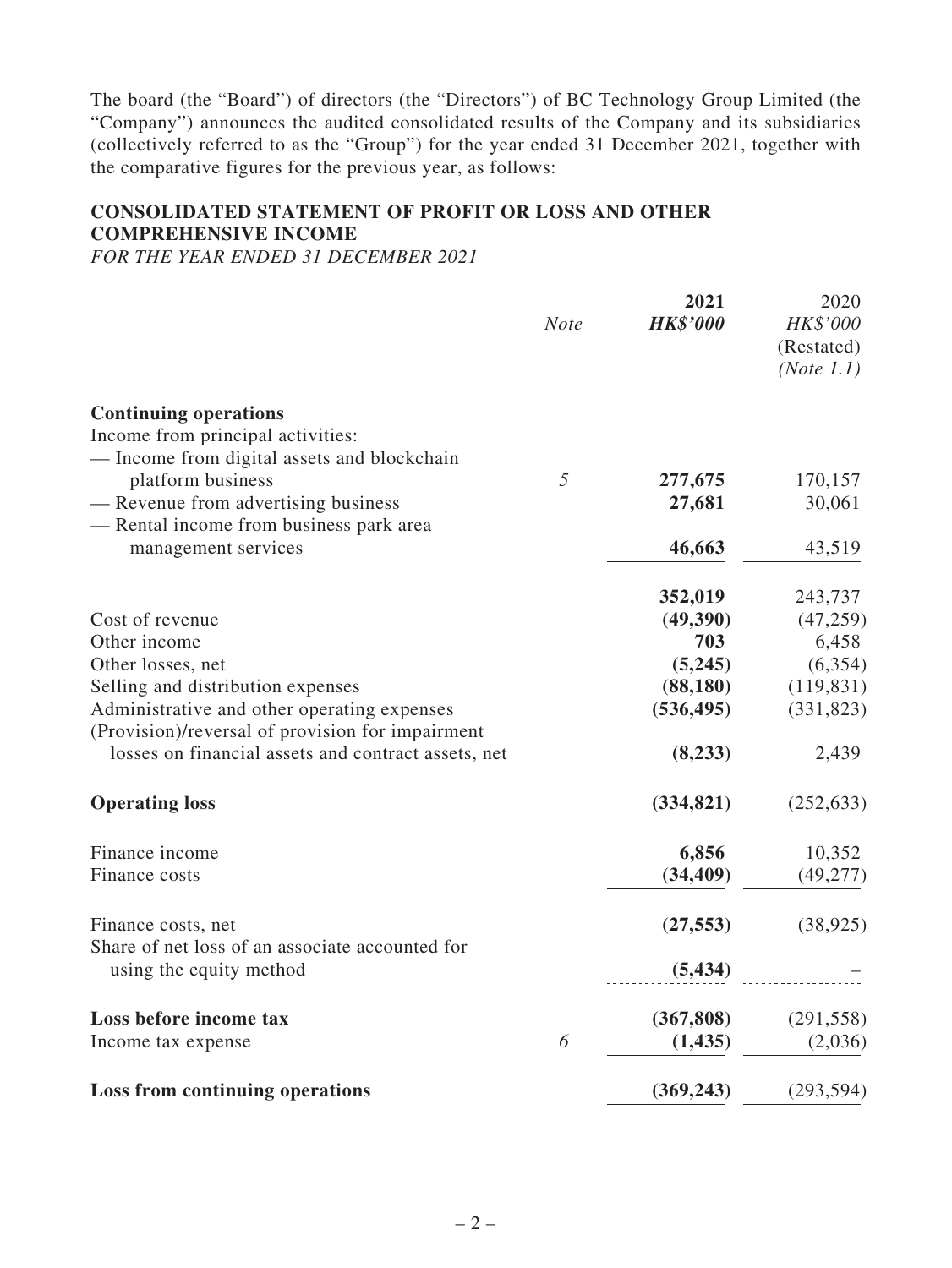# **CONSOLIDATED STATEMENT OF PROFIT OR LOSS AND OTHER COMPREHENSIVE INCOME (Continued)**

*FOR THE YEAR ENDED 31 DECEMBER 2021*

|                                                                                                                                                                                                                                                | <b>Note</b> | 2021<br><b>HK\$'000</b> | 2020<br>HK\$'000<br>(Restated)<br>(Note 1.1) |
|------------------------------------------------------------------------------------------------------------------------------------------------------------------------------------------------------------------------------------------------|-------------|-------------------------|----------------------------------------------|
| <b>Loss from continuing operations</b>                                                                                                                                                                                                         |             | (369, 243)              | (293, 594)                                   |
| <b>Profit from discontinued operations</b><br>(attributable to the owners of the Company)                                                                                                                                                      |             |                         | 2,389                                        |
| Loss for the year                                                                                                                                                                                                                              |             | (369, 243)              | (291,205)                                    |
| Other comprehensive income<br>Item that may be reclassified to profit or loss:<br>Currency translation differences on translation of<br>foreign operations with a functional currency<br>different from the Company's presentation<br>currency |             | 10,387                  | 13,745                                       |
| Release of exchange reserve upon disposal of<br>subsidiaries                                                                                                                                                                                   |             |                         | (315)                                        |
| Other comprehensive income for the year                                                                                                                                                                                                        |             | 10,387                  | 13,430                                       |
| Total comprehensive loss for the year                                                                                                                                                                                                          |             | (358, 856)              | (277, 775)                                   |
| Loss for the year attributable to:<br>Owners of the Company<br>— Loss from continuing operations<br>- Profit from discontinued operations                                                                                                      |             | (375, 675)              | (281, 134)<br>2,389                          |
| Non-controlling interests<br>— Profit/(loss) from continuing operations                                                                                                                                                                        |             | (375, 675)<br>6,432     | (278, 745)<br>(12, 460)                      |
|                                                                                                                                                                                                                                                |             | (369, 243)              | (291, 205)                                   |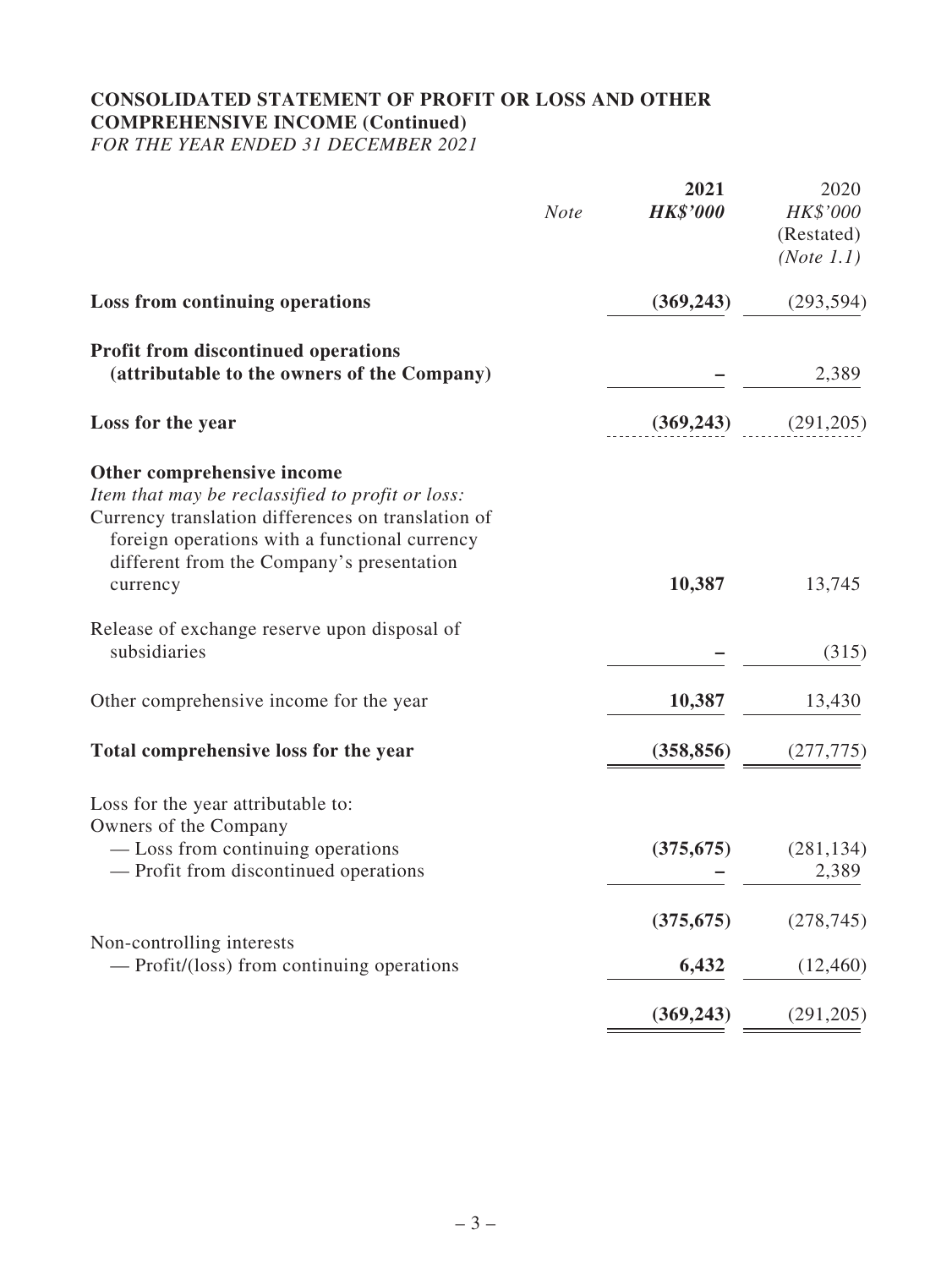# **CONSOLIDATED STATEMENT OF PROFIT OR LOSS AND OTHER COMPREHENSIVE INCOME (Continued)**

*FOR THE YEAR ENDED 31 DECEMBER 2021*

|                                                                                                                           | <b>Notes</b> | 2021<br><b>HK\$'000</b> | 2020<br>HK\$'000<br>(Restated)<br>(Note 1.1) |
|---------------------------------------------------------------------------------------------------------------------------|--------------|-------------------------|----------------------------------------------|
| Loss per share for loss from continuing operations<br>attributable to the owners of the Company<br>Basic (HK\$ per share) | 8            | (0.95)                  | (0.90)                                       |
| Diluted (HK\$ per share)                                                                                                  | 8            | (0.95)                  | (0.90)                                       |
| Loss per share for loss from continuing and<br>discontinued operations attributable to the<br>owners of the Company       |              |                         |                                              |
| Basic (HK\$ per share)                                                                                                    | 8            | (0.95)                  | (0.89)                                       |
| Diluted (HK\$ per share)                                                                                                  | 8            | (0.95)                  | (0.89)                                       |
| Total comprehensive loss for the year<br>attributable to:                                                                 |              |                         |                                              |
| Owners of the Company                                                                                                     |              |                         |                                              |
| — Loss from continuing operations                                                                                         |              | (365, 514)              | (267, 949)                                   |
| - Profit from discontinued operations                                                                                     |              |                         | 2,074                                        |
|                                                                                                                           |              | (365, 514)              | (265, 875)                                   |
| Non-controlling interests<br>— Profit/(loss) from continuing operations                                                   |              | 6,658                   | (11,900)                                     |
|                                                                                                                           |              |                         |                                              |
|                                                                                                                           |              | (358, 856)              | (277, 775)                                   |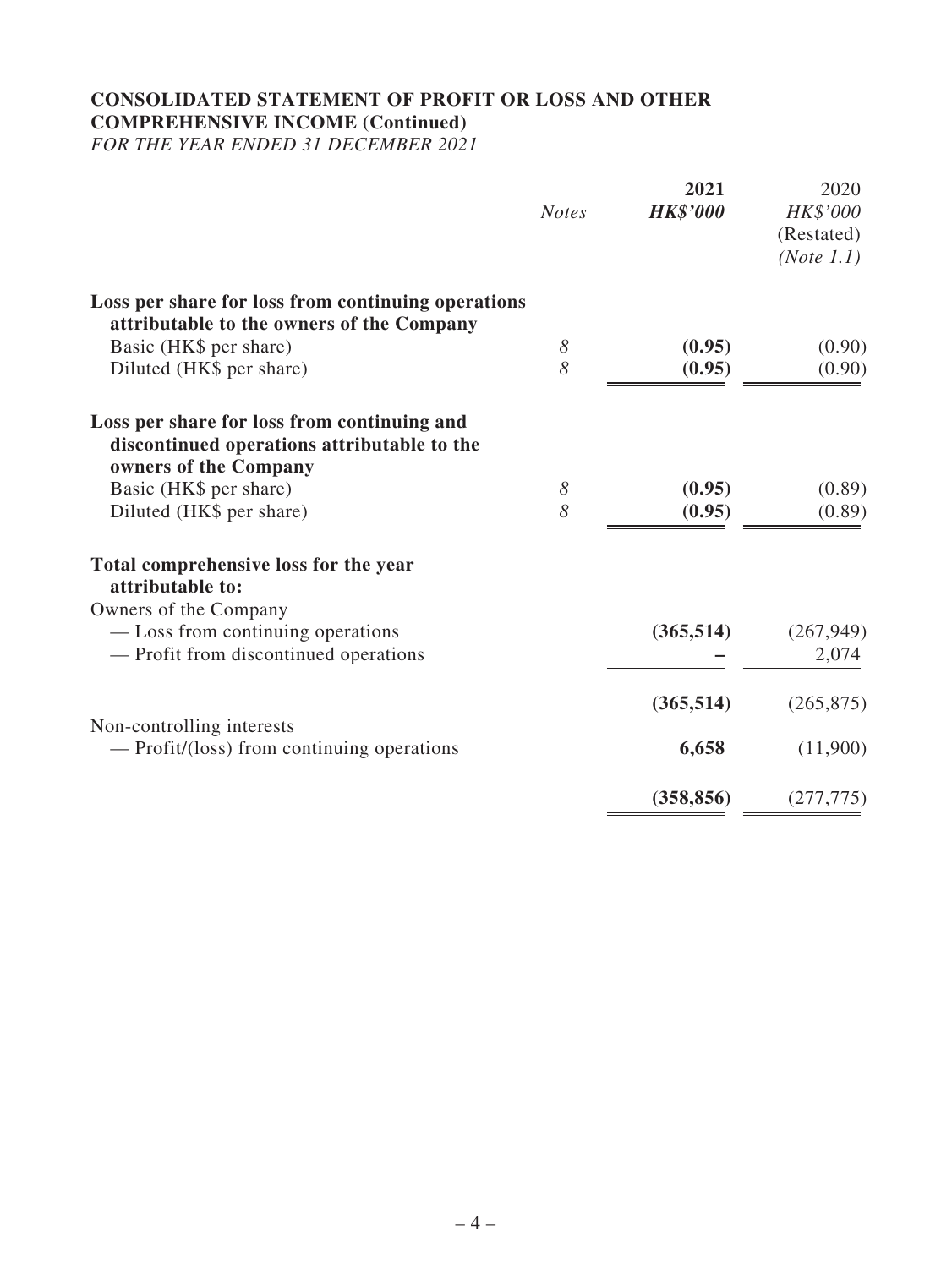# **CONSOLIDATED STATEMENT OF FINANCIAL POSITION**

*AS AT 31 DECEMBER 2021*

|                                                      | <b>Notes</b> | As at<br>31 December<br>2021<br><b>HK\$'000</b> | As at<br>31 December<br>2020<br>HK\$'000<br>(Restated)<br>(Note 1.1) | As at<br>1 January<br>2020<br>HK\$'000<br>(Restated)<br>(Note 1.1) |
|------------------------------------------------------|--------------|-------------------------------------------------|----------------------------------------------------------------------|--------------------------------------------------------------------|
| <b>ASSETS</b>                                        |              |                                                 |                                                                      |                                                                    |
| <b>Non-current assets</b>                            |              |                                                 |                                                                      |                                                                    |
| Property, plant and equipment                        |              | 154,574                                         | 186,736                                                              | 229,738                                                            |
| Intangible assets<br>Prepayments, deposits and other |              | 90,021                                          | 52,548                                                               | 56,917                                                             |
| receivables                                          |              | 19,577                                          | 20,601                                                               | 136,832                                                            |
| Digital assets due from counterparties               |              |                                                 |                                                                      | 19,467                                                             |
| Investment accounted for using                       |              |                                                 |                                                                      |                                                                    |
| equity method                                        |              | 19,017                                          |                                                                      |                                                                    |
| Financial assets at fair value through               |              |                                                 |                                                                      |                                                                    |
| profit or loss                                       |              | 25,013                                          |                                                                      |                                                                    |
| Deferred income tax assets                           |              | 5,402                                           | 4,406                                                                | 3,679                                                              |
| Total non-current assets                             |              | 313,604                                         | 264,291                                                              | 446,633                                                            |
| <b>Current assets</b>                                |              |                                                 |                                                                      |                                                                    |
| Digital assets                                       | 9            | 3,519,909                                       | 3,106,885                                                            | 499,569                                                            |
| Contract assets                                      |              | 13,168                                          | 6,528                                                                | 31,739                                                             |
| Trade receivables                                    | 10           | 121,755                                         | 20,654                                                               | 38,157                                                             |
| Prepayments, deposits and other                      |              |                                                 |                                                                      |                                                                    |
| receivables                                          |              | 73,244                                          | 189,872                                                              | 46,880                                                             |
| Digital assets due from counterparties               |              |                                                 | 38,061                                                               |                                                                    |
| Cash held on behalf of                               |              |                                                 |                                                                      |                                                                    |
| licensed entity customers                            | 11           | 282,560                                         |                                                                      |                                                                    |
| Cash and cash equivalents                            |              | 954,519                                         | 413,487                                                              | 214,625                                                            |
|                                                      |              | 4,965,155                                       | 3,775,487                                                            | 830,970                                                            |
| Assets directly associated with                      |              |                                                 |                                                                      |                                                                    |
| assets classified as held for sale                   |              |                                                 |                                                                      | 2,939                                                              |
| Total current assets                                 |              | 4,965,155                                       | 3,775,487                                                            | 833,909                                                            |
| <b>Total assets</b>                                  |              | 5,278,759                                       | 4,039,778                                                            | 1,280,542                                                          |
|                                                      |              |                                                 |                                                                      |                                                                    |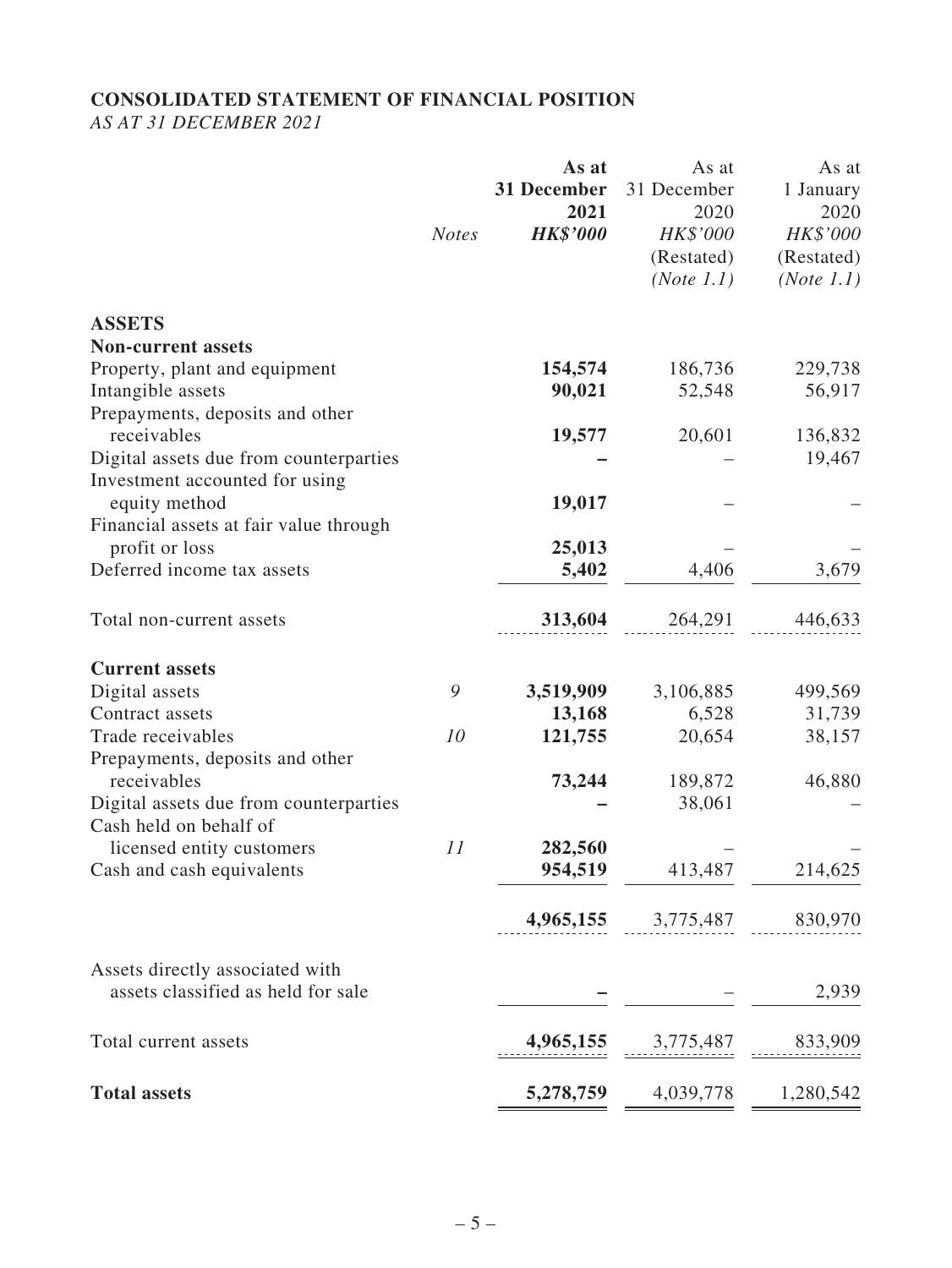### **CONSOLIDATED STATEMENT OF FINANCIAL POSITION (Continued)** *AS AT 31 DECEMBER 2021*

| <b>Notes</b>                                                | <b>HK\$'000</b> |                                      | 2020                                 |
|-------------------------------------------------------------|-----------------|--------------------------------------|--------------------------------------|
|                                                             |                 | HK\$'000<br>(Restated)<br>(Note 1.1) | HK\$'000<br>(Restated)<br>(Note 1.1) |
| <b>LIABILITIES</b><br><b>Non-current liabilities</b>        |                 |                                      |                                      |
| Deposits received and other payables                        | 17,258          | 16,571                               | 15,046                               |
| Collateral payables                                         |                 |                                      | 25,392                               |
| Lease liabilities                                           | 112,587         | 151,803                              | 186,528                              |
| <b>Borrowings</b>                                           |                 | 79,451                               | 294,104                              |
| Financial liability at fair value through                   |                 |                                      |                                      |
| profit or loss                                              |                 |                                      | 6,773                                |
| Deferred income tax liabilities                             | 7,858           | 8,983                                | 10,632                               |
| Total non-current liabilities                               | 137,703         | 256,808                              | 538,475                              |
| <b>Current liabilities</b>                                  |                 |                                      |                                      |
| Trade payables<br>12                                        | 49,809          | 51,477                               | 46,139                               |
| <b>Contract liabilities</b>                                 | 20,185          | 7,391                                | 2,860                                |
| Accruals and other payables                                 | 116,809         | 50,198                               | 57,375                               |
| Collateral payables                                         | 77,727          | 179,559                              | 10,301                               |
| Liabilities due to customers<br>13                          | 3,516,123       | 2,801,429                            | 555,087                              |
| Lease liabilities                                           | 43,493          | 38,112                               | 33,347                               |
| Financial liability at fair value through<br>profit or loss |                 |                                      | 15,130                               |
| <b>Borrowings</b>                                           | 119,100         | 486,866                              | 84,267                               |
| Current income tax liabilities                              | 6,667           | 7,551                                | 3,987                                |
|                                                             |                 |                                      |                                      |
|                                                             |                 | <b>3,949,913</b> 3,622,583           | 808,493                              |
| Liabilities directly associated with                        |                 |                                      |                                      |
| assets classified as held for sale                          |                 |                                      | 7,726                                |
| Total current liabilities                                   | 3,949,913       | 3,622,583                            | 816,219                              |
| <b>Total liabilities</b>                                    | 4,087,616       | 3,879,391                            | 1,354,694                            |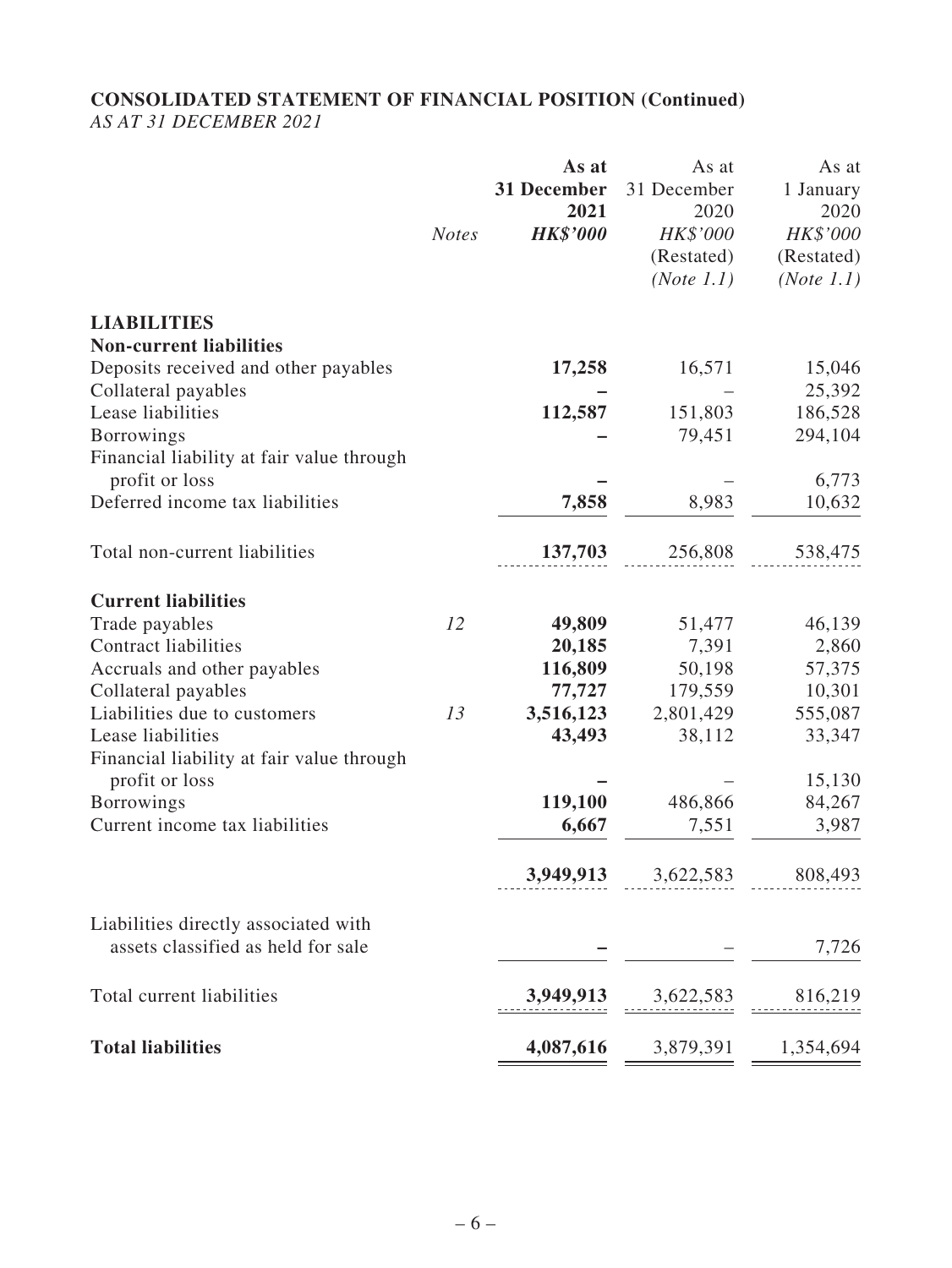### **CONSOLIDATED STATEMENT OF FINANCIAL POSITION (Continued)** *AS AT 31 DECEMBER 2021*

|                                  |              | As at           | As at       | As at      |
|----------------------------------|--------------|-----------------|-------------|------------|
|                                  |              | 31 December     | 31 December | 1 January  |
|                                  |              | 2021            | 2020        | 2020       |
|                                  | <b>Notes</b> | <b>HK\$'000</b> | HK\$'000    | HK\$'000   |
|                                  |              |                 | (Restated)  | (Restated) |
|                                  |              |                 | (Note 1.1)  | (Note 1.1) |
| <b>EQUITY</b>                    |              |                 |             |            |
| Equity attributable to owners of |              |                 |             |            |
| the Company                      |              |                 |             |            |
| Share capital                    | 14           | 4,233           | 3,366       | 2,845      |
| Other reserves                   |              | 2,371,575       | 971,759     | 446,285    |
| <b>Accumulated losses</b>        |              | (1,181,291)     | (806, 066)  | (526, 510) |
|                                  |              | 1,194,517       | 169,059     | (77, 380)  |
| <b>Non-controlling interests</b> |              | (3,374)         | (8,672)     | 3,228      |
| Total equity/(deficit)           |              | 1,191,143       | 160,387     | (74, 152)  |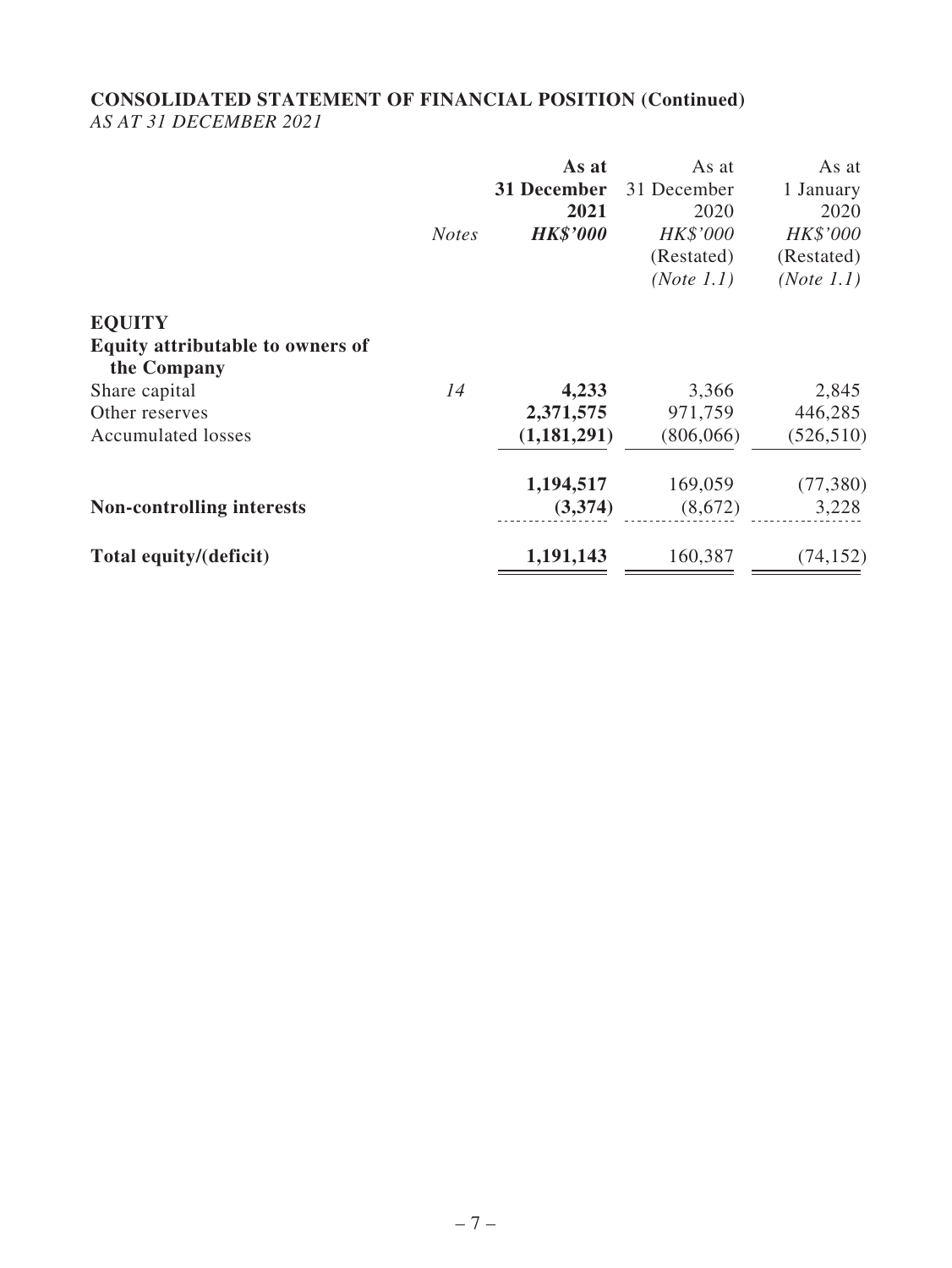## **NOTES TO THE CONSOLIDATED FINANCIAL STATEMENTS**

#### **1 GENERAL INFORMATION**

The principal activity of the Company is investment holding. During the year, the Group was principally engaged in the digital assets and blockchain platform business in Hong Kong and Singapore, and the provision for traditional advertising and business park area management services in Mainland China.

The Company was incorporated as an exempted company with limited liability in the Cayman Islands on 15 March 2011. The Company's registered office is located at Cricket Square, Hutchins Drive, P. O. Box 2681, Grand Cayman KY1-1111, Cayman Islands. Its principal place of business is located at 39/F, Lee Garden One, 33 Hysan Avenue, Causeway Bay, Hong Kong.

In the opinion of the Directors of the Company, the ultimate holding company of the Company is Bell Haven Limited, which was incorporated in British Virgin Islands.

The consolidated financial statements are presented in thousands of Hong Kong dollars *(HK\$'000)* unless otherwise stated.

#### **1.1 Change of presentation currency**

The consolidated financial statements were presented in Renminbi ("RMB") in prior years. Starting from 1 January 2021, the Directors considered that as a result of the Group's future internationalisation strategy and the source of funding, the Group has changed its presentation currency for the preparation of its consolidated financial statements from RMB to Hong Kong dollars ("HKD"). The Directors considered that the change of presentation currency to HKD enables the shareholders and potential investors of the Company to have a more accurate picture of the Group by aligning the Group's financial performance with its share price.

The effects of the change in the presentation currency have been accounted for retrospectively with comparative figures restated. The comparative figures have been restated to reflect the change in presentation currency to HKD accordingly. The Group has also presented the consolidated statement of financial position as at 1 January 2020 without related notes.

#### **2 SUMMARY OF SIGNIFICANT ACCOUNTING POLICIES**

These policies have been consistently applied to all the years presented, unless otherwise stated. The consolidated financial statements are for the Group consisting of the Company and its subsidiaries.

#### **2.1 Basis of preparation**

#### *(a) Compliance with International Financial Reporting Standards ("IFRSs") and Hong Kong Companies Ordinance ("HKCO")*

The consolidated financial statements of the Group have been prepared in accordance with IFRSs and the disclosure requirements of HKCO Cap. 622. In addition, the consolidated financial statements include the applicable disclosures required by the Rules Governing the Listing of Securities on The Stock Exchange of Hong Kong Limited (the "Listing Rules").

#### *(b) Historical cost convention*

The consolidated financial statements have been prepared on a historical cost basis, except for digital assets, digital assets due from counterparties and the interests thereon, digital assets due to counterparties and the interests thereon, liabilities due to customers, financial assets and liabilities at fair value through profit or loss, and collateral payables, which are measured on fair value basis.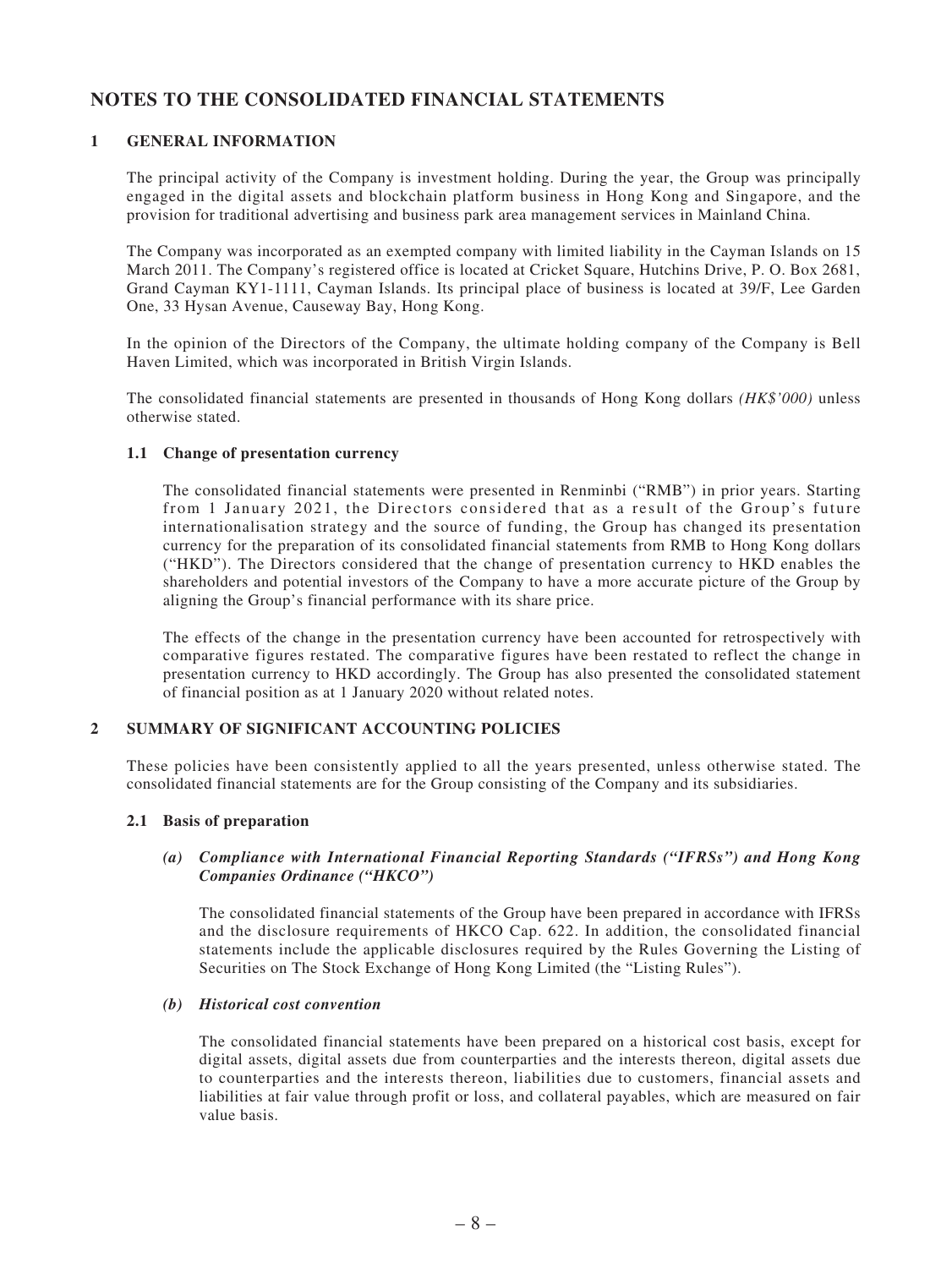#### *(c) Amendments to standards and interpretation adopted by the Group*

The Group has applied the following amendments to standards for the first time for their annual reporting period commencing on 1 January 2021:

| Amendments to IFRS 9, IAS 39, IFRS 7, | Interest Rate Benchmark Reform – Phase 2 |
|---------------------------------------|------------------------------------------|
| IFRS 4 and IFRS 16                    |                                          |
| Amendments to IFRS 16                 | COVID-19-related rent concessions        |

The adoption of amendments to standards listed above did not have any impact on the amounts recognised in prior periods and are not expected to significantly affect the current or future periods.

#### *(d) New amendments to standards and accounting guideline not yet adopted*

Certain new amendments to standards and accounting guideline have been published that are not mandatory for financial year beginning on 1 January 2022 and have not been early adopted by the Group during the year ended 31 December 2021.

|                                                                                          | <b>Effective for</b><br>accounting<br>periods beginning<br>on or after |
|------------------------------------------------------------------------------------------|------------------------------------------------------------------------|
| Annual improvements to IFRSs 2018-2020                                                   | 1 January 2022                                                         |
| Narrow-scope amendments                                                                  | 1 January 2022                                                         |
| Revised accounting guide 5 Merger accounting<br>for common control combination           | 1 January 2022                                                         |
| Classification of liabilities as current or<br>non-current                               | 1 January 2023                                                         |
| Insurance contracts and the related<br>amendments                                        | 1 January 2023                                                         |
| Disclosure of accounting policies                                                        | 1 January 2023                                                         |
| Definition of accounting estimates                                                       | 1 January 2023                                                         |
| Deferred tax related to assets and liabilities<br>arising from a single transaction      | 1 January 2023                                                         |
| Sale or contribution of assets between an<br>investor and its associate or joint venture | To be determined                                                       |
|                                                                                          |                                                                        |

The Group's management assessed that there are no new amendments to standards and accounting guideline that are not yet effective and that would be expected to have a material impact on the entity in the current or future reporting periods and on foreseeable future transactions.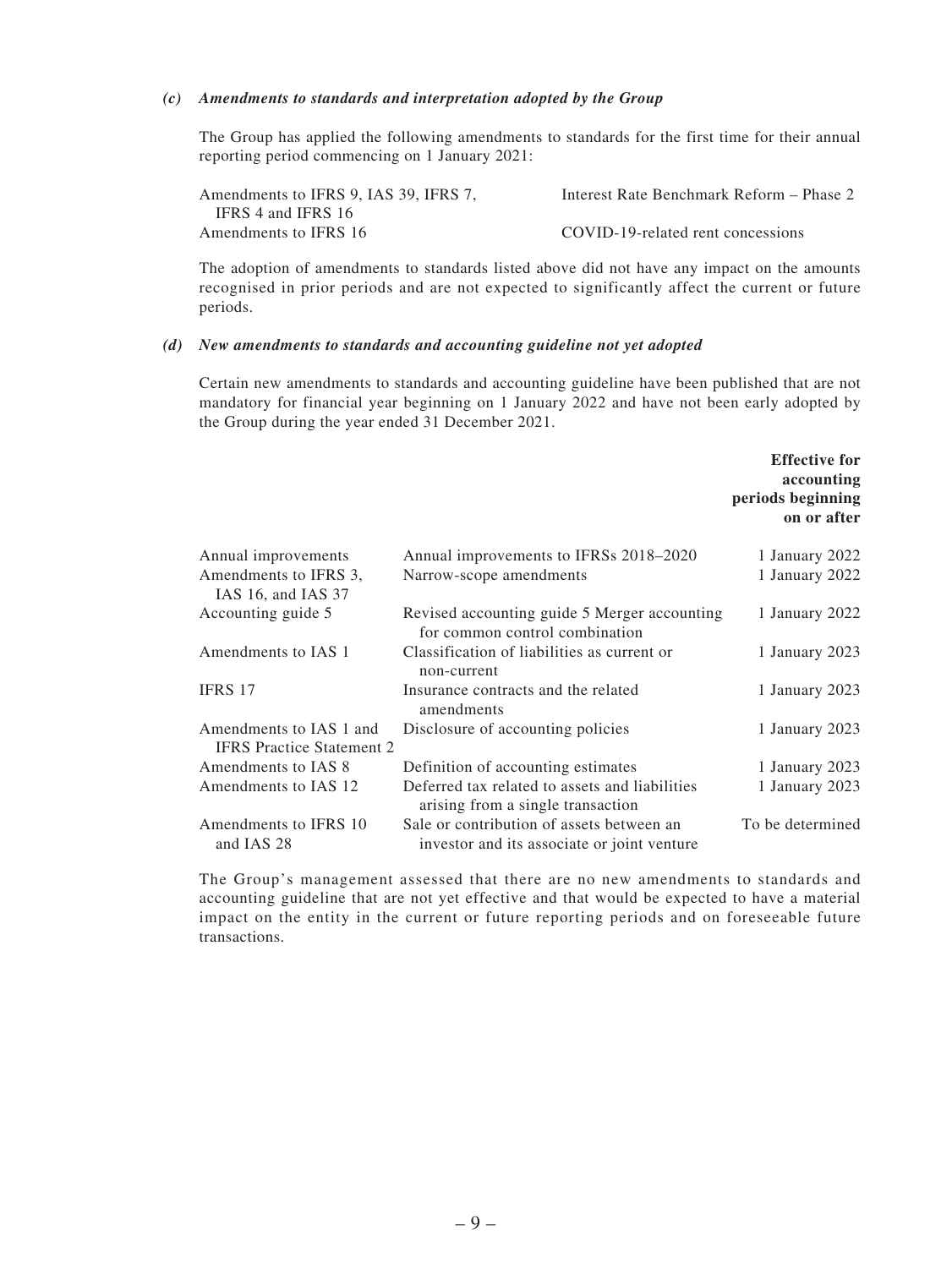#### **3 SEGMENT REPORTING**

The chief operating decision-maker of the Group has been identified as the executive directors of the Company. The executive directors regularly review revenue and income and operating results derived from different segments.

The Group has three reportable segments (2020: four reporting segments, including discontinued operations) during the year. The segments are managed separately as each business offers different services and requires different business strategies. The following summary describes the operations in each of the Group's reportable segments:

- Digital assets and blockchain platform business trading of digital assets in the OTC market and provision of automated digital assets trading services through its proprietary platforms, licensing of its proprietary platforms and technology solutions as a SaaS and others related businesses.
- Business park area management providing operation and management services in business park area in Mainland China.
- Traditional advertising provision of traditional advertising services, public relation services and event marketing services in Mainland China.
- — Wireless advertising provision of wireless advertising service in Mainland China (Note).
- *Note:* The Board decided to discontinue the operation of wireless advertising business on 29 December 2016. In accordance with IFRS 5, the segment of wireless advertising service for the year ended 31 December 2020 was classified as discontinued operations in the Group's consolidated financial statements. During the year ended 31 December 2020, the segment of wireless advertising was disposed.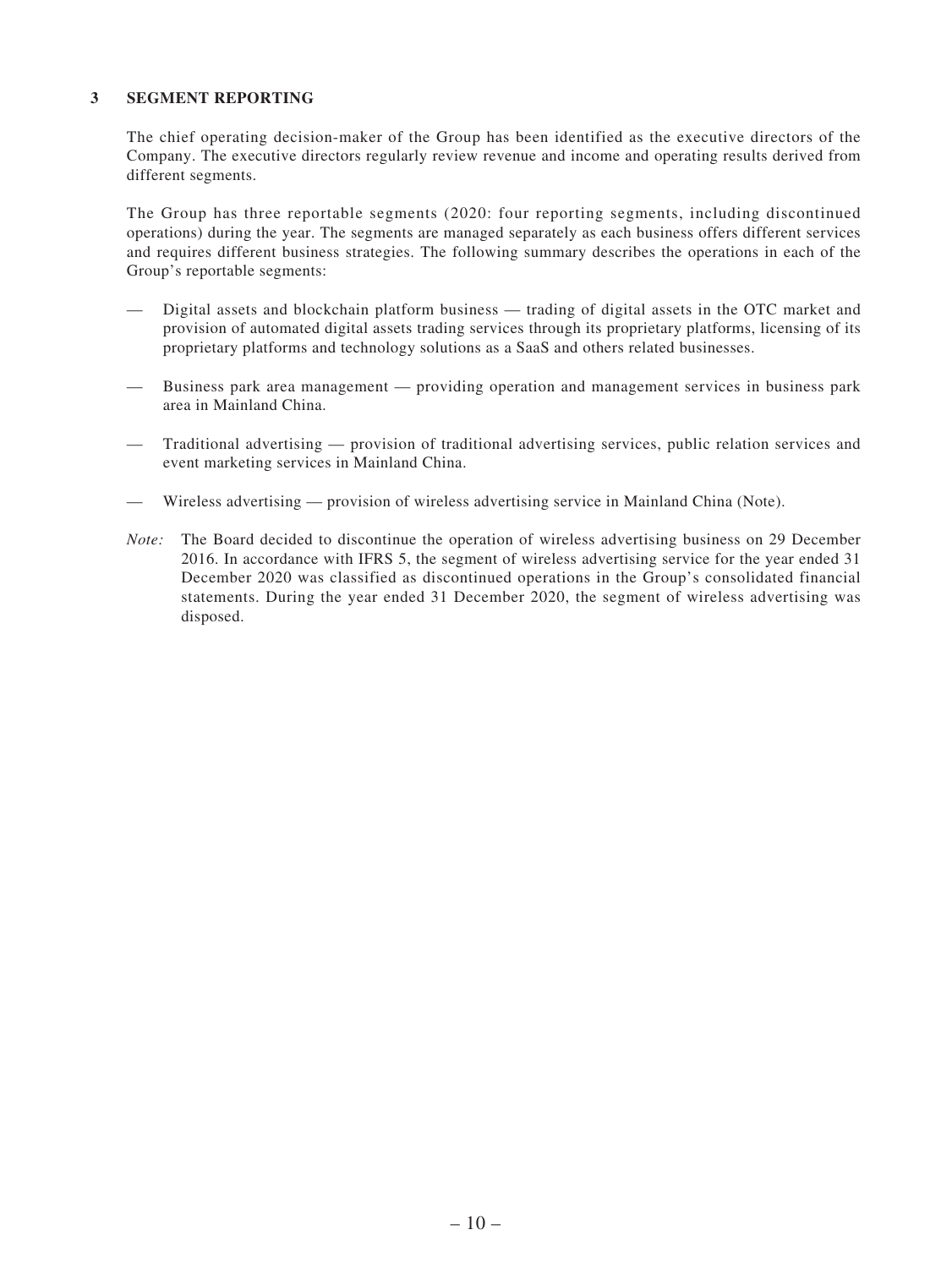### **(a) For the year ended 31 December 2021**

|                                                                            |                                                                                       | <b>Continuing operations</b>                                  |                                                      |                                |                                 |
|----------------------------------------------------------------------------|---------------------------------------------------------------------------------------|---------------------------------------------------------------|------------------------------------------------------|--------------------------------|---------------------------------|
|                                                                            | <b>Digital</b> assets<br>and<br>blockchain<br>platform<br>business<br><b>HK\$'000</b> | <b>Business</b><br>park area<br>management<br><b>HK\$'000</b> | <b>Traditional</b><br>advertising<br><b>HK\$'000</b> | Unallocated<br><b>HK\$'000</b> | <b>Total</b><br><b>HK\$'000</b> |
| <b>Results</b>                                                             |                                                                                       |                                                               |                                                      |                                |                                 |
| Income from other sources:<br>Trading of digital assets and net fair value |                                                                                       |                                                               |                                                      |                                |                                 |
| loss on digital assets (Note 5)                                            | 252,250                                                                               |                                                               |                                                      |                                | 252,250                         |
| Rental income from business park area                                      |                                                                                       |                                                               |                                                      |                                |                                 |
| management services                                                        |                                                                                       | 46,663                                                        |                                                      |                                | 46,663                          |
| Revenue from contracts with customers:                                     |                                                                                       |                                                               |                                                      |                                |                                 |
| Revenue from advertising<br>Service fee from SaaS (Note 5)                 | 10,114                                                                                |                                                               | 27,681                                               |                                | 27,681<br>10,114                |
| Trading fee from automated                                                 |                                                                                       |                                                               |                                                      |                                |                                 |
| trading service (Note 5)                                                   | 6,778                                                                                 |                                                               |                                                      |                                | 6,778                           |
| Interest income from digital assets lending                                |                                                                                       |                                                               |                                                      |                                |                                 |
| and other revenues (Note 5)                                                | 8,533                                                                                 |                                                               |                                                      |                                | 8,533                           |
| Segment results                                                            | 276,079                                                                               | 23,692                                                        | 2,858                                                |                                | 302,629                         |
| Finance income                                                             | 43                                                                                    | 227                                                           | 288                                                  | 6,298                          | 6,856                           |
| Finance costs                                                              | (5, 186)                                                                              | (11,978)                                                      |                                                      | (17, 245)                      | (34, 409)                       |
| Provision for impairment losses on financial assets                        |                                                                                       |                                                               |                                                      |                                |                                 |
| and contract assets, net                                                   | (2,176)                                                                               |                                                               | (6,057)                                              |                                | (8,233)                         |
| Share of net loss of an associate accounted for                            |                                                                                       |                                                               |                                                      |                                |                                 |
| using the equity method<br>Unallocated expenses (Note (ii))                | (5, 434)<br>(438, 738)                                                                | (4, 894)                                                      | (6,228)                                              | (179, 357)                     | (5, 434)<br>(629, 217)          |
|                                                                            |                                                                                       |                                                               |                                                      |                                |                                 |
| (Loss)/profit before income tax expense                                    | (175, 412)                                                                            | 7,047                                                         | (9,139)                                              | (190, 304)                     | (367, 808)                      |
| Income tax (expense)/credit                                                |                                                                                       | (1, 455)                                                      | 20                                                   |                                | (1, 435)                        |
| (Loss)/profit for the year                                                 | (175, 412)                                                                            | 5,592                                                         | (9,119)                                              | (190, 304)                     | (369, 243)                      |
| <b>Assets and liabilities</b>                                              |                                                                                       |                                                               |                                                      |                                |                                 |
| Reportable segment assets (Note (iii))                                     | 4,881,203                                                                             | 153,646                                                       | 51,309                                               | 192,601                        | 5,278,759                       |
|                                                                            |                                                                                       |                                                               |                                                      |                                |                                 |
| Reportable segment liabilities (Note (iii))                                | 3,763,793                                                                             | 115,392                                                       | 19,612                                               | 188,819                        | 4,087,616                       |
| Other segment information                                                  |                                                                                       |                                                               |                                                      |                                |                                 |
| Depreciation and amortisation                                              | 9,783                                                                                 | 21,735                                                        | 726                                                  | 30,005                         | 62,249                          |
|                                                                            |                                                                                       |                                                               |                                                      |                                |                                 |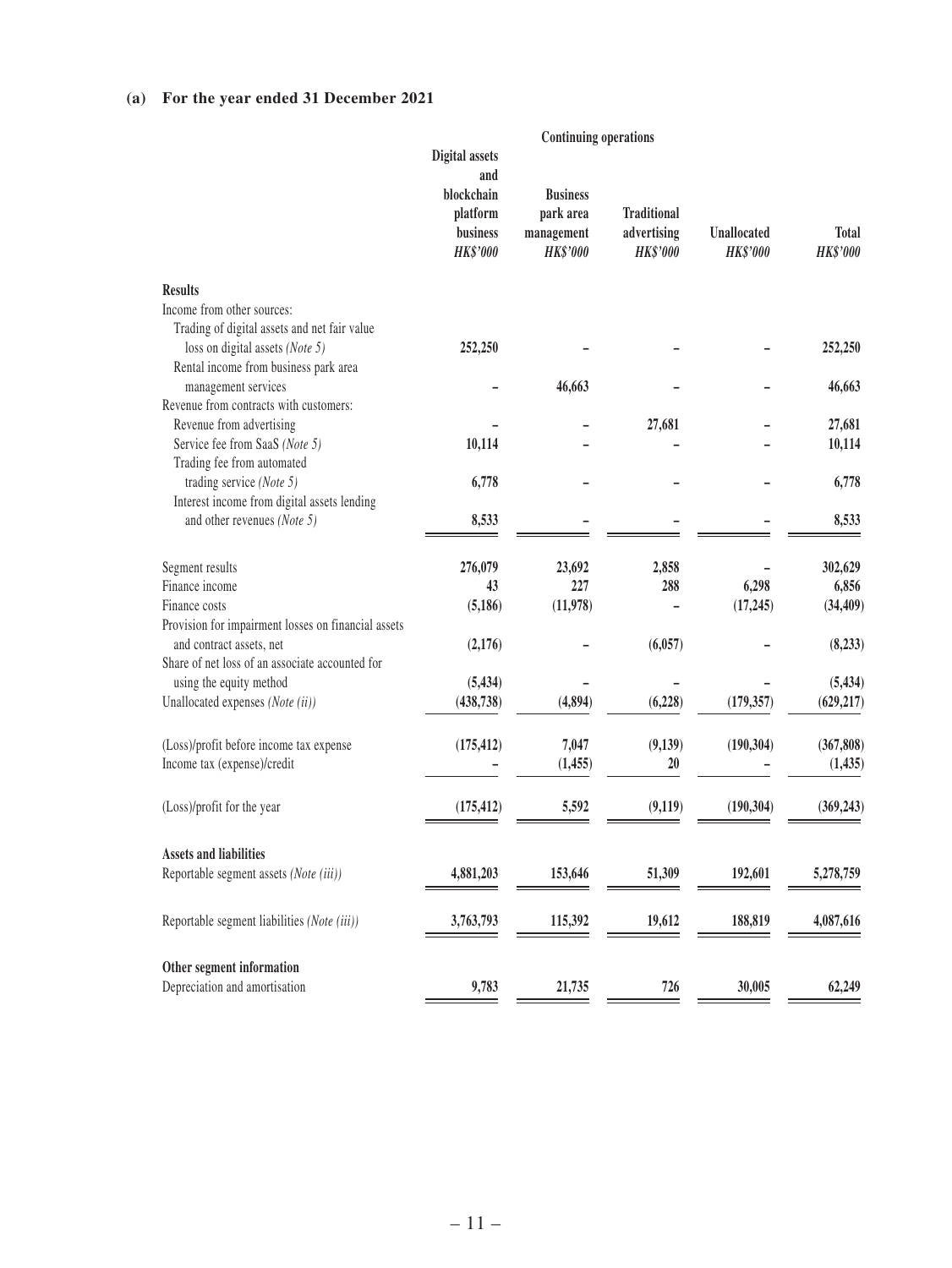#### **(b) For the year ended 31 December 2020 (Restated** *(Note 1.1)***)**

|                                                                        | <b>Digital</b> assets                                        |                                                               | <b>Continuing operations</b>                         |                                |                              | <b>Discontinued</b><br>operations          |                          |
|------------------------------------------------------------------------|--------------------------------------------------------------|---------------------------------------------------------------|------------------------------------------------------|--------------------------------|------------------------------|--------------------------------------------|--------------------------|
|                                                                        | and<br>blockchain<br>platform<br>business<br><b>HK\$'000</b> | <b>Business</b><br>park area<br>management<br><b>HK\$'000</b> | <b>Traditional</b><br>advertising<br><b>HK\$'000</b> | Unallocated<br><b>HK\$'000</b> | Sub-total<br><b>HK\$'000</b> | Wireless<br>advertising<br><b>HK\$'000</b> | Total<br><b>HK\$'000</b> |
| <b>Results</b>                                                         |                                                              |                                                               |                                                      |                                |                              |                                            |                          |
| Income from other sources:                                             |                                                              |                                                               |                                                      |                                |                              |                                            |                          |
| Trading of digital assets and net fair value                           |                                                              |                                                               |                                                      |                                |                              |                                            |                          |
| gain on digital assets (Note 5)                                        | 157,512                                                      |                                                               |                                                      |                                | 157,512                      |                                            | 157,512                  |
| Rental income from business park area                                  |                                                              |                                                               |                                                      |                                |                              |                                            |                          |
| management services<br>Revenue from contracts with customers:          |                                                              | 43,519                                                        |                                                      |                                | 43,519                       |                                            | 43,519                   |
| Revenue from advertising                                               |                                                              |                                                               | 30,061                                               |                                | 30,061                       |                                            | 30,061                   |
| Service fee from SaaS (Note 5)                                         | 4,952                                                        |                                                               |                                                      |                                | 4,952                        |                                            | 4,952                    |
| Interest income from digital assets lending                            |                                                              |                                                               |                                                      |                                |                              |                                            |                          |
| and other revenues (Note 5)                                            | 7,693                                                        |                                                               |                                                      |                                | 7,693                        |                                            | 7,693                    |
|                                                                        |                                                              |                                                               |                                                      |                                |                              |                                            |                          |
| Segment results                                                        | 169,008                                                      | 23,588                                                        | 3,882                                                | $\overline{a}$                 | 196,478                      |                                            | 196,478                  |
| Finance income                                                         | $\overline{a}$                                               | 315                                                           | 354                                                  | 9,683                          | 10,352                       | $\overline{a}$                             | 10,352                   |
| Finance costs                                                          | (5,800)                                                      | (12, 639)                                                     | (53)                                                 | (30,785)                       | (49, 277)                    |                                            | (49, 277)                |
| (Provision)/reversal of provision for impairment                       |                                                              |                                                               |                                                      |                                |                              |                                            |                          |
| losses on financial assets and contract assets, net                    | (3,635)                                                      |                                                               | 6,074                                                |                                | 2,439                        |                                            | 2,439                    |
| Unallocated (expenses)/income (Note (ii))                              | (314,063)                                                    | (3, 451)                                                      | (6,954)                                              | (127,082)                      | (451, 550)                   | 2,389                                      | (449, 161)               |
|                                                                        |                                                              |                                                               |                                                      |                                |                              |                                            |                          |
| (Loss)/profit before income tax expense<br>Income tax (expense)/credit | (154, 490)                                                   | 7,813<br>(2, 568)                                             | 3,303<br>(235)                                       | (148, 184)<br>767              | (291, 558)<br>(2,036)        | 2,389                                      | (289, 169)<br>(2,036)    |
|                                                                        |                                                              |                                                               |                                                      |                                |                              |                                            |                          |
| (Loss)/profit for the year                                             | (154, 490)                                                   | 5,245                                                         | 3,068                                                | (147, 417)                     | (293, 594)                   | 2,389                                      | (291, 205)               |
|                                                                        |                                                              |                                                               |                                                      |                                |                              |                                            |                          |
| (Loss)/profit for the year from continuing                             |                                                              |                                                               |                                                      |                                |                              |                                            |                          |
| operations                                                             | (154, 490)                                                   | 5,245                                                         | 3,068                                                | (147, 417)                     | (293, 594)                   | $\overline{a}$                             | (293, 594)               |
| Profit for the year from discontinued operations                       |                                                              |                                                               |                                                      |                                |                              | 2,389                                      | 2,389                    |
|                                                                        |                                                              |                                                               |                                                      |                                |                              |                                            |                          |
|                                                                        | (154, 490)                                                   | 5,245                                                         | 3,068                                                | (147, 417)                     | (293, 594)                   | 2,389                                      | (291, 205)               |
|                                                                        |                                                              |                                                               |                                                      |                                |                              |                                            |                          |
| <b>Assets and liabilities</b>                                          |                                                              |                                                               |                                                      |                                |                              |                                            |                          |
| Reportable segment assets (Note (iii))                                 | 3.522.724                                                    | 147.473                                                       | 75,281                                               | 294,300                        | 4.039.778                    |                                            | 4,039,778                |
|                                                                        |                                                              |                                                               |                                                      |                                |                              |                                            |                          |
| Reportable segment liabilities (Note (iii))                            | 3,333,607                                                    | 125,876                                                       | 25,017                                               | 394,891                        | 3,879,391                    |                                            | 3,879,391                |
|                                                                        |                                                              |                                                               |                                                      |                                |                              |                                            |                          |
| Other segment information<br>Depreciation and amortisation             | 678                                                          | 20,271                                                        | 975                                                  | 37,683                         | 59,607                       |                                            | 59,607                   |
|                                                                        |                                                              |                                                               |                                                      |                                |                              |                                            |                          |

*Notes:*

- (i) All revenue and income was generated from external customers. There were no sales or other transactions between the business segments for the years ended 31 December 2021 and 2020.
- (ii) Unallocated expenses and income mainly include salaries, rental expenses, consultancy and professional fees for head office and net of gain on disposal of discontinued operations.
- (iii) Unallocated assets are mainly financial assets at fair value through profit or loss and cash and cash equivalents held by head office. Unallocated liabilities are mainly lease liabilities, borrowings and deferred tax liabilities.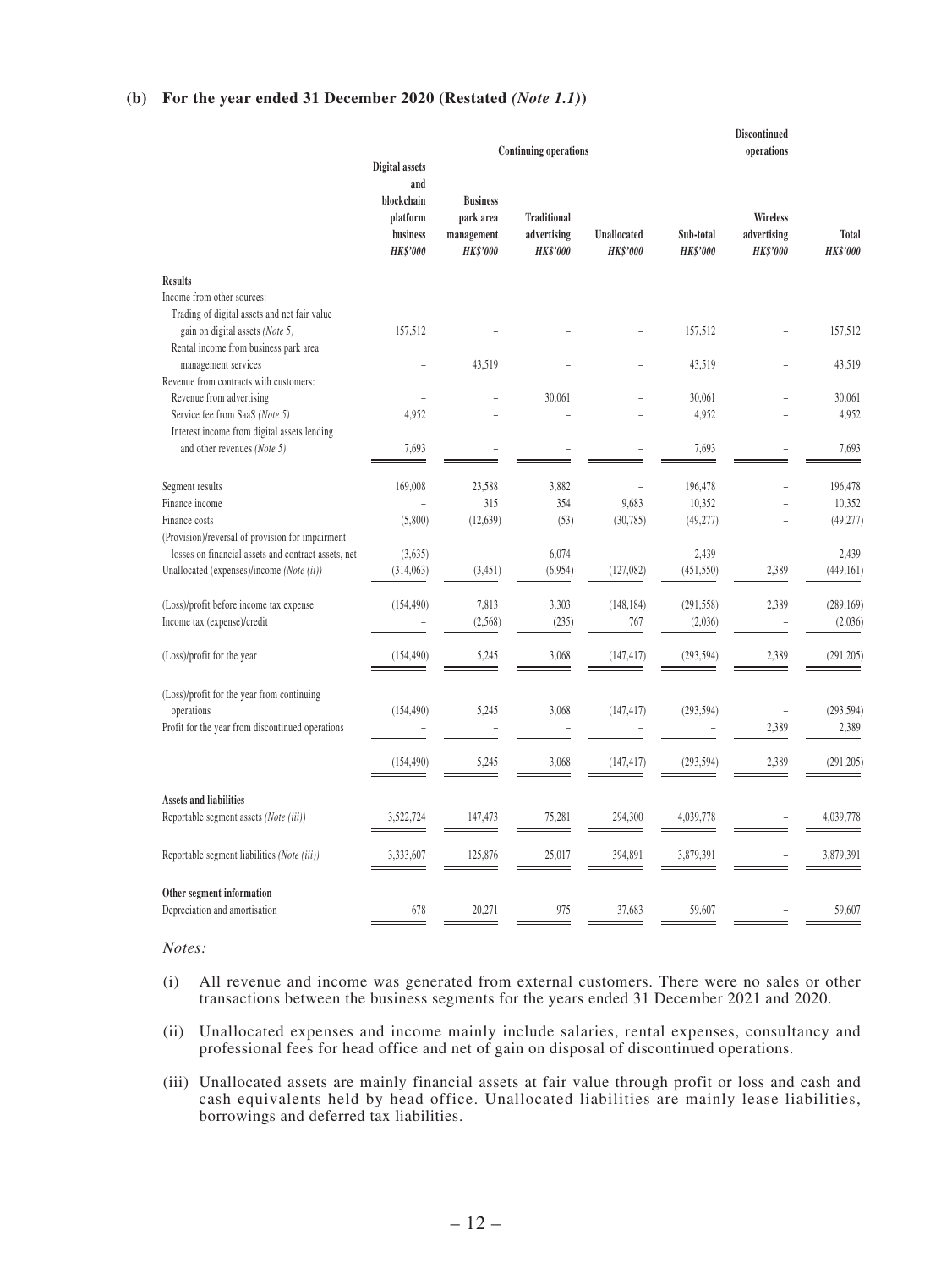#### **4 REVENUE FROM CONTRACTS WITH CUSTOMERS UNDER IFRS 15**

#### **Disaggregation of revenue from contracts with customers**

|                                                               | 2021<br><b>HK\$'000</b> | 2020<br>HK\$'000<br>(Restated)<br>(Note 1.1) |
|---------------------------------------------------------------|-------------------------|----------------------------------------------|
| <b>Recognised over time:</b>                                  |                         |                                              |
| Revenue from advertising business                             | 27,681                  | 30,061                                       |
| Service fee from SaaS (Note 5)                                | 10,114                  | 4,952                                        |
| Interest income from digital assets lending ( <i>Note 5</i> ) | 2,237                   | 3,212                                        |
| Others ( <i>Note</i> 5)                                       | 5,691                   | 4,481                                        |
| Recognised at a point of time:                                |                         |                                              |
| Trading fee from automated trading service ( <i>Note 5</i> )  | 6,778                   |                                              |
| Others ( <i>Note</i> 5)                                       | 605                     |                                              |

#### **5 INCOME FROM DIGITAL ASSETS AND BLOCKCHAIN PLATFORM BUSINESS**

|                                                                    | 2021<br><b>HK\$'000</b> | 2020<br><b>HK\$'000</b><br>(Restated)<br>(Note 1.1) |
|--------------------------------------------------------------------|-------------------------|-----------------------------------------------------|
| Income from digital assets and blockchain platform business:       |                         |                                                     |
| Trading of digital assets ( <i>Note</i> $(a)$ )                    | 263,721                 | 149,133                                             |
| Net fair value (loss)/gain on digital assets ( <i>Note</i> $(a)$ ) | (11, 471)               | 8,379                                               |
| Service fee from SaaS                                              | 10,114                  | 4,952                                               |
| Interest income from digital assets lending                        | 2,237                   | 3,212                                               |
| Trading fee from automated trading service                         | 6,778                   |                                                     |
| Others                                                             | 6,296                   | 4,481                                               |
|                                                                    | 277,675                 | 170,157                                             |

#### *Note:*

(a) The Group's digital assets and blockchain platform business primarily includes an OTC trading business to trade digital assets with corporate and individual customers, and the provision of automated digital assets trading services through its proprietary platforms. Income from the digital asset trading business represents trading margin arising from trading various digital assets and net gains or losses from remeasurement of digital assets to the extent it is not offset by remeasurement of digital asset liabilities due to customers arising from Digital Assets Trading Agreement ("DATA"). The Group is exposed to net trading gain or loss from holding digital assets for trading up to the point when a trade (to buy or sell digital assets) with a customer is concluded with fixed terms of trade with respect to the type, unit and price of digital assets.

#### **6 INCOME TAX EXPENSE**

The corporate income tax in Mainland China has been provided at the rate of 25% (2020: 25%) on the estimated assessable profits for the year. Income tax on profits assessable outside Mainland China has been provided at the rates prevailing in the respective jurisdictions.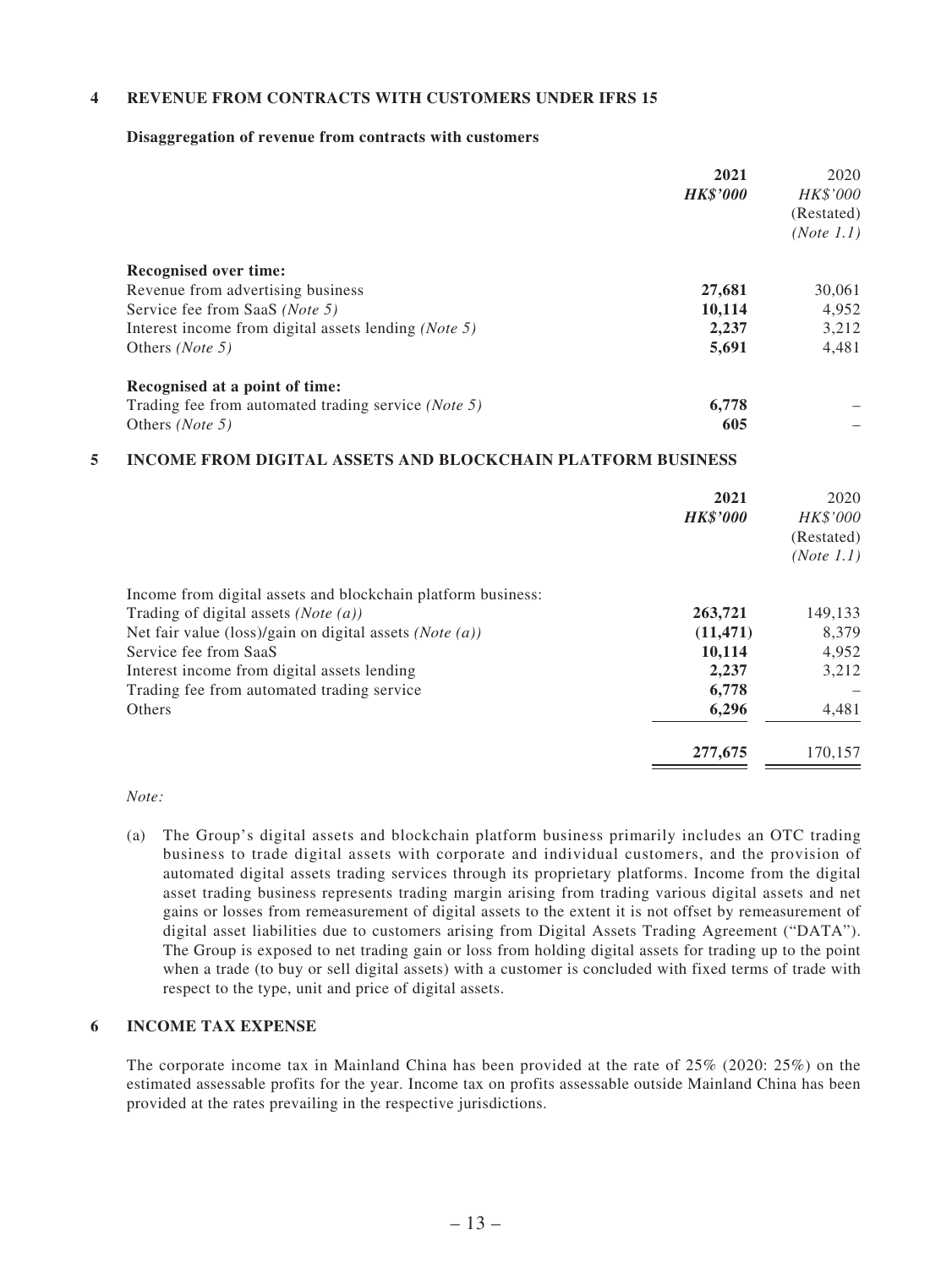No provision for Hong Kong profits tax and Singapore corporate income tax have been made as the Group did not generate any assessable profits arising in Hong Kong and Singapore during the year ended 31 December 2021 (2020: same).

The amount of income tax expense charged/(credit) to the consolidated statement of profit or loss represents:

|                                     | 2021<br><b>HK\$'000</b> | 2020<br>HK\$'000         |
|-------------------------------------|-------------------------|--------------------------|
|                                     |                         | (Restated)<br>(Note 1.1) |
| <b>Continuing operations</b>        |                         |                          |
| Current tax:                        |                         |                          |
| Mainland China corporate income tax | 3,619                   | 4,542                    |
| Over-provision in prior years:      |                         |                          |
| Mainland China corporate income tax | (20)                    |                          |
| Deferred income tax                 | (2,164)                 | (2,506)                  |
| Income tax expense                  | 1,435                   | 2,036                    |

#### **7 DIVIDENDS**

The Directors did not recommend the payment of any dividend for the year ended 31 December 2021 (2020: Nil).

#### **8 LOSS PER SHARE**

#### **For continuing and discontinued operations**

The calculation of the basic and diluted loss per share attributable to the owners of the Company is based on the following data:

|                                                                         | 2021            | 2020       |
|-------------------------------------------------------------------------|-----------------|------------|
|                                                                         | <b>HK\$'000</b> | HK\$'000   |
|                                                                         |                 | (Restated) |
|                                                                         |                 | (Note 1.1) |
| Loss from continuing operations:                                        |                 |            |
| Loss for the year attributable to owners of the Company                 | 375,675         | 278,745    |
| Add: Profit for the year from discontinued operations                   |                 |            |
| (attributable to owners of the Company)                                 |                 | 2,389      |
| Loss for the year from continuing operations attributable to the owners |                 |            |
| of the Company for the purpose of basic and diluted loss per share      | 375,675         | 281,134    |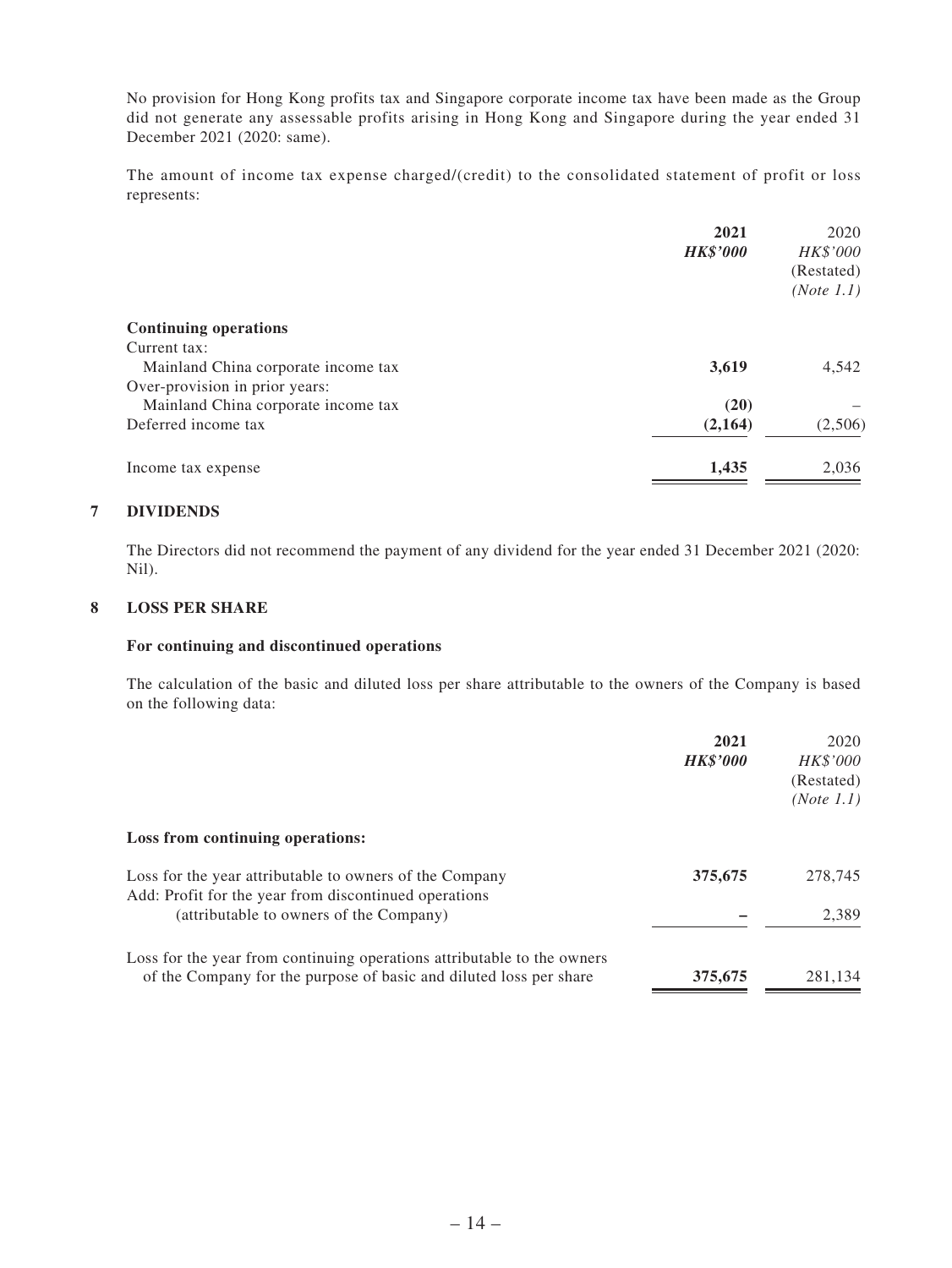The calculation of the basic and diluted loss per share from continuing and discontinued operations attributable to the owners of the Company is based on the following data:

|                                                                                                                       | 2021<br><b>HK\$'000</b> | 2020<br>HK\$'000<br>(Restated)<br>(Note 1.1) |
|-----------------------------------------------------------------------------------------------------------------------|-------------------------|----------------------------------------------|
| Loss from continuing and discontinued operations:<br>Loss for the year attributable to the owners of the Company      |                         |                                              |
| for the purpose of basic and diluted loss per share                                                                   | 375,675                 | 278,745                                      |
|                                                                                                                       | 2021                    | 2020                                         |
| <b>Number of shares:</b>                                                                                              |                         |                                              |
| Weighted average number of ordinary shares used as the denominator<br>in calculating basic and diluted loss per share | 395,896,435             | 314,026,487                                  |
|                                                                                                                       | HK\$                    | HK\$<br>(Restated)<br>(Note 1.1)             |
| Loss per share for loss from continuing operations attributable to<br>the owners of the Company                       |                         |                                              |
| Basic (per share)<br>Diluted (per share)                                                                              | (0.95)<br>(0.95)        | (0.90)<br>(0.90)                             |
| Loss per share for loss from continuing and discontinued operations<br>attributable to the owners of the Company      |                         |                                              |
| Basic (per share)<br>Diluted (per share)                                                                              | (0.95)<br>(0.95)        | (0.89)<br>(0.89)                             |

Basic and diluted loss per share is calculated by dividing the loss attributable to owners of the Company by the weighted average number of ordinary shares in issue during the year.

The share options, share awards and a warrant granted by the Company could have potential dilutive effect on the loss per share. During the year ended 31 December 2021, the share options, share awards and a warrant granted by the Company (2020: same) had anti-dilutive effect to the Group as the assumed conversion of these instruments would result in a decrease in loss per share.

### **9 DIGITAL ASSETS**

|                                                                                                                | 2021<br><b>HK\$'000</b> | 2020<br>HK\$'000<br>(Restated)<br>(Note 1.1) |
|----------------------------------------------------------------------------------------------------------------|-------------------------|----------------------------------------------|
| Digital assets:<br>— Held in own wallets of the Group<br>— Digital assets held on exchange institutions (Note) | 3,518,356<br>1,553      | 3,088,329<br>18,556                          |
|                                                                                                                | 3,519,909               | 3,106,885                                    |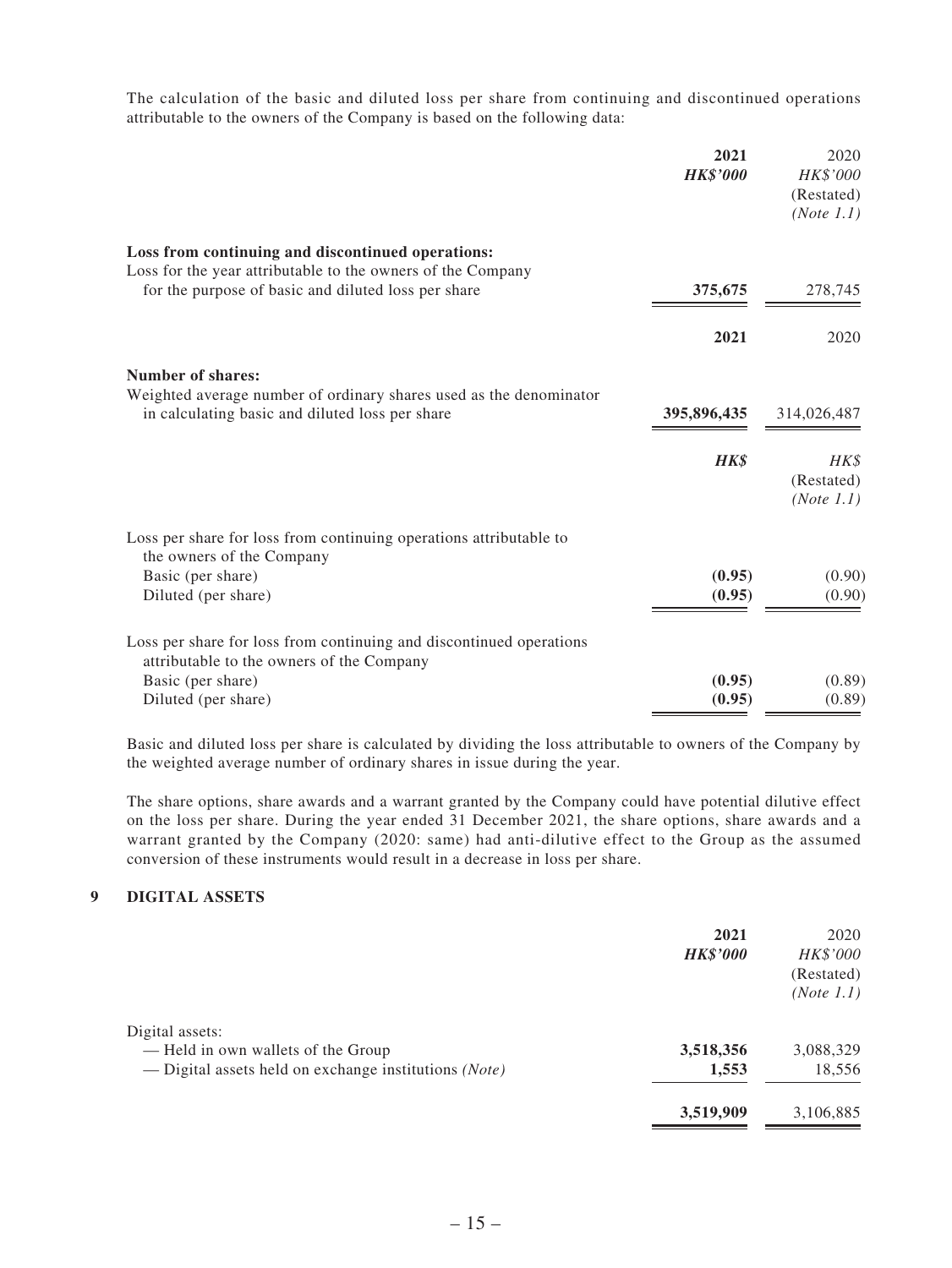*Note:* The digital assets held on third party exchange institutions are measured at fair value. They represent balance of digital assets attributable to the Group held in shared wallets of the third party exchanges.

Among the digital assets balance, it included digital assets held by the Group in designated customer accounts under various contractual arrangements approximately HK\$2,798,874,000 (2020: HK\$2,524,509,000) (Note 13). It also included the Group's proprietary digital assets of approximately HK\$721,035,000 (2020: HK\$582,376,000). The balance is measured at fair value through profit or loss.

As at 31 December 2021, there were certain digital assets with fair value of approximately HK\$523,699,000 received from and held on behalf of clients by OSL Digital Securities Limited ("OSLDS"), a wholly owned subsidiary of the Company and a Hong Kong Securities and Futures Commission ("SFC") licensed corporation, are safekeeping in segregated client wallets through a trust arrangement with BC Business Management Services (HK) Limited which is the associated entity of OSLDS under the Securities and Futures Ordinance. Based on the client terms and conditions entered between OSLDS and its clients ("OSLDS Client T&C"), these digital assets held in segregated wallets are not recognised as the Group's digital assets and hence no corresponding digital assets liabilities under these arrangements.

As at 31 December 2020, digital assets balance of approximately USD2,300,000, equivalent to approximately HK\$17,829,000 represented digital assets held on a trading account with a third party digital assets exchange ("Third Party Trading Platform") for the purpose of hedging risks arising from the digital asset trading business of a subsidiary of the Group. Due to inquiries by a governmental agency having jurisdiction over the Third Party Trading Platform, the Group's access to the trading account with the Third Party Trading Platform had been put on hold. The underlying digital assets held on the trading account comprised mainly Bitcoin and other stablecoins which continued to be measured at fair value at the end of the reporting period. The corresponding digital assets have been retrieved from the Third Party Trading Platform during 2021 and nil balance was held at that platform at 31 December 2021.

#### **10 TRADE RECEIVABLES**

|                                                                                                                                                              | 2021<br><b>HK\$'000</b>               | 2020<br>HK\$'000<br>(Restated)<br>(Note 1.1) |
|--------------------------------------------------------------------------------------------------------------------------------------------------------------|---------------------------------------|----------------------------------------------|
| Trade receivables from business park area management services<br>Less: Loss allowance<br>Trade receivables from advertising business<br>Less: Loss allowance | 6,076<br>(6,076)<br>7,495<br>(7, 383) | 5,859<br>(5,859)<br>13,540<br>(1,385)        |
| Trade receivables from digital assets and blockchain platform business<br>Less: Loss allowance                                                               | 112<br>123,071<br>(1, 428)            | 12,155<br>14,869<br>(6,370)                  |
| Trade receivables                                                                                                                                            | 121,643<br>121,755                    | 8,499<br>20,654                              |

For the advertising services, the Group may take up to 360 days to issue billing to the customers after service delivery and further grants a credit term of generally 30 to 60 days (2020: 30 to 90 days) after the invoice date, while prepayments from customers for provision of business park area management services are generally required.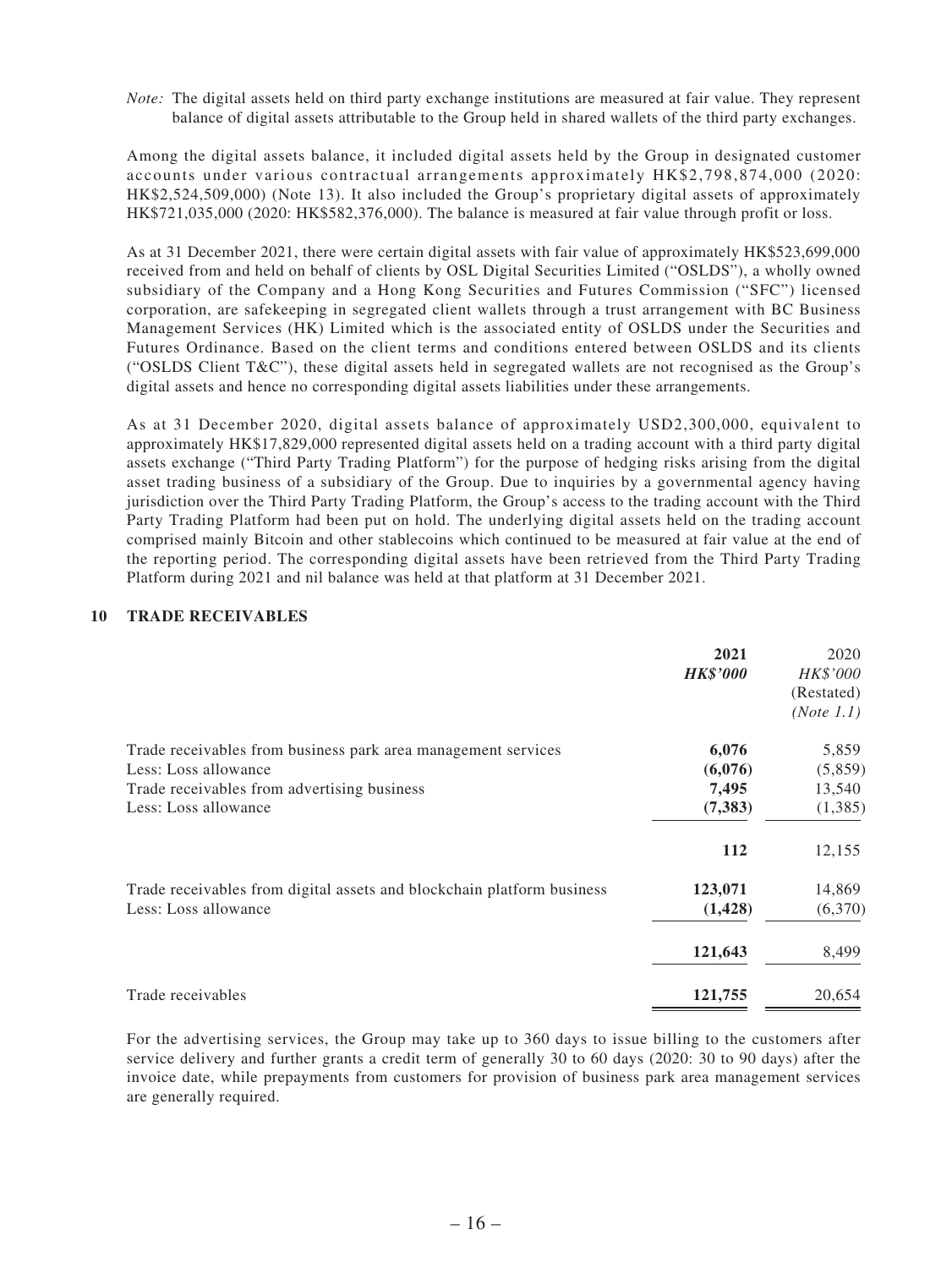Customers of the digital assets and blockchain platform business are generally required to prefund their accounts prior to trades. Trades with liquidity providers and certain counterparties that are considered creditworthy can be on credit with a credit period of 1–3 days after invoice date. For SaaS customers, credit term of 30 days after invoice date is granted in general.

The Group has policies in place to ensure that they transact with reputable and creditworthy customers with an appropriate financial strength and credit history. It also has other monitoring procedures to ensure that follow-up action is taken to recover overdue debts.

At 31 December, the ageing analysis of the Group's trade receivables, based on invoice date, were as follows:

|                  | 2021            | 2020       |
|------------------|-----------------|------------|
|                  | <b>HK\$'000</b> | HK\$'000   |
|                  |                 | (Restated) |
|                  |                 | (Note 1.1) |
| $0 - 30$ days    | 117,391         | 13,998     |
| $31-90$ days     | 2,265           | 6,435      |
| 91-180 days      | 402             |            |
| $181 - 365$ days | 1,697           |            |
| Over 365 days    |                 | 221        |
|                  | 121,755         | 20,654     |
|                  |                 |            |

#### **11 CASH HELD ON BEHALF OF LICENSED ENTITY CUSTOMERS**

OSLDS maintains segregated bank accounts to hold cash on behalf of its customers arising from its normal course of business. Based on the OSLDS Client T&C, it is agreed that OSLDS will not pay interest to the clients for the fiat currency that it receives from or holds for the clients. OSLDS has the contractual right to retain any bank interest income arising from holding the client's fiat currency. Accordingly, the client fiat currency received and held at the segregated bank accounts is presented on the Group's consolidated statement of financial position under current assets, with a corresponding fiat liability due to customers under current liabilities (except for the cash held on behalf of its fellow subsidiaries in the segregated bank accounts which are eliminated on group level). The use of cash held on behalf of clients is restricted and governed by the OSLDS Client T&C and the laws and regulations relevant to OSLDS as a licensed corporation and its associated entity in Hong Kong.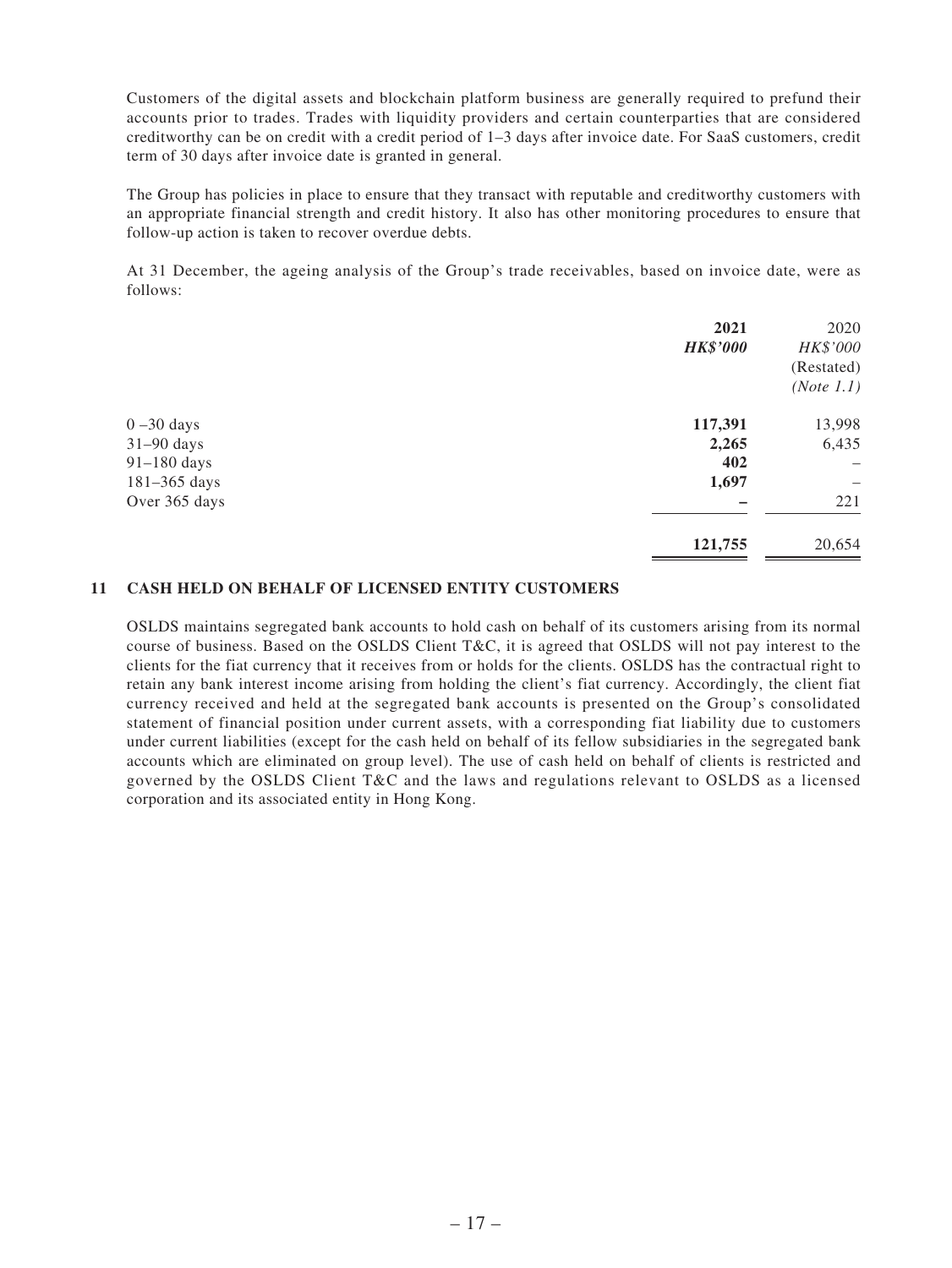#### **12 TRADE PAYABLES**

Trade payables are unsecured and are normally with credit terms of 90–180 days.

An ageing analysis of the Group's trade payables at the end of the reporting periods, based on the invoice date, is as follows:

|               | 2021                                | 2020       |
|---------------|-------------------------------------|------------|
|               | <b>HK\$'000</b>                     | HK\$'000   |
|               |                                     | (Restated) |
|               |                                     | (Note 1.1) |
| $0 - 30$ days | 37,431                              | 43,999     |
| $31-90$ days  | 2,117                               | 1,727      |
| $91-180$ days | 2,170                               | 754        |
| 181-365 days  | 7,915                               | 2,931      |
| Over 365 days | 176                                 | 2,066      |
|               | 49,809                              | 51,477     |
| 13            | <b>LIABILITIES DUE TO CUSTOMERS</b> |            |
|               | 2021                                | 2020       |

|                                   | 2021            | 2020       |
|-----------------------------------|-----------------|------------|
|                                   | <b>HK\$'000</b> | HK\$'000   |
|                                   |                 | (Restated) |
|                                   |                 | (Note 1.1) |
| Liabilities due to customers      |                 |            |
| — Fiat currency liabilities       |                 |            |
| — Customers under licensed entity | 282,554         |            |
| — Others                          | 434,695         | 276,920    |
| — Digital assets liabilities      | 2,798,874       | 2,524,509  |
|                                   | 3,516,123       | 2,801,429  |

Liabilities due to customers arise in the ordinary course of the Group's digital assets and blockchain platform business, where the Group's contractual relationship with its customers is primarily governed by the DATA, OSLDS Client T&C and other relevant agreements.

Based on the respective rights and obligations of the Group and its customers under various arrangements, fiat currency and digital assets held by the Group in the customers' accounts are recognised as the Group's assets with a corresponding liability due to the customers, except for the digital assets held on behalf of OSLDS's clients with fair value of approximately HK\$523,699,000, they are kept in segregated wallets and are not recognised as the Group's digital assets and hence no corresponding digital assets liabilities under these arrangements.

The liabilities are measured at fair value through profit or loss with changes in fair values recognised in the consolidated statement of profit or loss in the period of the changes as part of the "income from digital assets and blockchain platform business".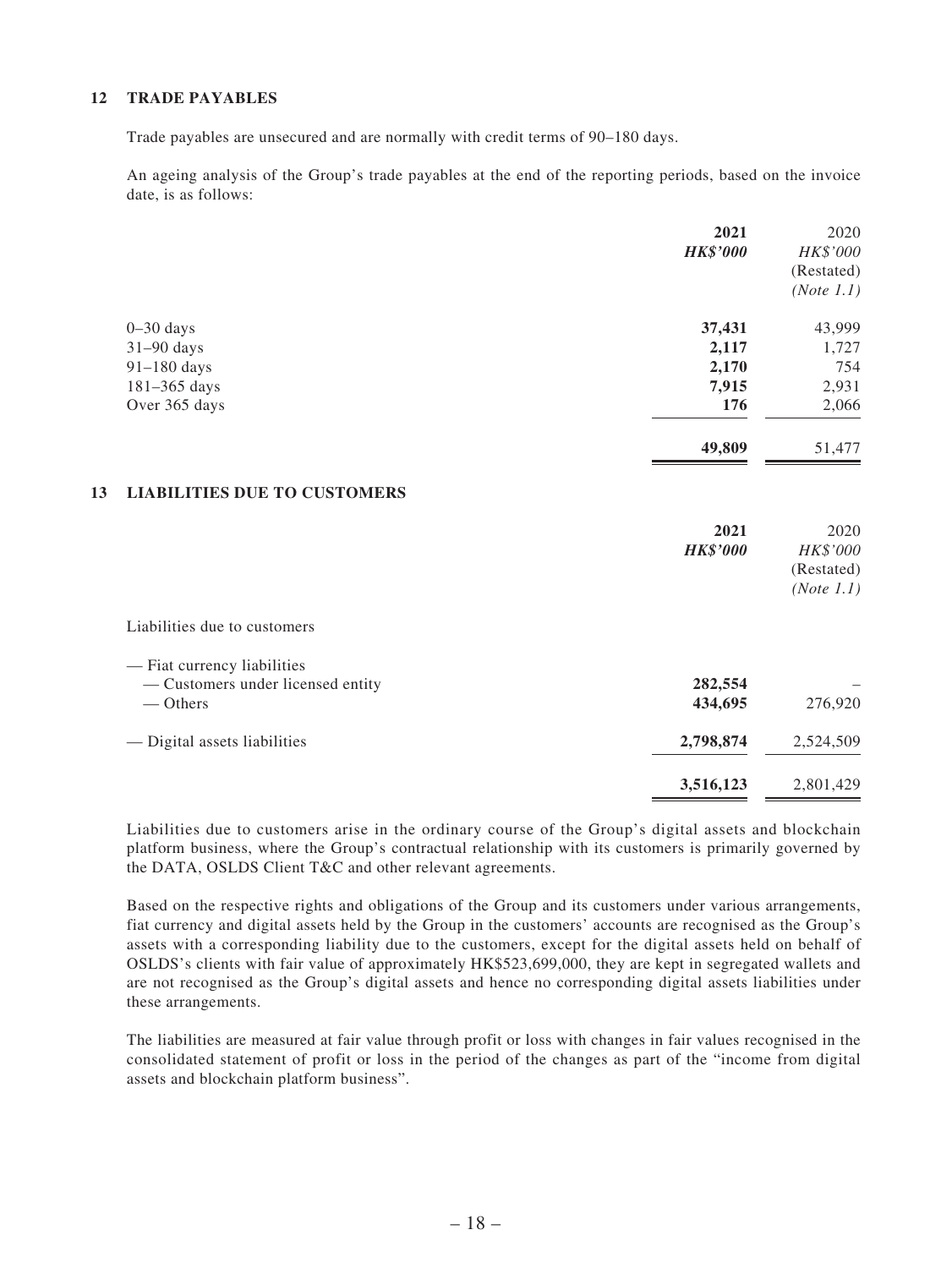|                                                                | 2021          |                 | 2020          |                                      |  |
|----------------------------------------------------------------|---------------|-----------------|---------------|--------------------------------------|--|
|                                                                | <b>Number</b> |                 | Number        |                                      |  |
|                                                                | of shares     | <b>HK\$'000</b> | of shares     | HK\$'000<br>(Restated)<br>(Note 1.1) |  |
| Authorised:                                                    |               |                 |               |                                      |  |
| Ordinary shares of HK\$0.01 each at<br>1 January 2020 and      |               |                 |               |                                      |  |
| 31 December 2020 and 2021                                      | 2,000,000,000 | 20,000          | 2,000,000,000 | 20,000                               |  |
| Issued and fully paid:                                         |               |                 |               |                                      |  |
| At the beginning of the year                                   | 336,621,033   | 3,366           | 284,483,913   | 2,845                                |  |
| Issuance of new shares (Notes a and b)                         | 79,673,360    | 797             | 49,164,687    | 492                                  |  |
| Issuance of new shares upon<br>the conversion of a convertible |               |                 |               |                                      |  |
| note ( <i>Note c</i> )                                         |               |                 | 1,638,655     | 16                                   |  |
| Exercise of share options (Note d)                             | 6,953,091     | 70              | 1,333,778     | 13                                   |  |
| At the end of the year                                         | 423, 247, 484 | 4,233           | 336,621,033   | 3,366                                |  |

*Notes:*

- (a) On 5 January 2021, the Company allotted and issued a total of 45,000,000 ordinary shares at a subscription price of HK\$15.50 per share to no less than six independent placees through a placing and top up subscription agreement with East Harvest Global Limited as vendor and Morgan Stanley & Co. International PLC as agent. Upon the issuance of the shares, HK\$450,000 was credited to share capital and HK\$657,549,000 was credited to share premium. On 11 June 2021, the Company placed a total of 31,952,500 ordinary shares at a price of HK\$17.00 per share to one placee. Upon the issuance of the shares, HK\$320,000 was credited to share capital and HK\$534,410,000 was credited to share premium. (2020: On 24 January 2020, the Company allotted and issued 43,100,000 ordinary shares at a subscription price of HK\$6.50 per share to 7 subscribers. Upon the issuance of the shares, HK\$431,000 was credited to share capital and HK\$279,719,000 was credited to share premium.)
- (b)(i) During the year ended 31 December 2021, the Company issued  $2,720,860$  new shares at HK\$0.01 for each share to the Trustee on 27 January 2021 and 8 October 2021, pursuant to the share award plan adopted on 21 August 2018, to recognise and reward the contribution of directors, employees and consultants for providing similar services to the Group. The Board applied HK\$27,000, in the share premium account of the Company to issue new shares credited as fully paid to the trustee. (2020: the Company issued 5,013,474 new shares at HK\$0.01 for each share to the Trustee on 15 January 2020 and 13 August 2020, pursuant to the share award plan adopted on 21 August 2018, to recognise and reward the contribution of directors, employees and consultants providing similar services to the Group. The Board applied HK\$50,000, in the share premium account of the Company to issue new shares credited as fully paid to the trustee.)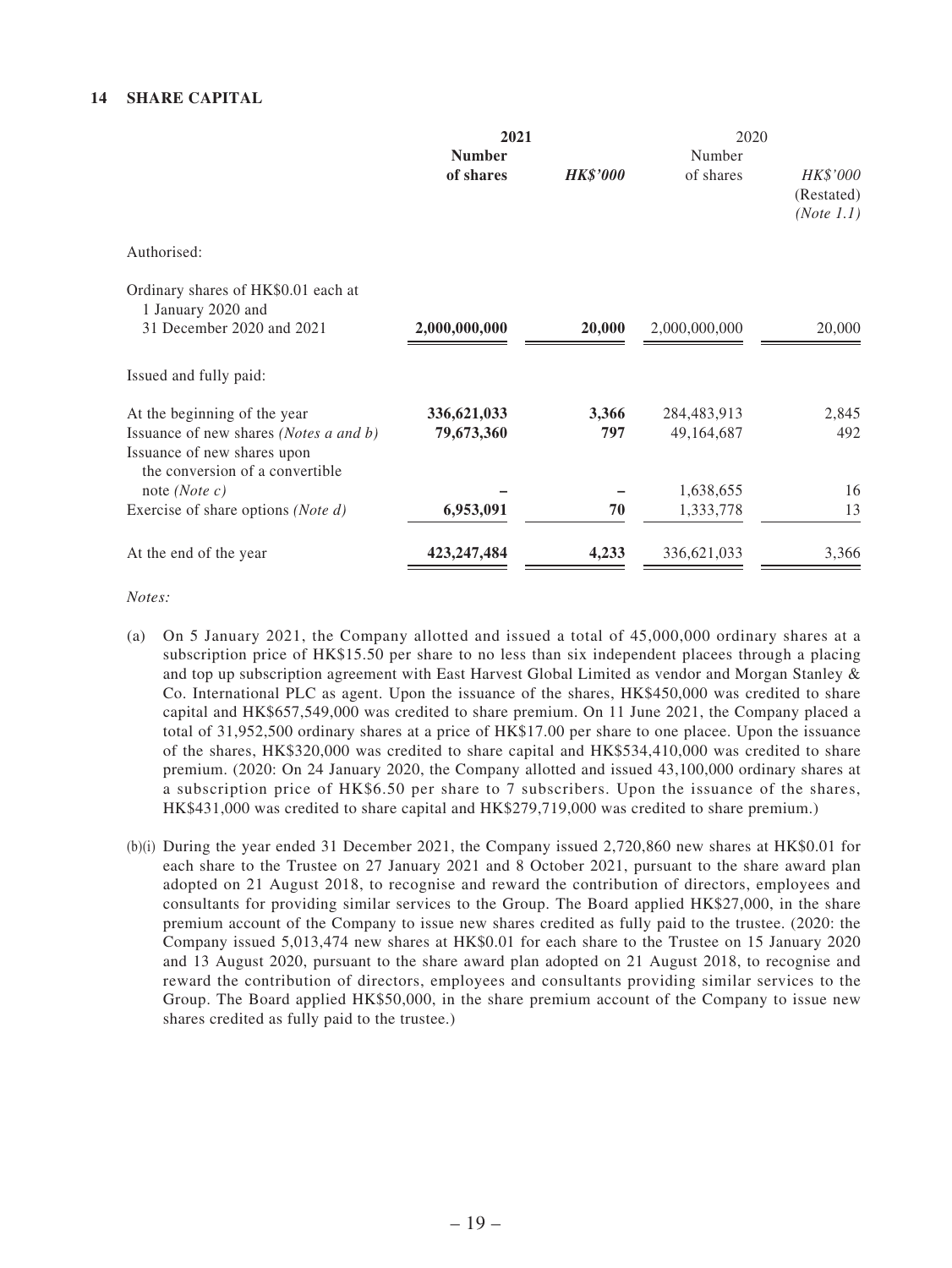- (b)(ii) On 6 July 2020, the Company allotted and issued  $1,051,213$  ordinary shares of the Company to J Digital 5 LLC at a consideration of HK\$7,800,000 and the subscription consideration was used to set off against the repurchase costs of the warrant issued during the year ended 31 December 2018. Consequently, HK\$11,000 was credited to share capital and HK\$7,789,000 was credited to share premium.
- (c) On 23 December 2020, J Digital 5 LLC exercised the conversion right to fully convert the convertible note into 1,638,655 ordinary shares of the Company at a conversion price of HK\$9.52 per share. Consequently, HK\$16,000 was credited to share capital and HK\$16,281,000 was credited to share premium.
- (d) During the year ended 31 December 2021, 6,953,091 share options were exercised by the employees and consultants providing similar services to the Company and its subsidiaries. Consequently, HK\$70,000 was credited to share capital and HK\$84,365,000 was credited to share premium. (2020: 1,333,778 share options were exercised by the employees and consultants providing similar services to the Company and its subsidiaries. Consequently, HK\$13,000 was credited to share capital and HK\$14,934,000 was credited to share premium.)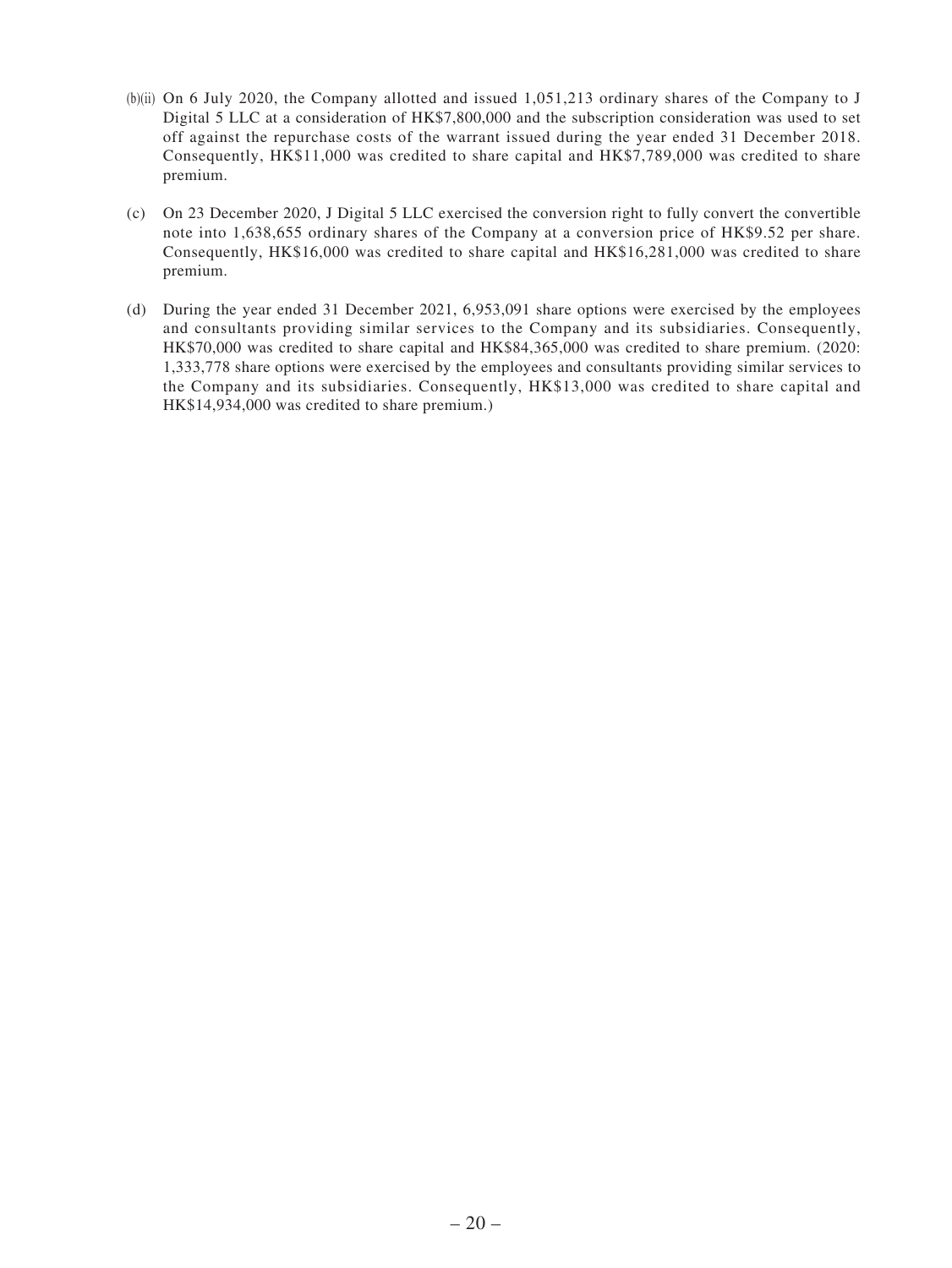# **MANAGEMENT DISCUSSION AND ANALYSIS**

# **MATERIAL EVENTS**

# **Placing of Existing Shares and Top-up Subscription of New Shares under General Mandate**

On 5 January 2021, the Company and East Harvest Global Limited (the "Vendor") entered into the placing and subscription agreement (the "Placing and Subscription Agreement") with Morgan Stanley & Co International PLC ("Morgan Stanley") pursuant to which Morgan Stanley agreed to act as agent for the Vendor to place a total of 45,000,000 placing shares ("January Placing Shares") owned by the Vendor at a price of HK\$15.50 per placing share (the "January Placing") to no less than six independent placees ("January Placees").

The January Placees were professional, institutional or other investors approved, selected and/ or procured by or on behalf of Morgan Stanley as contemplated by the Placing and Subscription Agreement, who and whose respective ultimate beneficial owners were third parties independent of the Company and its connected persons and who would not become substantial shareholders of the Company after completion of the January Placing. The Vendor conditionally agreed to subscribe for, and the Company conditionally agreed to allot and issue to the Vendor 45,000,000 new ordinary shares ("January Subscription Shares") at the subscription price, which was equal to the placing price (the "January Subscription"). The closing price of Subscription Shares on the date of entering the Placing and Subscription Agreement (i.e. 5 January 2021), was HK\$19.22 per January Subscription Share. The aggregate nominal value of the 45,000,000 subscription shares was HK\$450,000.

The Company considered that the January Placing and the January Subscription represented an opportunity to raise capital for the Group while broadening its shareholder base and that it would also strengthen the financial position of the Group for the expansion of the Group's digital assets and blockchain platform business.

The gross proceeds and the received net proceeds from the January Subscription were approximately HK\$697.5 million and approximately HK\$658.0 million, respectively. The Company intends to use the net proceeds as to (i) approximately HK\$40.0 million for developing and enhancing platform technology of digital asset platform business; (ii) approximately HK\$225.0 million for maintaining sufficient liquid capital to satisfy the SFC licence requirement of the licensed entity and the expansion of prime brokerage business; (iii) approximately HK\$293.0 million for operating working capital including rental expenses, staff costs, marketing and IT expenses, other general expenses and professional fees; and (iv) approximately HK\$100.0 million for potential future acquisition and general working capital of the Group. The net price per January Subscription Share was approximately HK\$14.62.

For details, please refer to the Company's announcement dated 6 January 2021.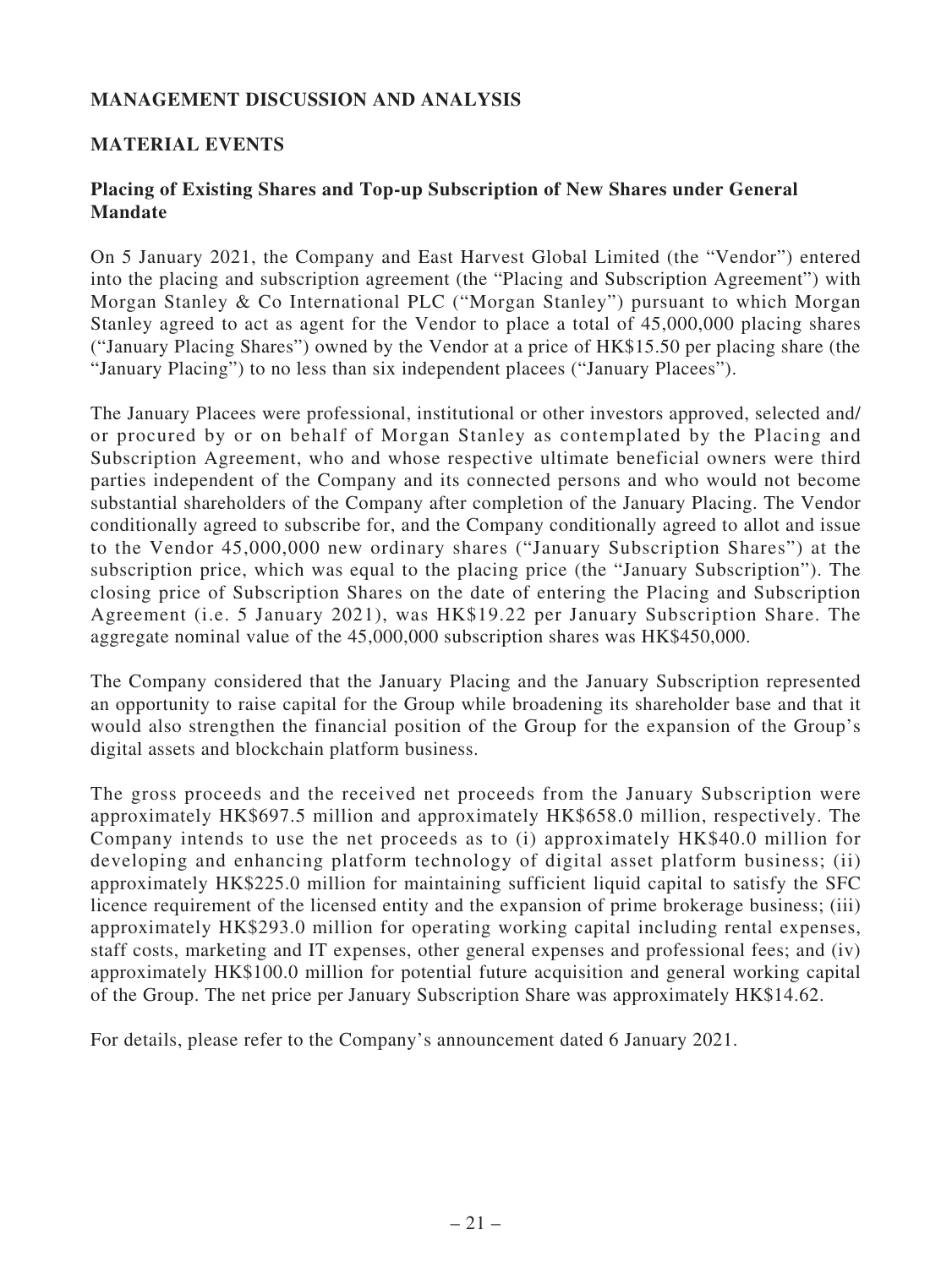# **Placing of New Shares under General Mandate**

On 11 June 2021, the Company and Macquarie Capital Limited ("Macquarie") entered into the placing agreement (the "Placing Agreement") pursuant to which the Company appointed Macquarie to place a total of 31,952,500 new ordinary shares ("June Placing Share") at a price of HK\$17.00 per June Placing Share ("June Placing").

The Company considers that the June Placing represents an opportunity to raise capital for the development and furtherance of the Group's business and will also strengthen the financial position of the Group for the development and expansion of the Group's digital assets and blockchain platform business.

The closing price on the last trading day prior to signing of the Placing Agreement for June Placing Shares (i.e. 10 June 2021) was HK\$19.26 per share. The aggregate nominal value of the June Placing Shares was HK\$319,525. The June Placing Shares were placed to one placee, namely GIC ("GIC"). GIC is a global investment management company established in 1981 to manage Singapore's foreign reserves. GIC invests internationally in equities, fixed income, foreign exchange, commodities, money markets, alternative investments, real estate and private equity. Headquartered in Singapore, GIC has investments in over 40 countries and employs over 1,800 people across 10 offices in key financial cities worldwide.

The gross proceeds from the June Placing were approximately HK\$543.2 million. The received net proceeds, after deduction of all relevant expenses (including but not limited to placing commission, legal expenses and disbursements) incidental to the June Placing, were approximately HK\$534.7 million, representing a net issue price of approximately HK\$16.74 per June Placing Share.

The Company intends to use the net proceeds from the June Placing as to (i) approximately HK\$198.0 million for IT-related costs including digital transformation, developing and enhancing platform technology of digital asset platform business; (ii) approximately HK\$236.0 million for operating working capital other than IT-related costs including rental expenses, staff costs, marketing expenses, other general expenses and professional fees; and (iii) approximately HK\$100.0 million as reserves for future expansion in markets including the United Kingdom ("UK"), Singapore and the Americas.

For details, please refer to the Company's announcement dated 11 June 2021.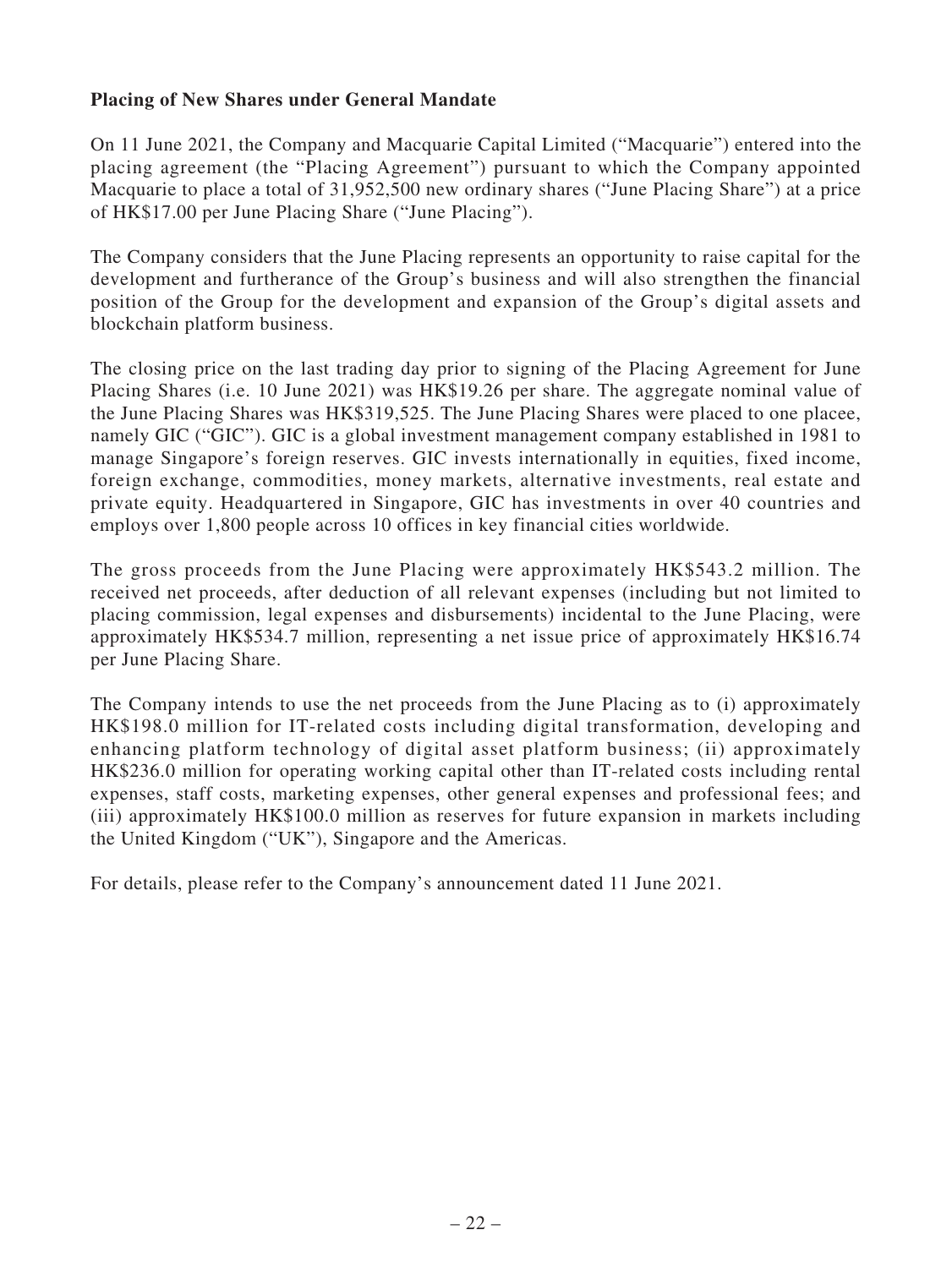# **Establishment of Institutional Digital Asset Trading Venue in Partnership with Standard Chartered**

On 2 June 2021, the Group entered into a partnership with SC Ventures, the innovation and ventures unit of Standard Chartered, to jointly establish a digital asset brokerage and exchange platform for institutional and corporate clients in the UK and Europe (the "Joint Venture Company" or "Zodia Markets").

Based in the UK, and initially targeting the European market, the Joint Venture Company will connect institutional traders to counterparts across markets, delivering access to deep pools of liquidity in Bitcoin, Ether and other digital assets.

For details, please refer to the Company's announcement dated 2 June 2021.

# **REVIEW OF RESULTS**

# **Change of presentation currency**

The consolidated financial statements were presented in RMB in prior years. Starting from 1 January 2021, the Directors considered that as a result of the Group's forward-looking internationalisation strategy and potential sources of funding, the Group changed its presentation currency for the preparation of its consolidated financial statements from RMB to HKD. The Directors considered that the change of presentation currency to HKD enables shareholders and potential investors of the Company to have a more accurate picture of the Group by aligning the currency presentation of the Group's financial performance with its share price.

The effects of the change in the presentation currency have been accounted for retrospectively with comparative figures restated in HKD. The Group has also presented its consolidated statement of financial position as at 1 January 2020 without related notes.

# **Overall Performance**

For the year ended 31 December 2021 (the "Year" or "FY2021"), the Group recorded total revenue and income of HK\$352.0 million, representing an increase of approximately 44.4%, or HK\$108.3 million, from HK\$243.7 million for the year ended 31 December 2020 ("FY2020"), driven by an increase in trading income from the OSL digital asset and blockchain platform business.

The operating loss of the Group was HK\$334.8 million for the Year, representing an increase of HK\$82.2 million or 32.5%, from net operating loss of HK\$252.6 million for FY2020.

The net loss of the Group increased from HK\$291.2 million for FY2020 to HK\$369.2 million for the Year, an increase of HK\$78.0 million or 26.8%.

Loss per share of the Group for the Year was HK\$95 cents (FY2020: HK\$89 cents).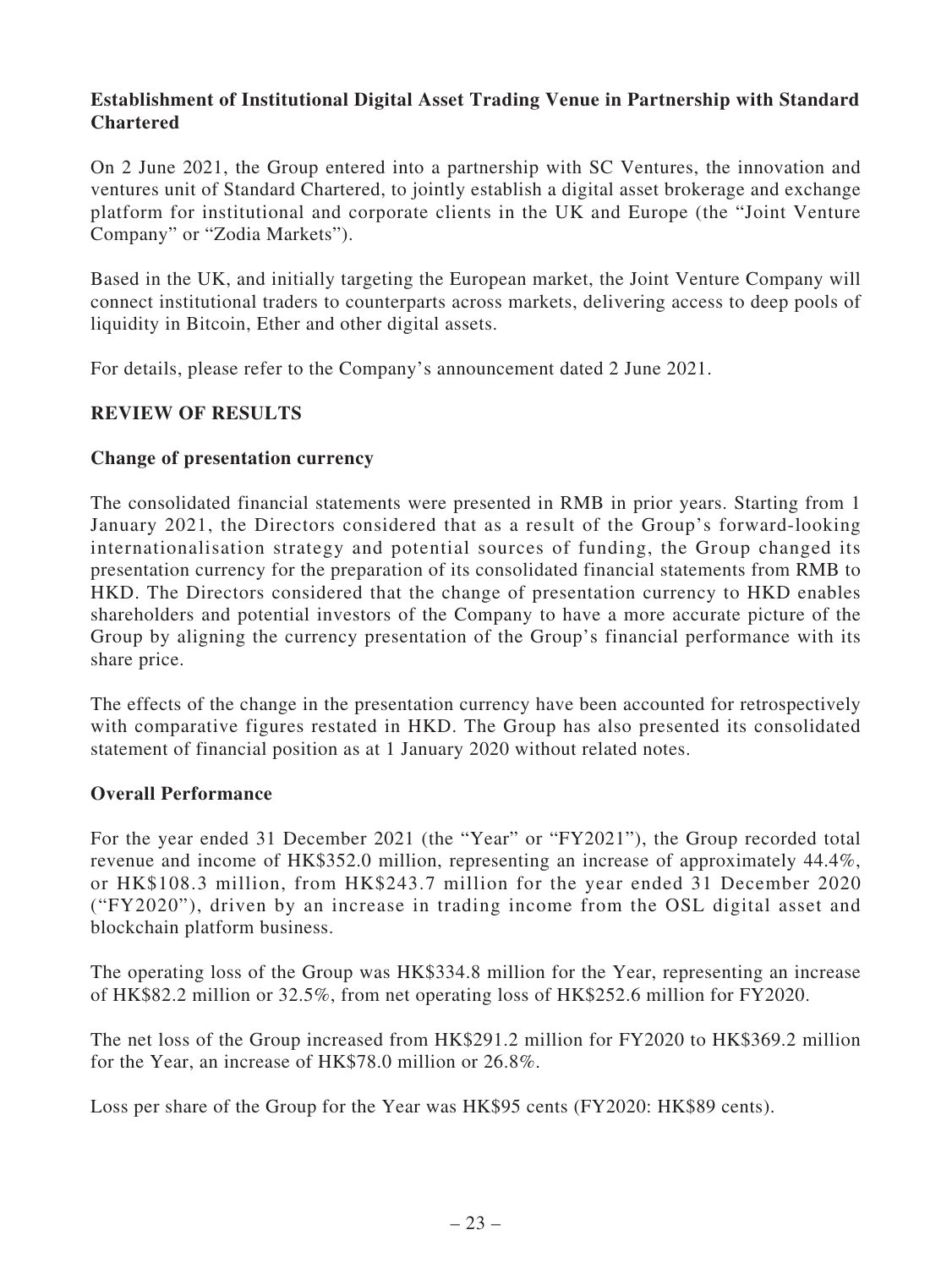# **Digital Assets and Blockchain Platform Business: OSL**

The OSL digital asset and blockchain platform business started in August 2018 and has grown substantially in the following years, maintaining its status as the largest business revenue and income contributor to the Group. During the Year, the digital assets and blockchain platform business generated income of HK\$277.7 million, which was up 63.2% as compared to income of HK\$170.2 million in FY2020. The significant increase was driven by an increase in trading volume from the Group's digital asset trading services and the provision of digital asset SaaS and related services.

OSL prime brokerage revenue, exchange revenues, service fee from SaaS and income from other digital asset and blockchain platform related business were HK\$254.5 million, HK\$8.3 million, HK\$10.1 million and HK\$4.8 million, respectively.

# **Advertising and Business Park Area Management Services Businesses**

Revenue from the advertising business for the Year was HK\$27.7 million, a decline of HK\$2.4 million or 7.9% as compared with FY2020.

Rental income from business park area management services for the Year was HK\$46.7 million, representing an increase of HK\$3.1 million as compared to HK\$43.5 million in FY2020.

During the Year, the cost of generating revenues from advertising and business park area management services mainly comprised expenses and costs for procuring advertising space, staff remuneration, event organisation, lease expense, production costs and holding the lease on the business park area. The cost of revenue from advertising and business park area management services for the Year increased from HK\$46.1 million in FY2020 to HK\$47.8 million, representing an increase of 3.6%.

The gross profit for advertising and business park area management services for the Year and FY2020 was HK\$26.6 million and HK\$27.5 million, respectively. The Group's gross profit margin for the advertising and business park area management services businesses was 35.7% (FY2020: 37.3%). The decrease was mainly attributable to the advertising business, which incurred additional costs due to increased market competitiveness in the second half of the Year.

# **Selling and Distribution Expenses**

Selling and distribution expenses decreased by HK\$31.7 million from HK\$119.8 million for FY2020 to HK\$88.2 million for the Year. The decrease was mainly attributable to the decrease in warrant expenses incurred for the Year. The intention of the warrant is to promote liquidity within the Group's trading platforms by encouraging trading activities of J Digital in order to create quantitative benefits to the Group in the form of trading commissions or revenues resulting from client transaction volumes attributable to the liquidity provided.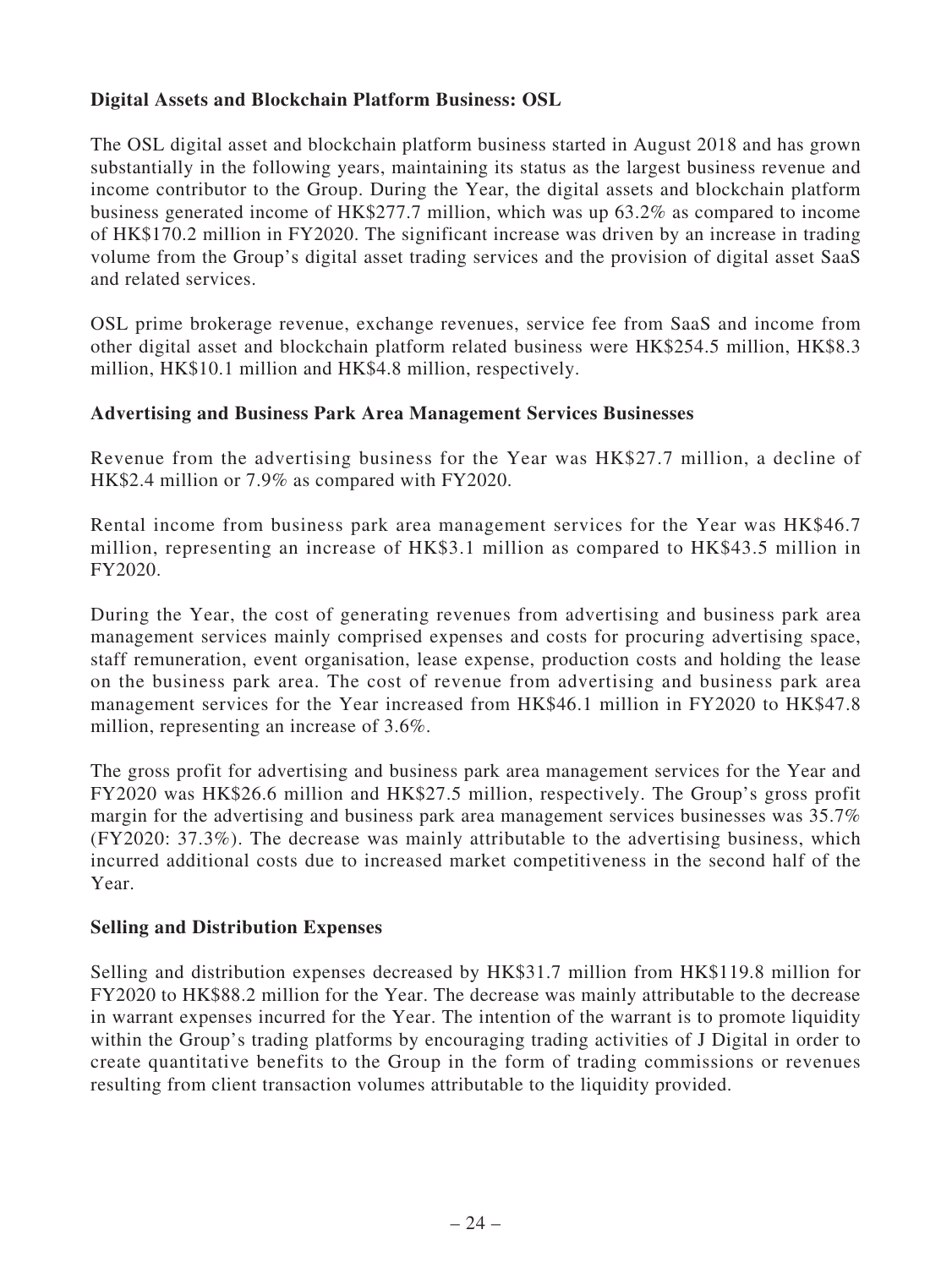# **Administrative and Other Operating Expenses**

Administrative and other operating expenses for the Year increased by HK\$204.7 million to HK\$536.5 million as compared to FY2020. The increase was mainly due to an increase in staff costs resulting from the increase in the number of employees from 144 to 239 and an increase in expenditures related to establishing the corporate and technical infrastructure for the regulated institutional digital asset segment, including technology, legal and compliance, marketing and insurance.

During the Year, out of employee benefit expenses (including research and development costs), HK\$5.4 million was mainly capitalised as contract assets associated with the assignment of an intellectual property to Zodia Markets. The research and development cost was driven by the Group's expansion of its technical capabilities and resources in the digital asset and blockchain industry.

# **Net Loss**

Net loss of the Group for the Year was HK\$369.2 million, an increase of HK\$78.0 million as compared with HK\$291.2 million for FY2020. Despite the significant increase in income from the digital assets and blockchain platform business for the Year, the increase in net loss was primarily due to the expansion of the Group's digital assets and blockchain platform business globally.

### **Human Resources Cost**

As at 31 December 2021, the Group had a total of 239 employees in Hong Kong, Singapore, the UK, the Americas and Mainland China (FY2020: 144 employees). The total staff cost during the Year was HK\$356.2 million (FY2020: HK\$221.6 million). The increase in staff cost was mainly due to the increase in the number of employees to service and grow the expanding global digital asset and blockchain platform business.

The emoluments of the Directors and senior management are decided by the remuneration committee and the Board, as authorised by the shareholders at the annual general meeting, having regarded the Group's operating results, individual performance and comparable market statistics. The emolument policy of the Group is on the basis of the qualifications and contributions of individuals to the Group.

The Company operates a share option scheme for the purpose of providing incentives to, retaining, recognising and motivating eligible directors, employees and other eligible participants who make contributions to the Group. The Company adopted the share option scheme ("2012 Share Option Scheme") on 10 April 2012. On 28 May 2021, the Company terminated the 2012 Share Option Scheme and adopted the new share option scheme ("2021 Share Option Scheme'). Upon termination of the 2012 Share Option Scheme, no further share options may be granted thereunder. In respect of all operations which remained exercisable on such date, the provisions of the 2012 Share Option Scheme remained in full force and effect.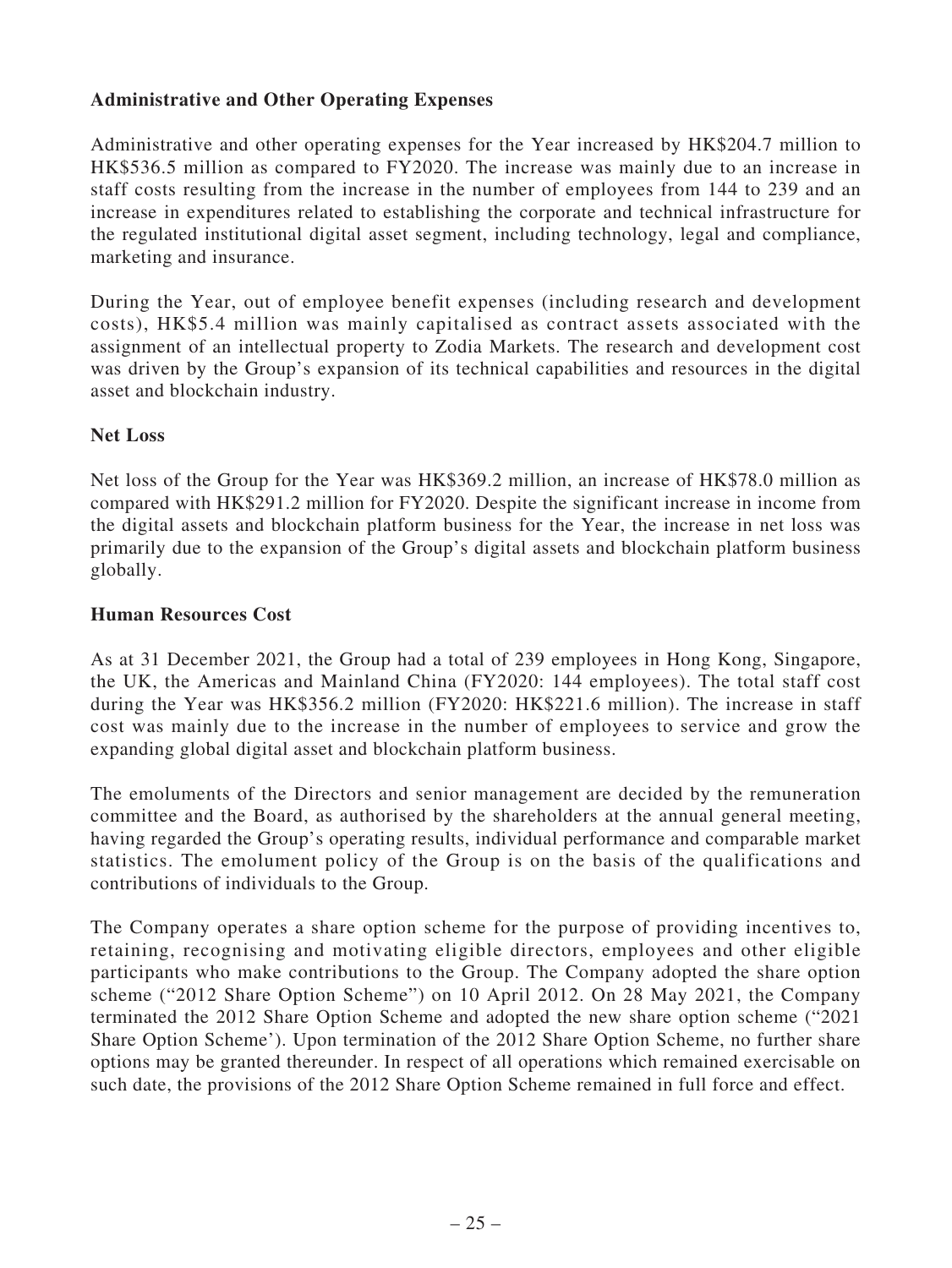The Company granted 5,000,000 share options during the Year, in which 3,500,000 share options were granted under 2012 Share Option Scheme on 27 January 2021 and 1,500,000 share options were granted under 2021 Share Option Scheme on 8 October 2021 (FY2020: 24,838,500).

The Company also adopted the 2018 Share Award Plan to recognise and reward the contributions of certain employees and persons to the growth and development of the Group and to provide them with incentives in order to retain them for the continual operation of the Group and to attract suitable personnel for further development of the Group.

The Company granted 2,720,860 new shares ("Awarded Shares") under its 2018 Share Award Plan during the Year, in which 2,160,860 Awarded Shares were granted on 27 January 2021 and 560,000 were granted on 8 October 2021 (FY2020: 5,013,474).

# **FINANCIAL REVIEW**

### **Liquidity and Financial Resources**

As at 31 December 2021 , the Group recorded total assets of HK\$5,278.8 million (31 December 2020: HK\$4,039.8 million), total liabilities of HK\$4,087.6 million (31 December 2020: HK\$3,879.4 million) and total shareholder equity of HK\$1,191.1 million (31 December 2020: total shareholder equity of HK\$160.4 million). As at 31 December 2021, the gross gearing ratio (defined as total liabilities over total assets) was approximately 77.4% (31 December 2020: 96.0%).

The Group mainly used internal cash flows from operating activities, borrowing and issuing equity to satisfy its working capital requirements.

As of 31 December 2021, total borrowing amounted to HK\$119.1 million (31 December 2020: HK\$566.3 million). The Group's borrowing comprised other loans denominated in HKD and USD. HK\$119.1 million (31 December 2020: HK\$420.2 million) borrowing was interest bearing with interest rates ranging from 3% to 8% per annum (31 December 2020: 3% to 8% per annum). The remaining borrowing as at 31 December 2020 were non-interest bearing.

HK\$64.1 million (31 December 2020: HK\$250.1 million) borrowing was secured by digital assets (31 December 2020: secured by RMB deposits or digital assets). As at 31 December 2021, the Group was in a net current assets position (31 December 2020: net current assets position).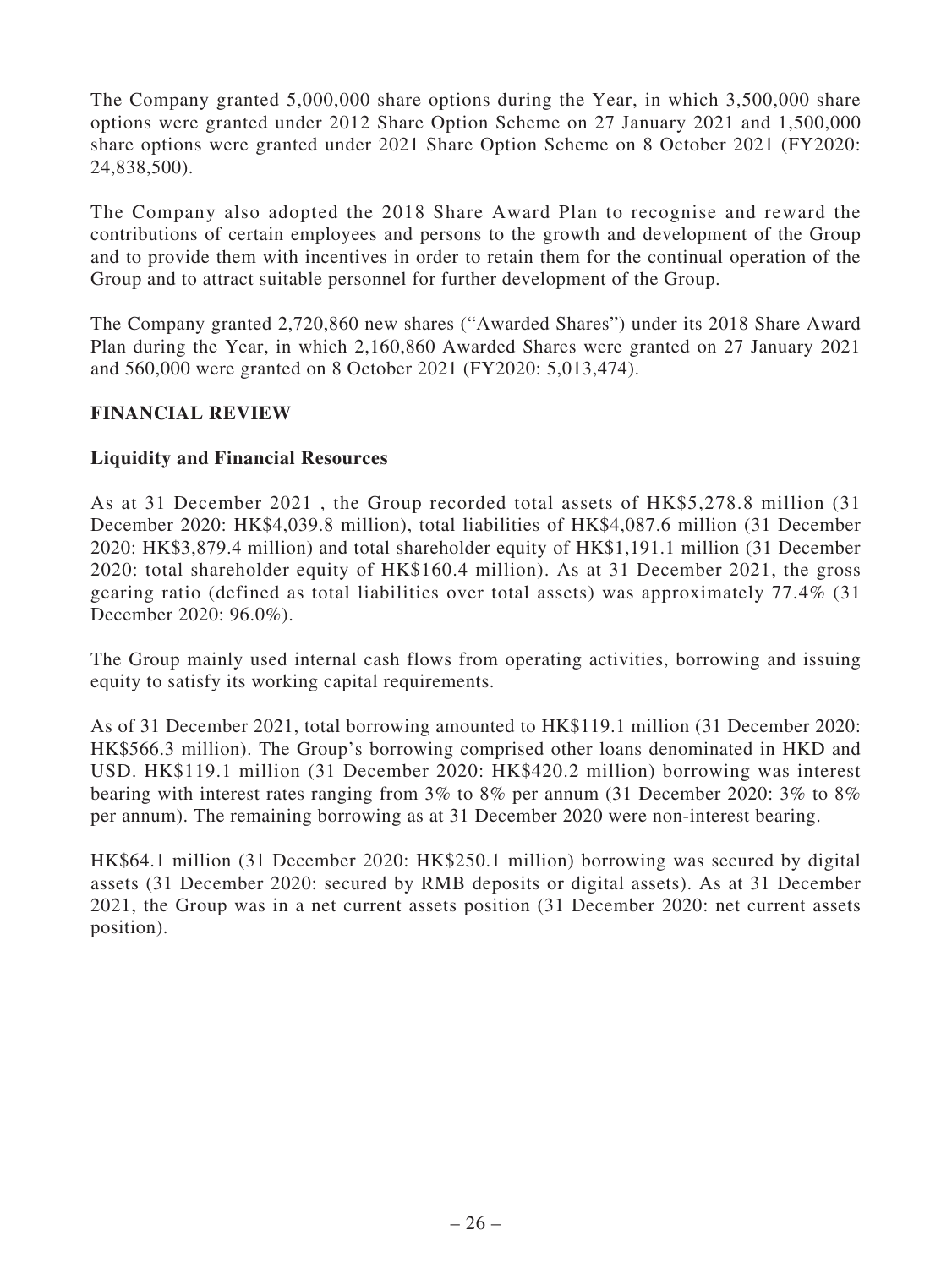# **Treasury Policy**

It is the Group's treasury management policy not to engage in any principal financial investments or use of speculative derivative instruments with high risk. During the Year, the Group continued to adopt a conservative approach in financial risk management and did not employ any material financial instrument for hedging purposes. Most of the assets, receipts and payments of the Group were denominated in RMB, HKD and USD.

### **Exposure to Fluctuations in Exchange Rates and Related Hedges**

The Group currently operates in Hong Kong, Singapore, the Americas and Mainland China.

For operations in Hong Kong, most of the transactions are denominated in HKD and USD. The exchange rate of USD against HKD is stable, and the related currency exchange risk is minimal. For operations in Mainland China, most of the transactions are settled in RMB, and the impact of foreign exchange exposure to the Group is negligible. For operations in Singapore and the Americas, as digital asset trading transactions and other business transactions are denominated in USD mainly, with only some local operating expenses being settled in Singapore dollars ("SGD") and Mexican peso ("MXN") respectively, any SGD and MXN related exposures to foreign exchange risk are minimal.

No financial instrument was used for hedging purposes for the Year. However, the Group is closely monitoring the currency exchange risk of RMB and is looking for any opportunities to mitigate the currency exchange risk of RMB.

# **Material Acquisitions and Disposals of Subsidiaries**

During the Year, the Group did not have any material acquisitions or disposals of subsidiaries.

### **Charge on the Group's Assets**

As of 31 December 2021, the Group pledged digital assets of 496 Bitcoin (31 December 2020: digital assets of 2,090 Bitcoin and RMB deposits of HK\$149.4 million).

# **Future Plans for Material Investments or Capital Assets and Capital Expenditure Commitments**

In June 2021, BC HoldCo I Limited, a wholly-owned subsidiary of the Company, entered into agreements with an independent third party in relation to the subscription of 24.99% equity interest in Zodia Markets Holdings Limited, which was a new entity incorporated in the UK. As at 31 December 2021, the Group's total commitment contracted but not provided for investment in an associate was USD1.75 million (equivalent to approximately HK\$13.6 million) which is subject to fulfilment of certain conditions.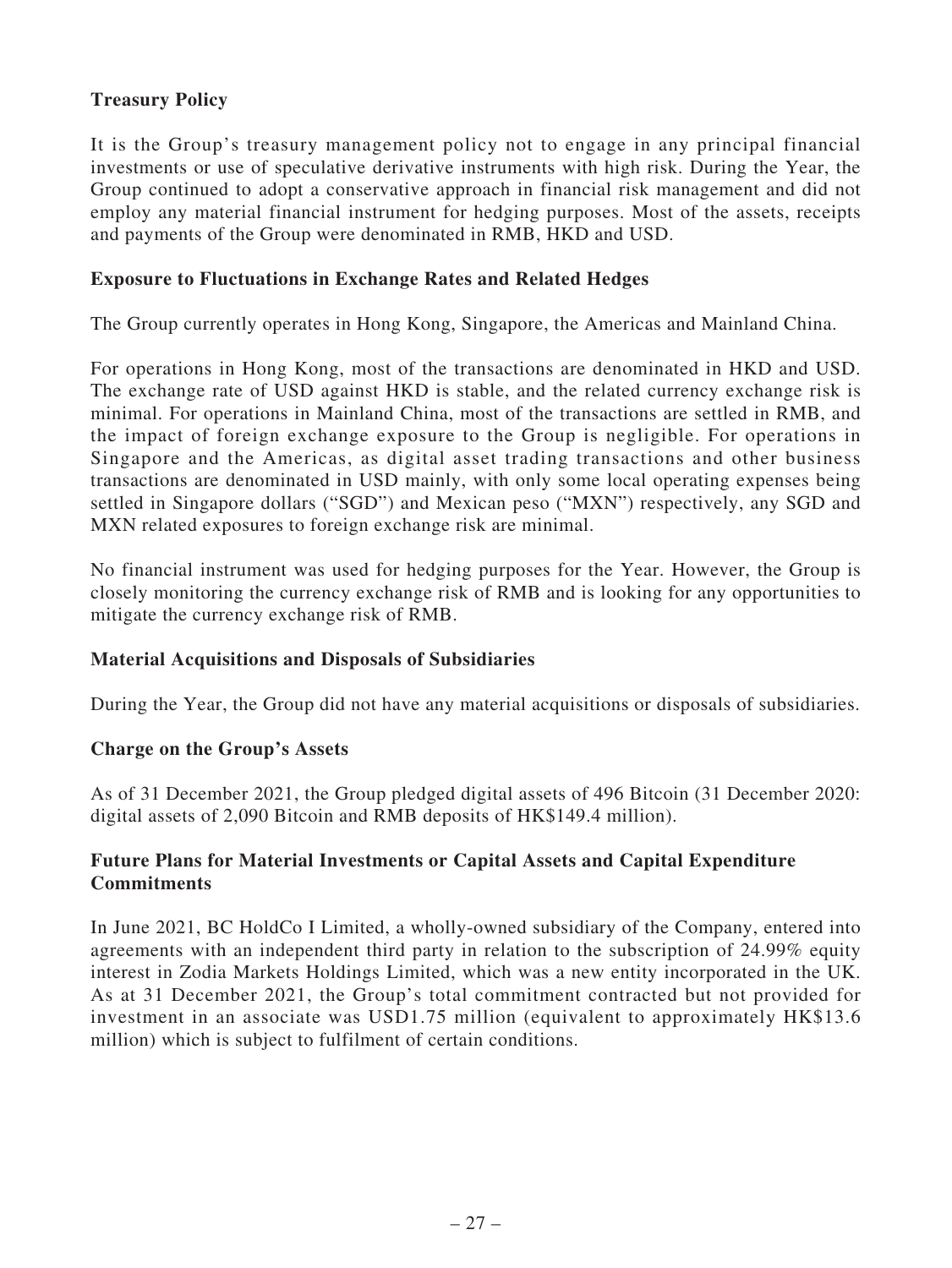# **Contingent Liabilities**

As at 31 December 2021 and 31 December 2020, the Group did not have any significant contingent liabilities.

# **BUSINESS REVIEW AND PROSPECTS**

### **Overview**

As the global economy began to recover from the impact of COVID-19 variants, and markets saw increased uncertainty as a result of macroeconomic and geopolitical events, the Group experienced substantial growth in FY2021 in-line with its core strategic objectives.

Group revenues and income were HK\$352.0 million for the Year, an increase of 44.4% from HK\$243.7 million for FY2020. The OSL digital asset platform led the Group's growth, with income of HK\$277.7 million for the Year, an increase of 63.2% YoY from HK\$170.2 million in FY2020.

The OSL digital asset platform aims to lead the global regulated, institutional evolution of the digital asset market, and in FY2021 made major strides in pursuit of this objective in terms of business milestones, financial performance and operational excellence.

Since its inception in 2018, OSL has grown rapidly, becoming the best performing business and largest revenue contributor for the Group. Continuing this trend in FY2021, OSL income comprised 78.9% of all Group income and revenue, up from 69.8% in FY2020.

In January 2021, the Group successfully raised approximately HK\$697.5 million in a top-up share placement led by Morgan Stanley as the sole placing agent. The placement included a significant investment from a tier-1 international financial firm and several other institutional investors. This was followed by a second share placement in June 2021 for approximately HK\$543.2 million led by Macquarie as the placing agent, with Singapore's GIC as the sole placee.

Also in June 2021, the Group and SC Ventures, the innovation and ventures unit of Standard Chartered, announced a joint venture partnership to establish Zodia Markets, a digital asset brokerage and exchange platform for institutional and corporate clients in the UK and Europe. Former Group Chief Information Officer Usman Ahmad is now Zodia Markets CEO, and Nick Philpott, formerly of SC Ventures, is Zodia Markets COO.

On 3 March 2021, the Group announced that it signed an memorandum of understanding ("MOU") with Venture Smart Asia Limited ("VSAL"), a Hong Kong-licensed asset manager and investment advisory firm, to provide brokerage and related services for VSAL's Hong Kong-regulated digital asset funds (the DigiTrackers Bitcoin and the Arrano Alpha Fund). The agreement was the first collaboration between the first SFC-approved digital asset manager and the parent of OSLDS, the first SFC-licensed brokerage and exchange in Hong Kong.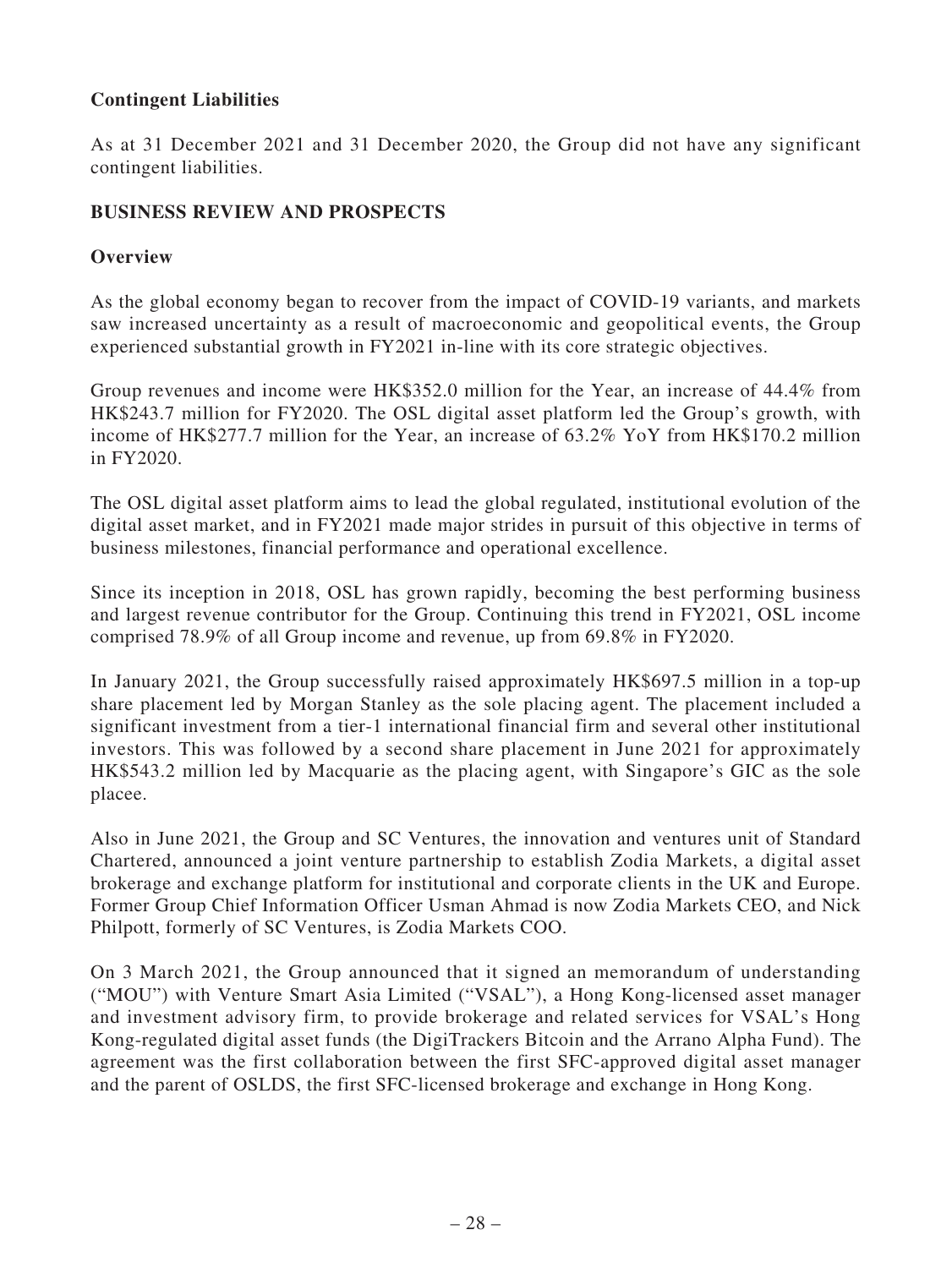In a Hong Kong-first on 15 March 2021, the Group's OSLDS unit announced its official go-live with the execution of the first customer trades via its licensed trading desk, breaking new ground for financial services in Asia. In another Hong Kong-first on 4 June 2021, OSLDS conducted the first regulated security token trades with the Blockchain Capital (BCAP) token.

In July 2021, the Group entered into a mutual collaboration agreement with ZA International, under which OSL became the exclusive digital asset trading partner to ZA international. As part of the collaboration, OSL leverages ZA International's advanced proprietary technologies in areas such as facial recognition and machine learning to enhance the user experience of its trading platform.

Throughout FY2021, OSL also expanded its geographic footprint and dramatically grew its product and services offering. This included: the launch of a dedicated digital asset prime brokerage in the Americas; the expansion of access to the OSL Exchange to customers in the Americas; securing a Money Services Business registration from the United States Department of the Treasury's Financial Crimes Enforcement Network (FinCEN); and the growth of the OSL global token universe to over 20 total top-tier tokens across the platform.

This global expansion was supported by a number of hires across the business, with OSL adding more than 90 employees during the Year, including core senior hires in Hong Kong, Singapore, the Americas and the UK.

The Group also saw several milestones in Environmental, Social & Governance ("ESG") during the Year, including successfully offsetting three years of its carbon footprint, a strategic investment in carbon blockchain and tokenization ESG firm Allinfra, and the completion of a comprehensive materiality assessment for FY2021.

The Group's Mainland China-based non-digital asset business was stable during the Year. Overall revenues for this business were HK\$74.3 million for the Year, a slight increase of 1.0% from HK\$73.6 million in FY2020.

In 2021, the Group further strengthened its position as a leader in regulated digital assets, rapidly growing its global reach and accelerating the financial performance of its OSL platform. At the same time, global regulation of digital assets continued to gain momentum, as evidenced by recent guidance in global-leading financial markets such as Hong Kong, Singapore and the United States. With its specialist expertise in regulatory compliant digital asset trading and prime brokerage, as well as its unique SaaS offering, the Group is confident that the OSL digital asset platform will continue to scale as the digital asset sector becomes further integrated into the global financial services ecosystem.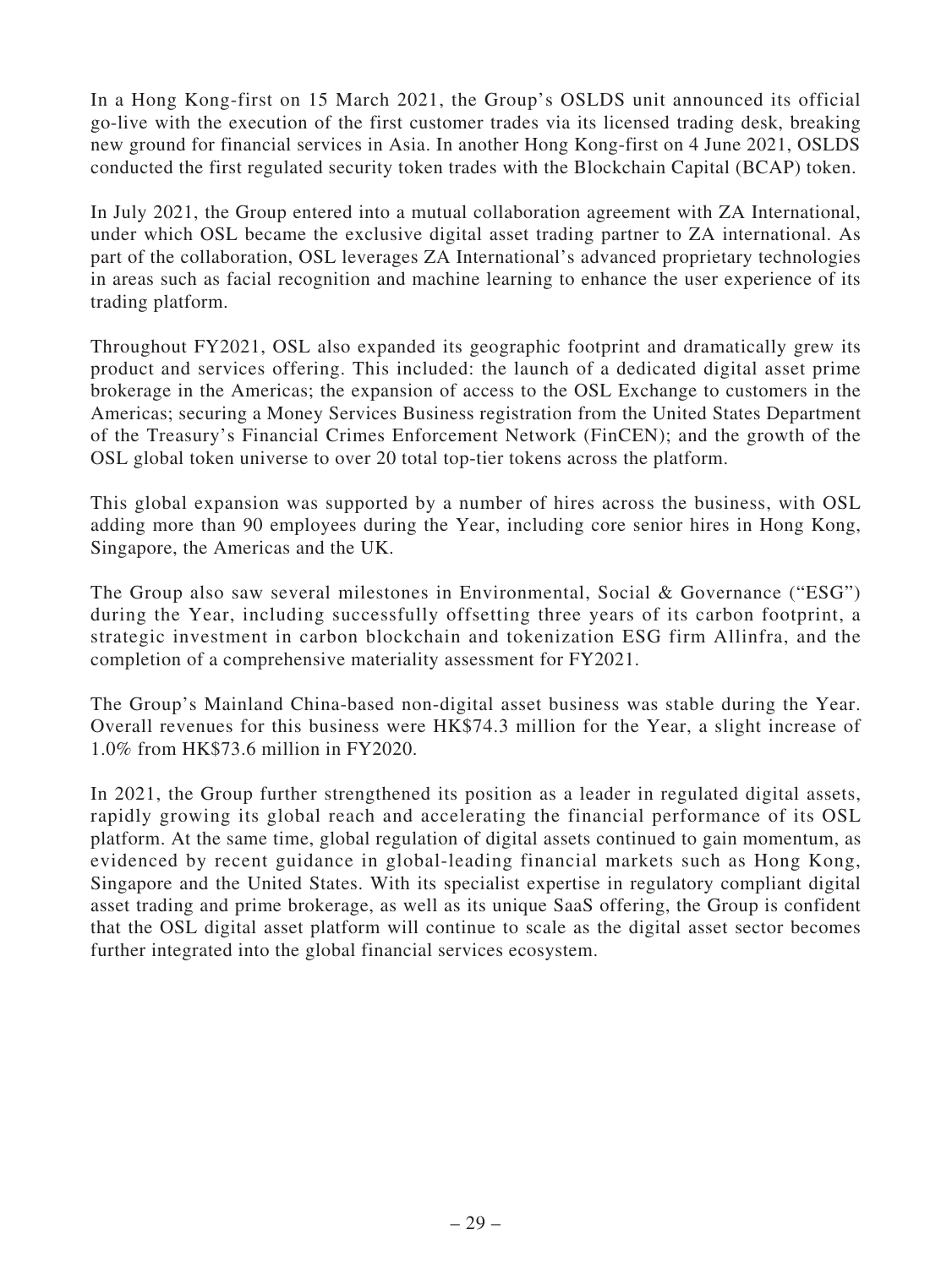# **OSL: The Group's digital asset and blockchain platform business**

During the Year, the OSL digital asset and blockchain platform business continued to drive revenues for the Group, maintaining its track record of success from the previous two years.

Overall digital asset platform volumes were up by 72.8% YoY to HK\$306.1 billion from HK\$177.1 billion in FY2020. Total clients assets-on-platform for OSL were up 44.2% YoY to HK\$4.0 billion from HK\$2.8 billion in FY2020, and active platform customers increased by 424.2% compared to the same period the previous year.

The OSL digital asset platform comprises two main business segments: a digital asset services business (exchange, prime brokerage and custody), and a digital asset technology infrastructure business (SaaS).

The OSL digital asset services business generates income through trade commissions, fees or trading spreads from clients who buy and/or sell digital assets through the platform. Current clients include high-net-worth-individuals and professional investors. In FY2021, OSL's institutional-focused trading business generated the majority of revenues for the platform.

For the digital asset services business, OSL Prime Brokerage revenue, which is the combined revenue from OTC and iRFQ trading and digital assets lending, was up 58.3% YoY to HK\$254.5 million in FY2021 from HK\$160.7 million in FY2020. OSL digital asset brokerage OTC trading volumes were also up 10.8% to HK\$172.5 billion from HK\$155.7 billion in FY2020 and iRFQ trading volumes up 289.5% YoY to HK\$63.8 billion in FY2021 from HK\$16.4 billion in FY2020. Exchange trading volume was also up 1,206.0% YoY to HK\$52.8 billion in FY2021 from HK\$4.0 billion in FY2020.

The OSL digital asset technology infrastructure business provides technology to banks and asset managers that enables them to provide digital asset trading services to clients. This business generates revenues through: implementation fees, customised revenue share models, recurring service fees and professional services fees. Current clients included major multinational banks, asset managers and other businesses that provide digital asset trading platforms to their clients.

SaaS trading volume increased 1,630.0% YoY to HK\$17.1 billion in FY2021 from HK\$1.0 billion in FY2020. Services fee from SaaS increased 104.2% YoY to HK\$10.1 million in FY2021 from HK\$5.0 million in FY2020. Revenues for the SaaS business are expected to increase at a more rapid pace throughout the year ended 31 December 2022 ("FY2022") as client platforms builds are completed and larger engagements go-live in the first half of 2022.

FY2021 saw the OSL digital asset platform continue its market outperformance from the previous two years. Throughout the Year, the Group made significant investments in the OSL digital asset business in terms of operational excellence, technology, marketing, regulatory compliance, human capital and geographical reach. This has set the stage for a new chapter of growth and for OSL to further scale in FY2022.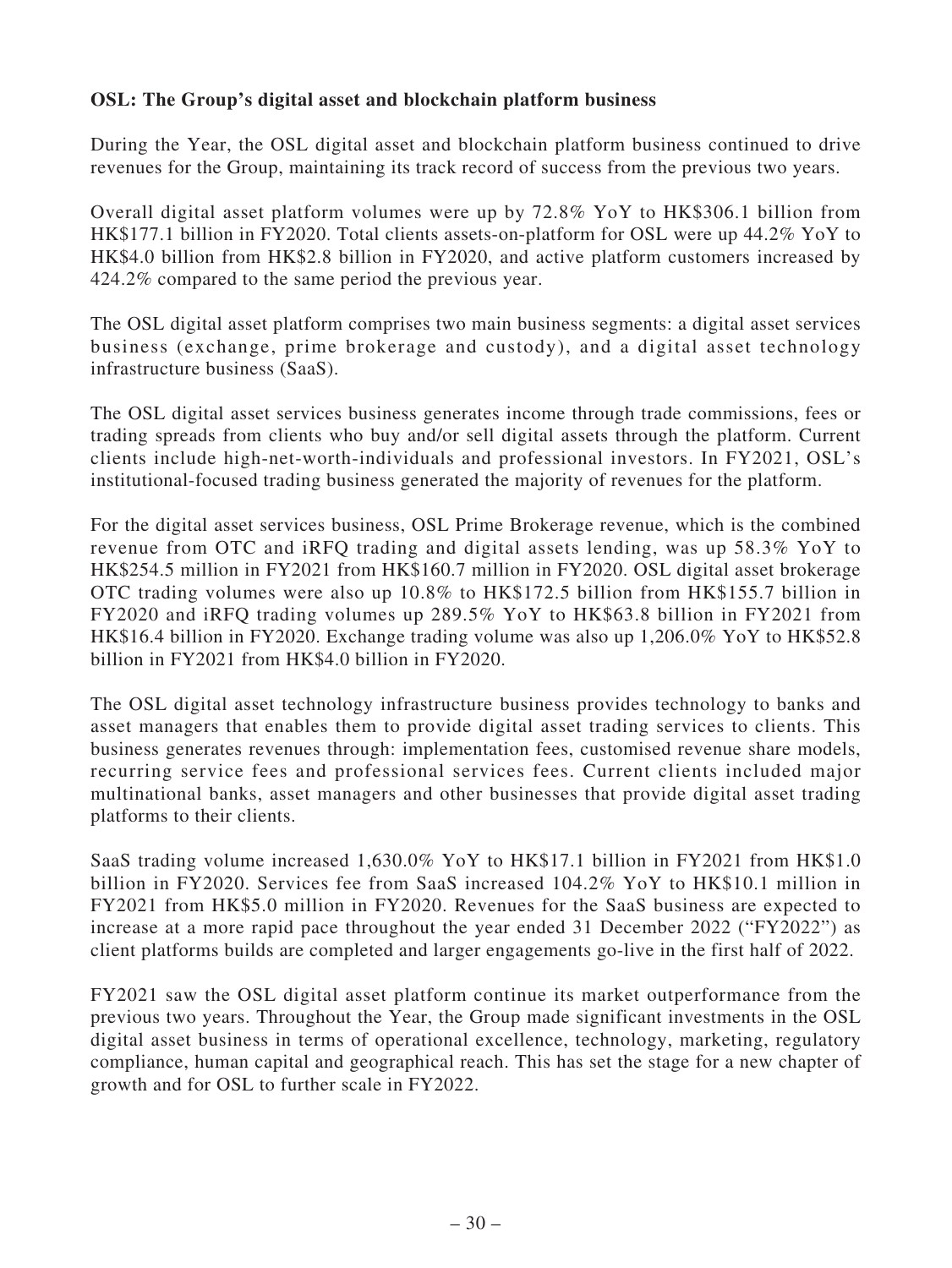# **Mainland China-based businesses**

The Group has two Mainland China-based businesses, a business park area management services business and an advertising and marketing communications services business.

The Group's business park area management services business operates and manages a commercial property in the Jingwei Park business park in Shanghai.

During the Year, the property was fully leased and occupied, and rental income was HK\$46.7 million, representing an increase of 7.2% compared to HK\$43.5 million in FY2020. This was mainly attributable to the appreciation of exchange rates of RMB against HKD.

The Group's advertising business includes the provision of professional and customised onestop integrated marketing communication services to customers through diversified communication platforms comprising traditional advertising, digital advertising and roadshows. Traditional advertising includes outdoor, TV and print advertising while digital advertising mainly covers blogging and bulletin board sites. The Group's major customers are from the automotive industry.

The Group's advertising business revenues declined 7.9% from HK\$30.1 million in FY2020 to HK\$27.7 million during the Year. This was the result of a continuous loss of customers due to keen competition, especially from on-line advertising.

# **RISK DISCLOSURES**

The Group operates in three main business segments, including a digital asset and blockchain platform business, an advertising business and a business park area management services business, each of which carries distinct risks related to its business model and correlation with the macroeconomic environment.

# **(a) Business Development and the Associated Risks in 2021**

The Group's digital asset and blockchain platform business includes an OTC trading business for trading digital assets, the provision of automated digital assets trading services through its proprietary platforms and the provision of digital assets SaaS and related services.

Management considers the risks and uncertainties associated with the digital assets and blockchain platform business largely related to information technology, safekeeping of digital assets, fluctuation of asset prices, compliance, and the ever-evolving nature of the markets. As the industry continues to grow, the Group has been implementing an operational infrastructure to support business development and growth. These initiatives include identifying physical locations, expanding IT infrastructure and hiring additional management personnel with an emphasis on experience in legal, regulatory, compliance, risk, financial reporting, operations and technology development.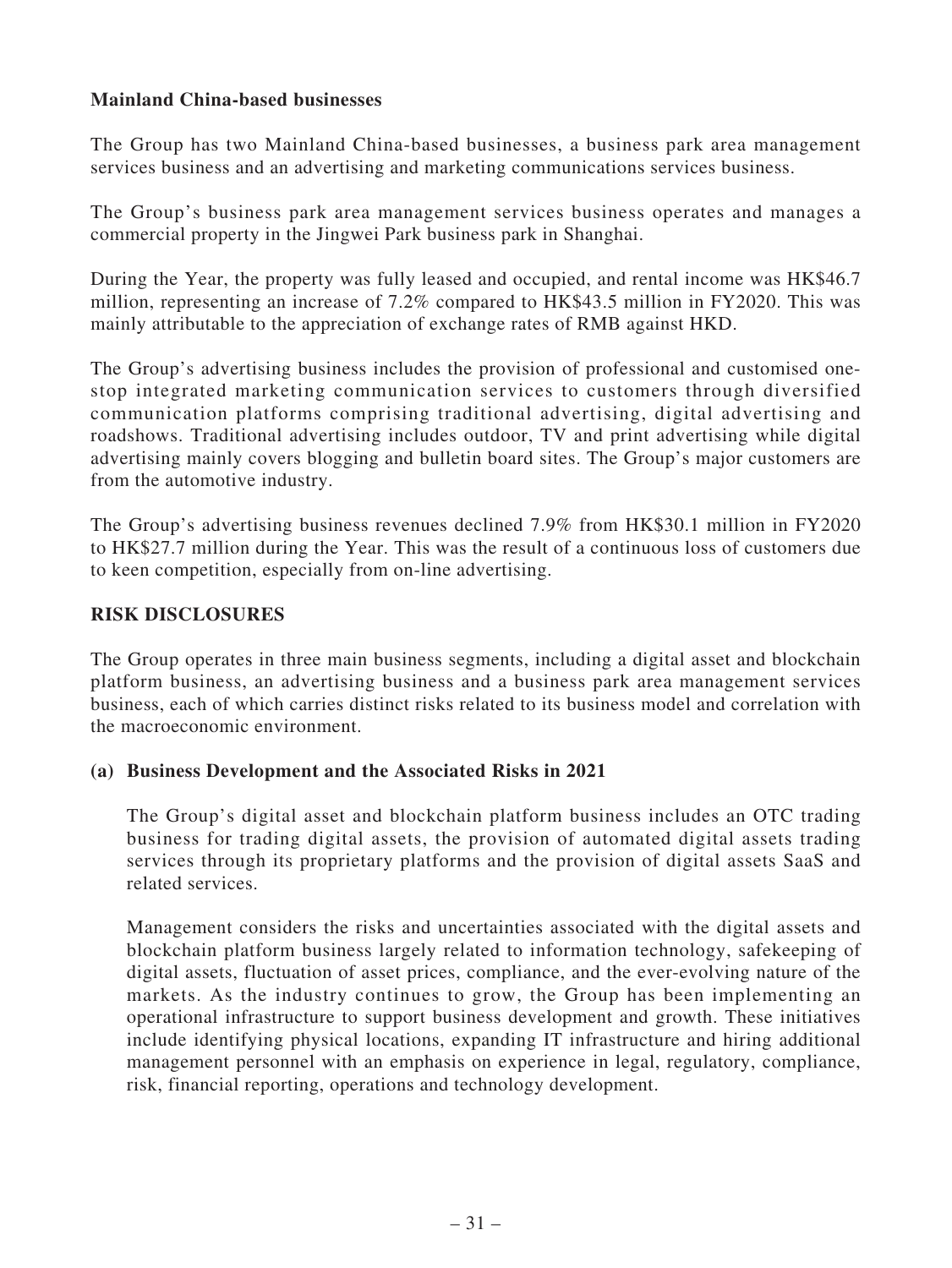### **(b) Risk Management of the Digital Asset and Blockchain Platform Business**

### *(i) Regulatory Risk in Relevant Jurisdictions*

The Group's digital asset trading businesses currently operate in Hong Kong, Singapore and the Americas.

In Hong Kong, the SFC has implemented a licensing regime for the regulation and licensing of digital asset trading platforms. On 15 December 2020, OSLDS, a wholly owned subsidiary of the Group, was granted a licence (for Types 1 and 7 Regulated Activities) by the SFC to operate a regulated brokerage and automated trading service for digital assets in Hong Kong, and began to provide its trading and related services to professional investors in Hong Kong in March 2021.

In Singapore, the Payment Services Act ("PSA") went into effect on 28 January 2020. OSL SG Pte Limited ("OSLSG"), a Singapore-based wholly owned subsidiary of the Group, submitted a notification to the Monetary Authority of Singapore ("MAS") that it is providing digital payment token services in Singapore and submitted an application for a licence. OSLSG is currently in the licence application process, and, pending approval of its application by the MAS, is exempt from holding a licence under the PSA.

In addition, OSL Digital Limited, a wholly owned subsidiary of the Group incorporated in the British Virgin Islands, provides digital asset trading services to certain Latin American and certain North American clients. The provision of digital asset services is currently unregulated in the British Virgin Islands and certain Latin American jurisdictions; in the United States of America, OSL Digital Limited was registered as a Money Services Business in November 2021 with the Financial Crimes Enforcement Network, Department of the Treasury of the United States of America.

In light of the licence in Hong Kong, the pending licence application in Singapore, the Money Services Business registration in the United States of America and ongoing regulatory developments across the globe, the Group's digital asset trading businesses are and will continue to be subjected to the stringent regulatory compliance requirements in each relevant jurisdiction in which the Group may operate. This includes, for example, Anti-Money Laundering ("AML") systems and controls, and in the case of Hong Kong and Singapore, requirements for minimum capital and liquid assets, business continuity, client asset protection, periodic reporting and financial and compliance audits.

The Group continues to explore opportunities for further expansion of its business presence in other jurisdictions, including jurisdictions which may require the Group or its subsidiaries to apply for and hold further regulatory recognitions.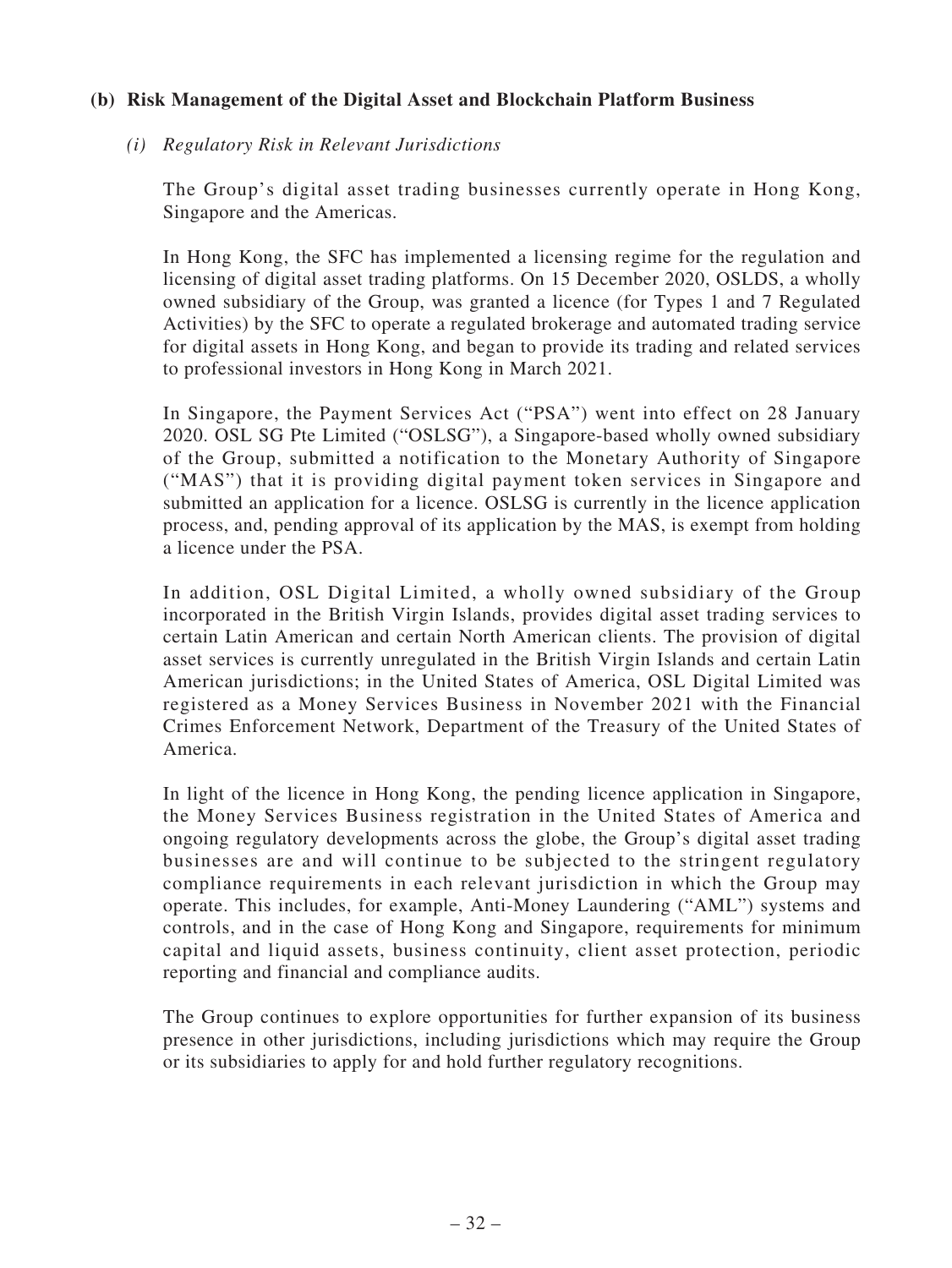To manage the enhanced risks and compliance frameworks associated with licensing, the Group has expended substantial resources to build a strong team of experienced legal, risk and compliance professionals, who are responsible for oversight of all business activities with respect to prevailing and potential regulatory frameworks applicable to the Group.

As a consequence of the operational resources, system requirements, staffing requirements and capital costs associated with operating licensed or regulated digital asset businesses, the operating costs of the Group may increase. However, the Group believes regulated and compliant businesses represent the current and future direction of the digital asset industry as it develops and matures to meet the needs of traditional financial institutions and increasing regulatory oversight.

### *(ii) Price Risk of Digital Assets*

The Group holds digital assets in order to facilitate and support the settlement process of the digital asset trading business. Price volatility of digital assets may cause significant impact to the Group's performance. To manage these risks, the level of digital asset holdings is controlled by limits based on volatility, position size and liquidity, as approved by the Risk Committee and as overseen by the Group's Risk Department. During times of heightened price volatility, the Group may choose to reduce its digital asset exposure either by selling down or entering into hedge transactions such as futures contracts. Additionally, the Group has implemented policies for the review and assessment of each type of digital assets that may be admitted for trading via its trading services, and such reviews and assessments take into account various characteristics, such as the assets underlying technology infrastructure, transparency of provenance, ability to monitor for AML and Counter-Financing of Terrorism risks, liquidity and price volatility.

The Group also holds digital assets that are not yet withdrawn by customers out of their accounts under the terms of its contracts with such customers. These digital assets are held in the Group's wallets which support rapid settlement of traded transactions, thereby minimising settlement risk for the Group. Unless required to do otherwise by applicable laws, regulations or conditions of licence relating to any licensed entities of the Group, digital assets held in customers' accounts corresponds to a liability due to the customers with both the digital assets and liability to customers recorded at fair value. Alternatively, where licensed entities of the Group are required to hold customers' assets on trust for the customers, such assets constitute trust assets, and are not accounted for as assets of the Group, and do not give rise to liabilities to the relevant customers. Therefore, in either case, the Group has no price volatility exposure from these holdings.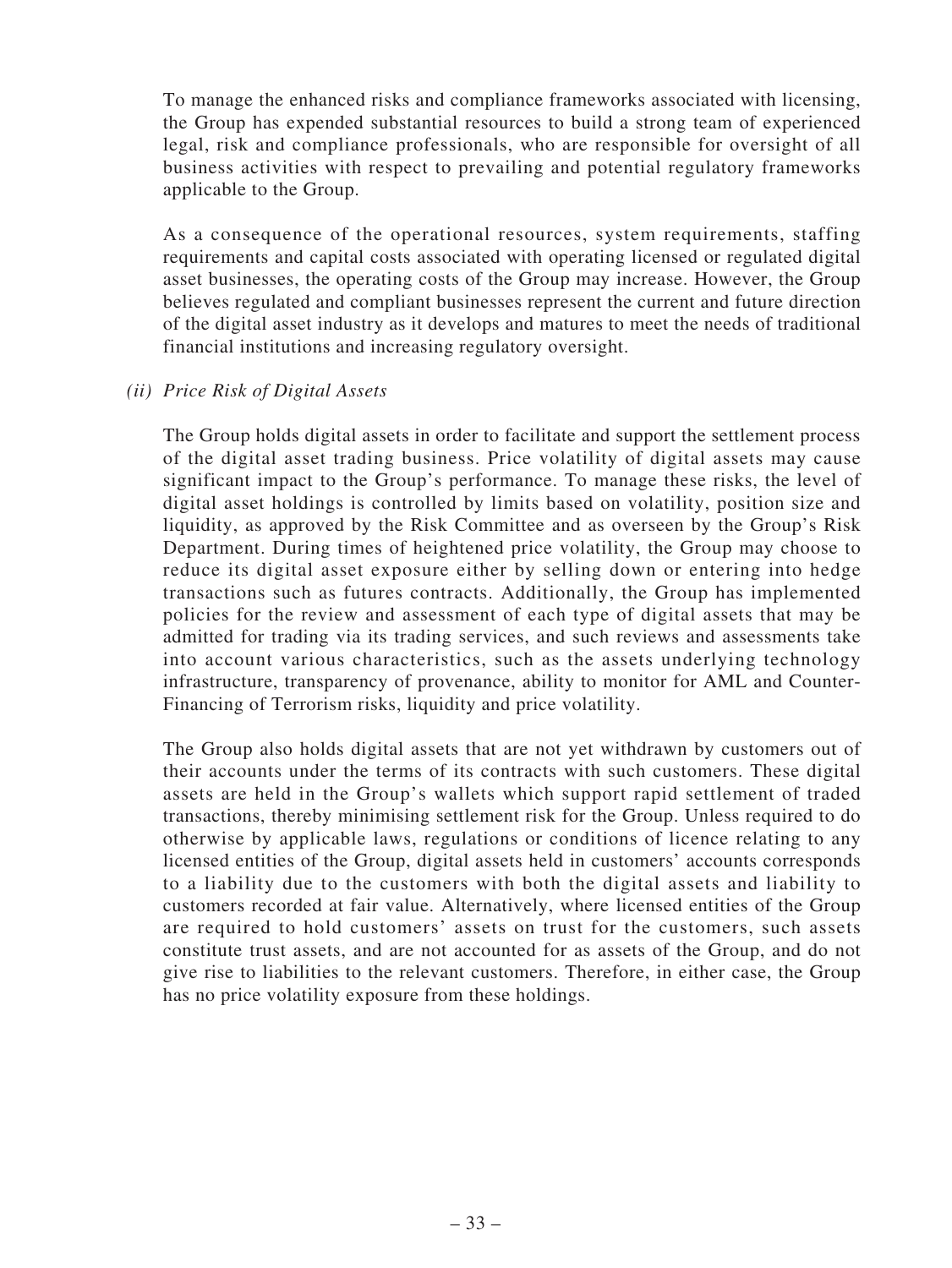## *(iii) Risks Related to Safekeeping of Assets*

The Group maintains digital assets in both "hot" (connected to the Internet) and "cold" (not connected to the Internet) wallets. "Hot" wallets are more susceptible to cyber-attacks or potential theft due to the fact they are connected to the public internet.

To mitigate such risks, the Group has implemented guidelines and risk control protocols to adjust the level of digital assets maintained in "hot" wallets required to facilitate settlement. The Group has developed a proprietary digital asset wallet solution with comprehensive security controls and risk mitigation processes in place. Control procedures cover wallet generation, day-to-day wallet management and security, as well as monitoring and safeguarding of the Group's "hot" and "cold" wallets and public and private keys. In 2021, the Group continued to maintain insurance cover from third-party insurance providers covering both its "hot" and "cold" wallets.

# *(iv) Risks Related to Source of Funds and Anti-Money Laundering*

Digital assets are exchangeable directly between parties through decentralised networks that allow anonymous transactions; such transactions create complex technical challenges with respect to issues such as identification of parties involved and asset ownership.

To mitigate such risks, the Group has implemented policies and procedures for AML, Know-Your-Customer ("KYC"), and Know-Your-Business ("KYB") that are initiated during the client onboarding process and are applied by way of continuous monitoring and reporting. In enhancing these policies and procedures, we have considered industry best-practice respective regulatory requirements and Financial Action Task Force (FATF) recommendations and guidance as the industry moves towards regulation.

### *(v) Technology Leakage Risk*

The Group's key competitive advantage lies in its blockchain-related technology IP and trade secrets. Should its IP and trade secrets be compromised, the Group could face risks in its ability to remain competitive and execute its strategy.

Technology leakage risks are mitigated by controls of information, ability to defend against intrusion into the Group's technology infrastructure, IP protection and prevention of leakage of sensitive data.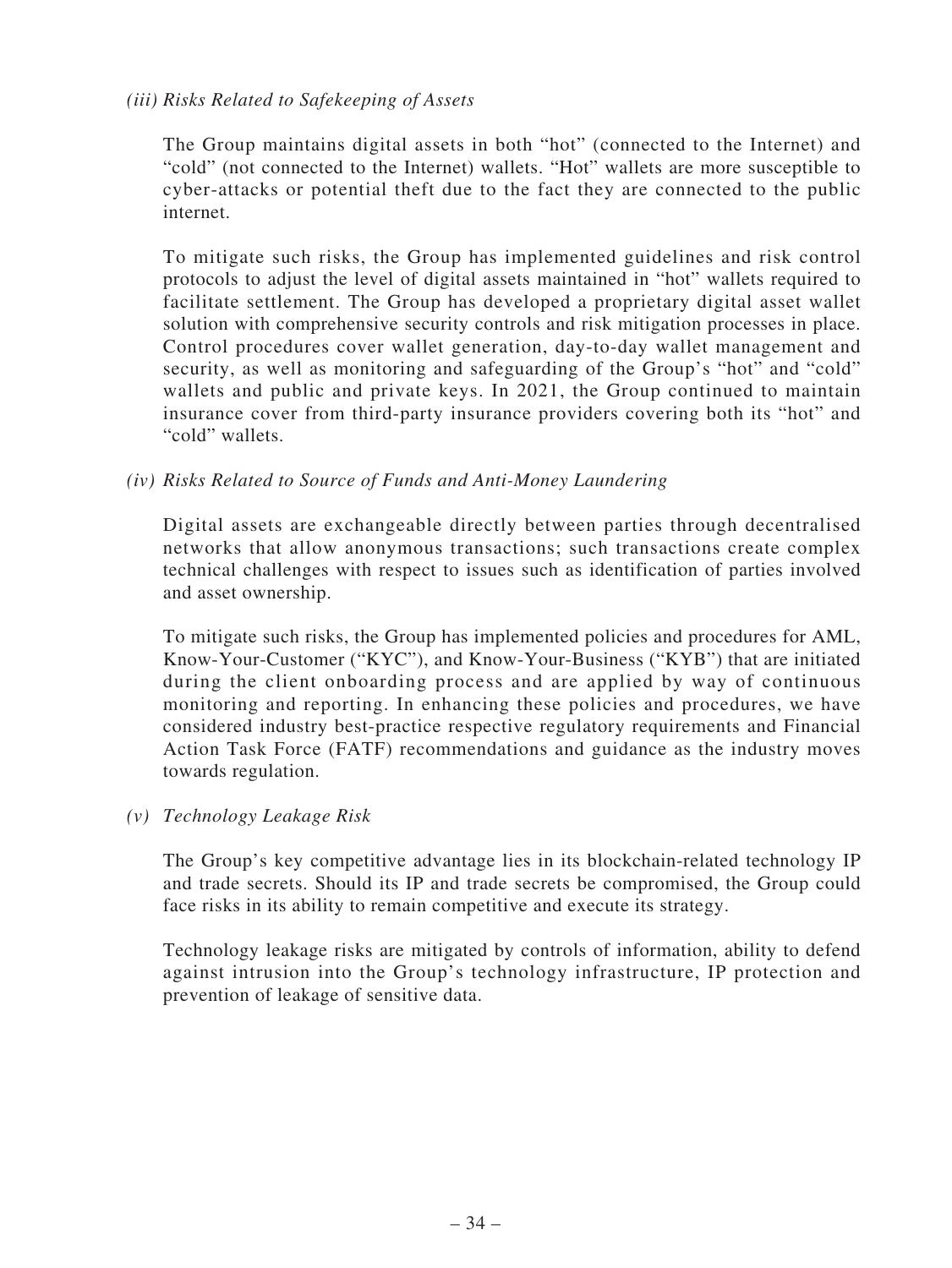### *(vi) Information Security Risks*

Both the Group and client information are maintained on proprietary data infrastructure in conjunction with cloud service providers; such infrastructure is connected to the public internet and therefore subject to potential cyber-attacks.

To mitigate such risks, the Group's dedicated security team has implemented security controls including but not limited to multi-factor authentication, data and network segregation, system redundancy and encrypted backups, segregation of duties, least privilege principal, event monitoring and incident response.

### *(vii)New Product Risk*

Prior to the deployment and release of new products and businesses to the Group's clients, every such new activity passes through a rigorous review process. The Group's New Product Committee reviews each proposal against business capability, impact on balance sheet as well as analyses the suite of risks that are typically inherent in such activities; particular attention is paid to operational risk, legal risk, regulatory risk, market, credit and liquidity risk. Approval to proceed with a proposed business or product will only be forthcoming once the committee is satisfied that all necessary controls and support function processes are fully implemented.

### *(viii) Credit Risk*

In connection with the operation of the Group's digital asset trading business, the Group may enter into pre-funding arrangements, extended settlement arrangements or digital asset lending/borrowing arrangements with trading clients and counterparties (including third party digital asset trading platforms and exchanges), which may expose the Group to credit risk. Credit risk in this context is the risk of non-payment, non-repayment, non-performance or default by a counterparty in respect of its obligations to the Group in relation to the relevant digital asset transactions.

The Group's Risk Committee is responsible for managing the Group's credit risk exposure in connection with its digital asset trading businesses. To mitigate or reduce such credit risks, trading limits, settlements limits, collateral requirements and other counterparty limits are set and monitored by the Risk Department in accordance with policies and procedures approved by the Risk Committee of the Group.

### *(ix) Business Continuity*

The Group operates its technology stack with remote data centre sites and has implemented business continuity and disaster recovery plans. The disaster recovery capability has been implemented to ensure resilience against external and internal threats, allowing business activities to continue during catastrophes and crises, such as disruption of utilities or denial of physical access to business offices.

The Group regularly reviews Business Continuity Plan ("BCP") requirements for each business and support function in order to maintain a comprehensive physical disaster recovery capability.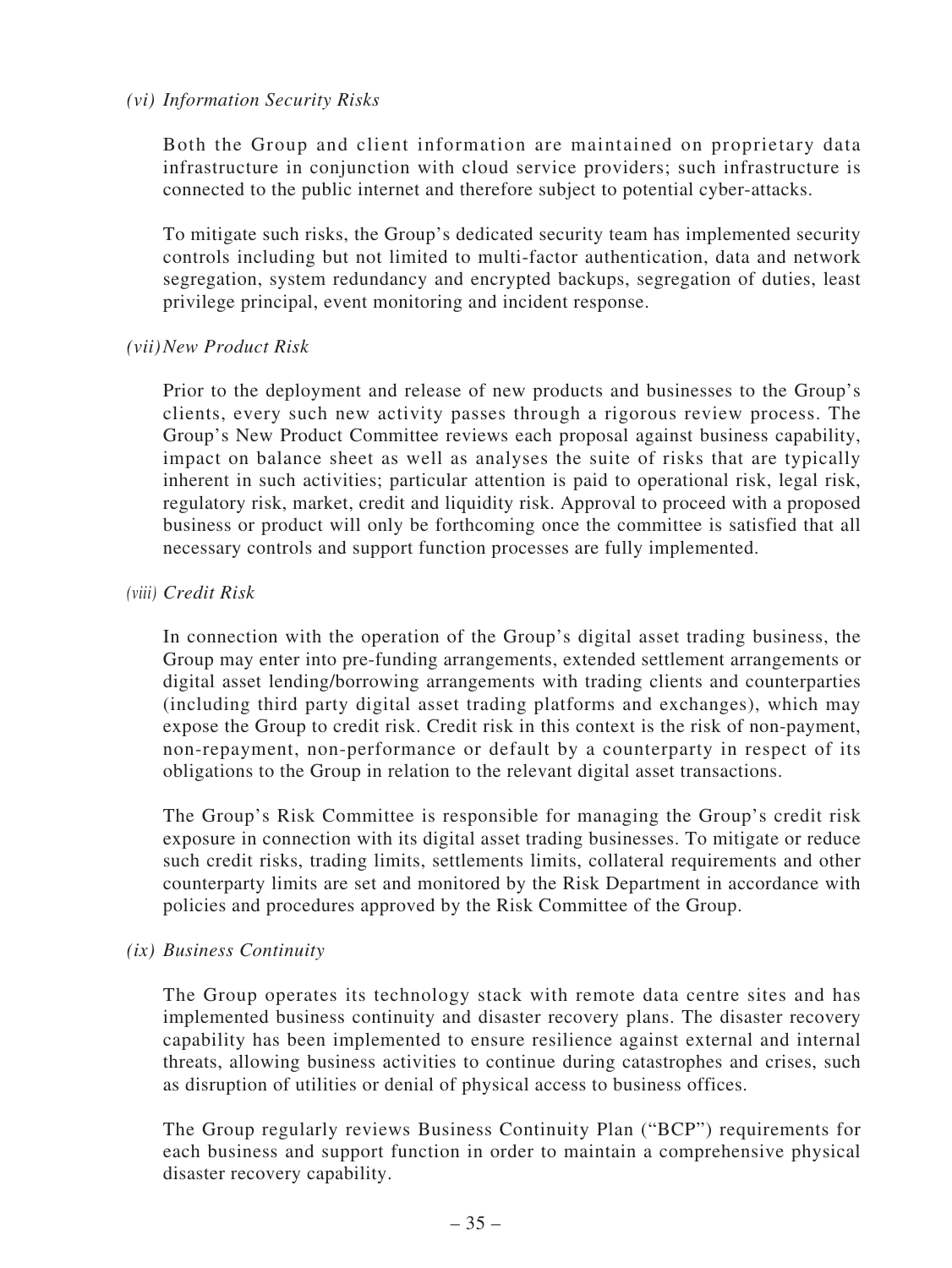### *(x) Operational Risk*

Operational risk covers a spectrum of potential incidents and actions that can affect both the Group and its counterparties and that may cause safety or health impairment of staff, financial loss, reputational damage, regulatory sanctions or loss of business capability. Such losses may arise from process weaknesses, lack of staff training, technology failures, honest errors or malicious actions by internal or external actors.

The Group's Operational Risk Committee is the central oversight and management function for all operational risk actions and related control activities. The Group's Risk Department specifically employs Operational Risk Managers who are empowered to test and challenge businesses and support functions so as to improve and enhance both controls and process flows. In addition, regular reviews of all departments are performed by way of Risk Control Self Assessments; such analyses form a component of business risk management as well as support independent oversight of operational risks within the Group.

### *(xi) Performance Risk*

The Group provides a range of technology services under its SaaS offering to third party clients to operate their own digital asset services. Such services are governed under service contracts which may provide for various remedies for customers against the Group in the event of non-performance or performance which fall short of agreed standards, as well as breach of other contractual obligations relating to the provision of such services.

The Group may be exposed to contractual claims by customers as a result of any such non-performance or breach, and the factors which contribute to operational, business continuity, information security, technology leakage risks discussed above may also result in performance risks to the Group under such customer contractual relationships.

The Group mitigates such risks by implementing strict internal contract review procedures to ensure contractual performance undertakings are properly reviewed and assessed, potential contractual liabilities are proportionately limited against the commercial values of contractual engagements, and the scope of services and performance are properly defined against the technical capabilities of the Group.

### *(xii)Investment Risk*

For any potential debt or equity investments, a review is performed by the appropriate business leader, together with the legal team, to identify and analyse the risk associated with the investment and thorough review of the agreement. The investment proposals will then be presented to the Senior Management, Executive Committee or the Board depending on the transaction amount and the nature of the transaction for approval. Ongoing monitoring of the investment performance is performed by a combination of business leaders and different functional departments, with escalation to the Senior Management, Executive Committee or the Board as needed on a case by case basis.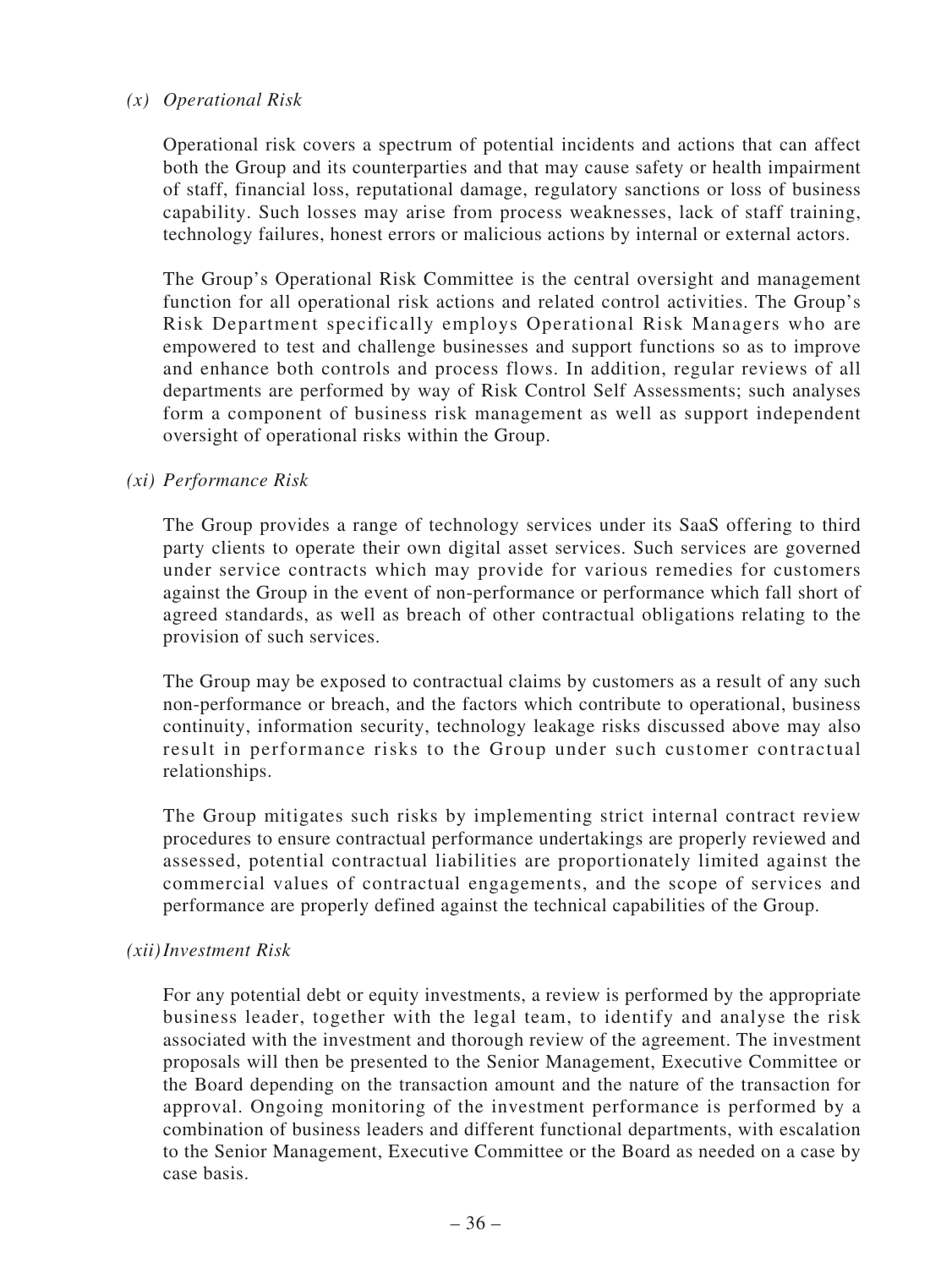# **PROSPECTS**

During the Year, the Group strengthened its financial position through two share placements and further enhanced its leadership in the digital asset market via substantial investments in the OSL platform's geographic reach, regulatory compliance, operational excellence, technology and products and services.

This resulted in a more robust service offering, further diversification of the customer base, and led to substantial YoY growth in digital asset revenue, platform volumes and trading volumes, as well as expansion of an already deep global pipeline across all OSL business units in FY2021.

As in previous reporting periods, OSL digital asset platform and SaaS revenues grew at a faster rate during the Year than the Group's advertising and business park area management services lines. With several clients secured at the end of the year and the beginning of 2022, as well as a strong pipeline of potential new customers, SaaS is quickly becoming a material driver of revenue for the Group. SaaS engagements and clients are highly sticky and utilize a recurring revenue model, making the business highly scalable, with low cost of capital.

The outlook for the SaaS business is strong. SaaS saw major tier-1 customers come online late in the Year, and significant new business wins in Asia and Latin America in the first quarter of 2022. The Zodia Markets joint venture with Standard Chartered's SC Ventures and a series of newly signed SaaS clients are expected to be fully launched and operational at around midyear 2022, and this is likely to generate increased revenues for the SaaS business unit in FY2022.

Prospects for the OSL prime brokerage and exchange businesses are also positive. OSL Prime Brokerage is an established industry leader as a result of its success working with traditional and digital asset hedge funds and asset managers and digital asset ETFs. These successes have resulted in a strong global pipeline as well as new clients and partners signing onto OSL Brokerage and Exchange in the post-results period.

Additionally, the Hong Kong SFC-regulated OSLDS business dramatically expanded its pipeline following the 28 January 2022 joint SFC-HKMA circular, which requires licensed brokers and banks in Hong Kong to partner with SFC-licensed digital asset platform operators to offer digital asset dealing services. OSLDS is currently the only SFC licensed digital asset trading platform in Hong Kong. In Singapore, the result of OSL's MAS licence application is expected in the coming months, and several new product launches are planned throughout FY2022.

In March 2021, OSLDS became the first entity in Hong Kong to offer security tokens on its licensed digital asset trading platform. The Group anticipates security token issuance and trading will form a significant portion of OSL's overall business in the medium term, and OSLDS therefore plans to launch and distribute a security token within 2022.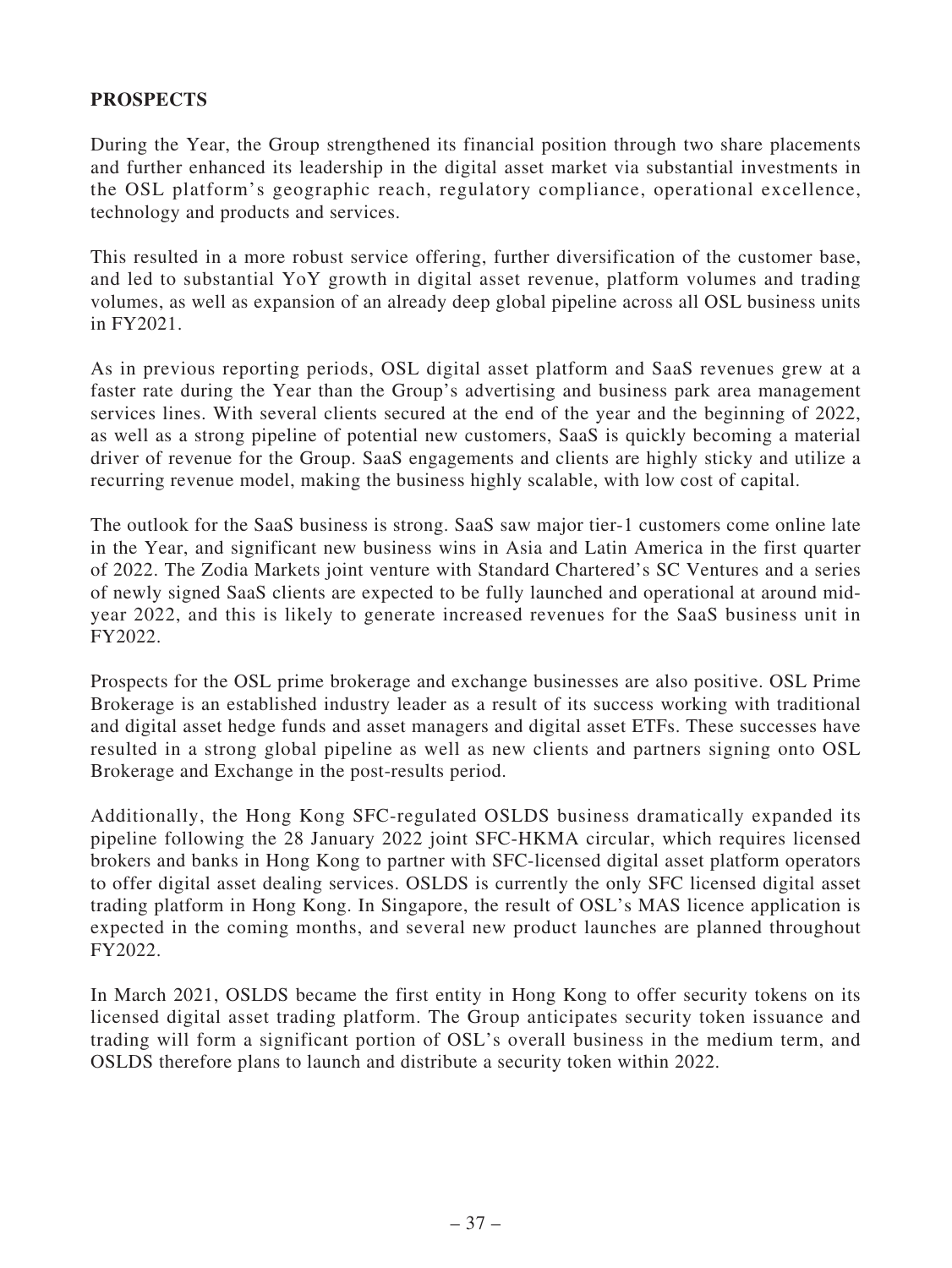The Group expanded OSL's geographic footprint in 2021, and is committed to sustained growth in key global markets in the near future, including Hong Kong, Singapore, the United States, Mexico and Australia.

Looking ahead, the Group will continue to invest in operational excellence in terms of regulatory compliance, human capital, trading, technology, and platform efficiency to rapidly acquire customers, including major tier-1 financial institutions. A strategic investment in product development and global targeted marketing is also underway with the objective of further growing the OSL platform's client base and broadening its reach. More specifically, the Group intends to direct resources to aggressively build and launch trading products, further automate and scale the platform and exponentially increase the OSL global token universe.

A key strategic growth focus in 2022 will be monetising the Group's technology platform via a deep and robust mix of products and services offered directly to customers via the OSL trading venues, and through the highly scalable SaaS model.

The Group will also pursue opportunities to enhance the breadth and depth of its offering, and expand its expertise in engineering and other functional areas through acquisitions and strategic partnerships.

Growth in the Group's OSL digital asset financial services platform and SaaS offering is expected to continue to outpace existing advertising and business park area management services as market conditions favor new technology and investment strategies. The Group will carefully review the business strategy of the advertising business going forward, and continue to increase focus and resources on the digital asset business as a strategic growth priority.

To support its ongoing growth and expansion, the Group is actively seeking funding through debt and equity in order to strengthen its working capital base and finance global expansion plans.

# **EVENTS AFTER THE FINANCIAL POSITION DATE**

There are no material subsequent events relating to the Company or by the Group after 31 December 2021 and up to the date of the annual results announcement.

# **DIVIDEND**

The Board has resolved not to recommend a final dividend in respect of the Year to the holders of the ordinary shares of the Company (2020: Nil).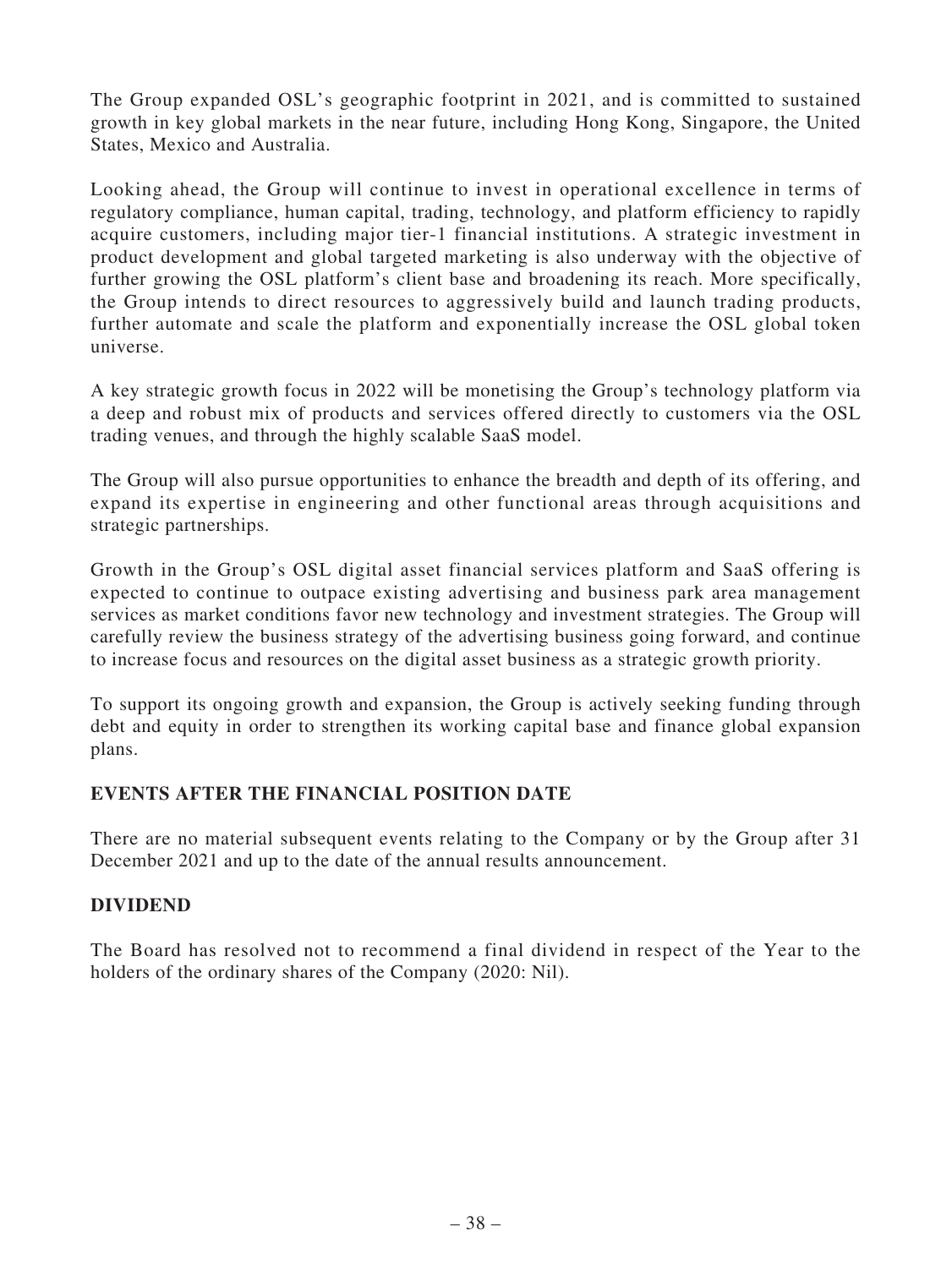# **SCOPE OF WORK OF PRICEWATERHOUSECOOPERS**

The figures in respect of the Group's consolidated statement of financial position, consolidated statement of profit or loss and other comprehensive income and the related notes thereto for the year ended 31 December 2021 as set out in the preliminary announcement have been agreed by the Group's auditor, PricewaterhouseCoopers, to the amounts set out in the Group's audited consolidated financial statements for the year. The work performed by PricewaterhouseCoopers in this respect did not constitute an assurance engagement in accordance with Hong Kong Standards on Auditing, Hong Kong Standards on Review Engagements or Hong Kong Standards on Assurance Engagements issued by the Hong Kong Institute of Certified Public Accountants and consequently no assurance has been expressed by PricewaterhouseCoopers on the preliminary announcement.

# **AUDIT OPINION**

The auditor of the Group issued an opinion with an emphasis of matter on the consolidated financial statements of the Group for the year under audit. An extract of the Independent auditor's report is set out in the section headed "EXTRACT OF THE INDEPENDENT AUDITOR'S REPORT" below. For the details of "Notes 3.1 and 3.2 to the consolidated financial statements" referred to in the section of "Emphasis of Matter" below, please refer to the "Risk Disclosures" in the section of "BUSINESS REVIEW AND PROSPECT" in this announcement.

# **EXTRACT OF THE INDEPENDENT AUDITOR'S REPORT**

# **Opinion**

In our opinion, the consolidated financial statements give a true and fair view of the consolidated financial position of the Group as at 31 December 2021, and of its consolidated financial performance and its consolidated cash flows for the year then ended in accordance with International Financial Reporting Standards ("IFRSs") and have been properly prepared in compliance with the disclosure requirements of the Hong Kong Companies Ordinance.

# **Basis for Opinion**

We conducted our audit in accordance with International Standards on Auditing ("ISAs"). Our responsibilities under those standards are further described in the Auditor's Responsibilities for the Audit of the Consolidated Financial Statements section of our report.

We believe that the audit evidence we have obtained is sufficient and appropriate to provide a basis for our opinion.

### **Independence**

We are independent of the Group in accordance with the International Code of Ethics for Professional Accountants (including International Independence Standards) issued by the International Ethics Standards Board for Accountants ("IESBA Code"), and we have fulfilled our other ethical responsibilities in accordance with the IESBA Code.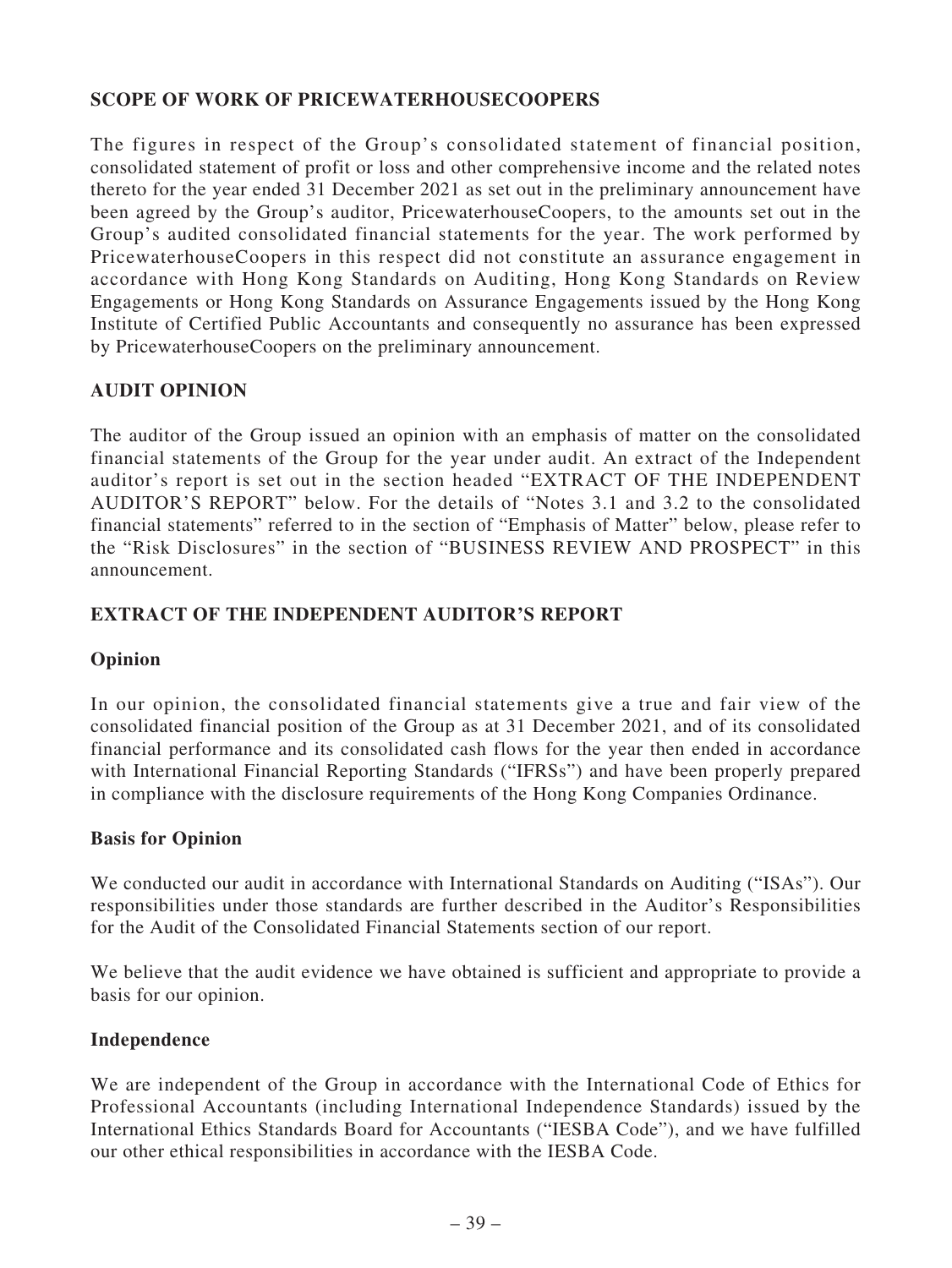# **Emphasis of Matter**

We draw attention to Notes 3.1 and 3.2 to the consolidated financial statements, which describe the risks and uncertainties with respect to blockchain technology and the evolving nature of the digital asset markets. The currently fast developing nature of digital asset markets including evolving regulations, custody and trading mechanisms, the dependency on information technology integrity and security, as well as valuation and volume volatility all subject the digital assets and blockchain platform business of the Group to unique risks. These conditions in our view are of such importance that they are fundamental to users' understanding of the Group's digital assets and blockchain platform business and the consolidated financial statements. Our opinion is not modified in respect of this matter.

# **PURCHASE, REDEMPTION OR SALE OF LISTED SECURITIES OF THE COMPANY**

The Company has not redeemed any of its listed securities during the Year. Neither the Company nor any of its subsidiaries, has purchased or sold any of the Company's listed securities during the Year.

# **MODEL CODE FOR DIRECTORS' SECURITIES TRANSACTIONS**

The Company has adopted a code of conduct regarding securities transactions by Directors on terms no less exacting than the Model Code for Securities Transactions by Directors of Listed Issuers (the "Model Code") as set out in Appendix 10 to the Listing Rules.

Having made specific enquiry with all the Directors, each of the Directors confirmed that he has complied with the required standards as set out in the Model Code throughout the year ended 31 December 2021.

# **CORPORATE GOVERNANCE PRACTICES**

The Group is committed to maintaining high standards of corporate governance to safeguard the interests of the Shareholders and to enhance corporate value and accountability. The Company has adopted the code provisions of the Corporate Governance Code (the "CG Code") as set out in Appendix 14 to the Listing Rules.

The Company has complied with all applicable code provisions under the CG Code during the year ended 31 December 2021. The Board will continue to review and improve the corporate governance practices of the Group from time to time to ensure that the Group is led by an effective Board in order to optimize return for the Shareholders.